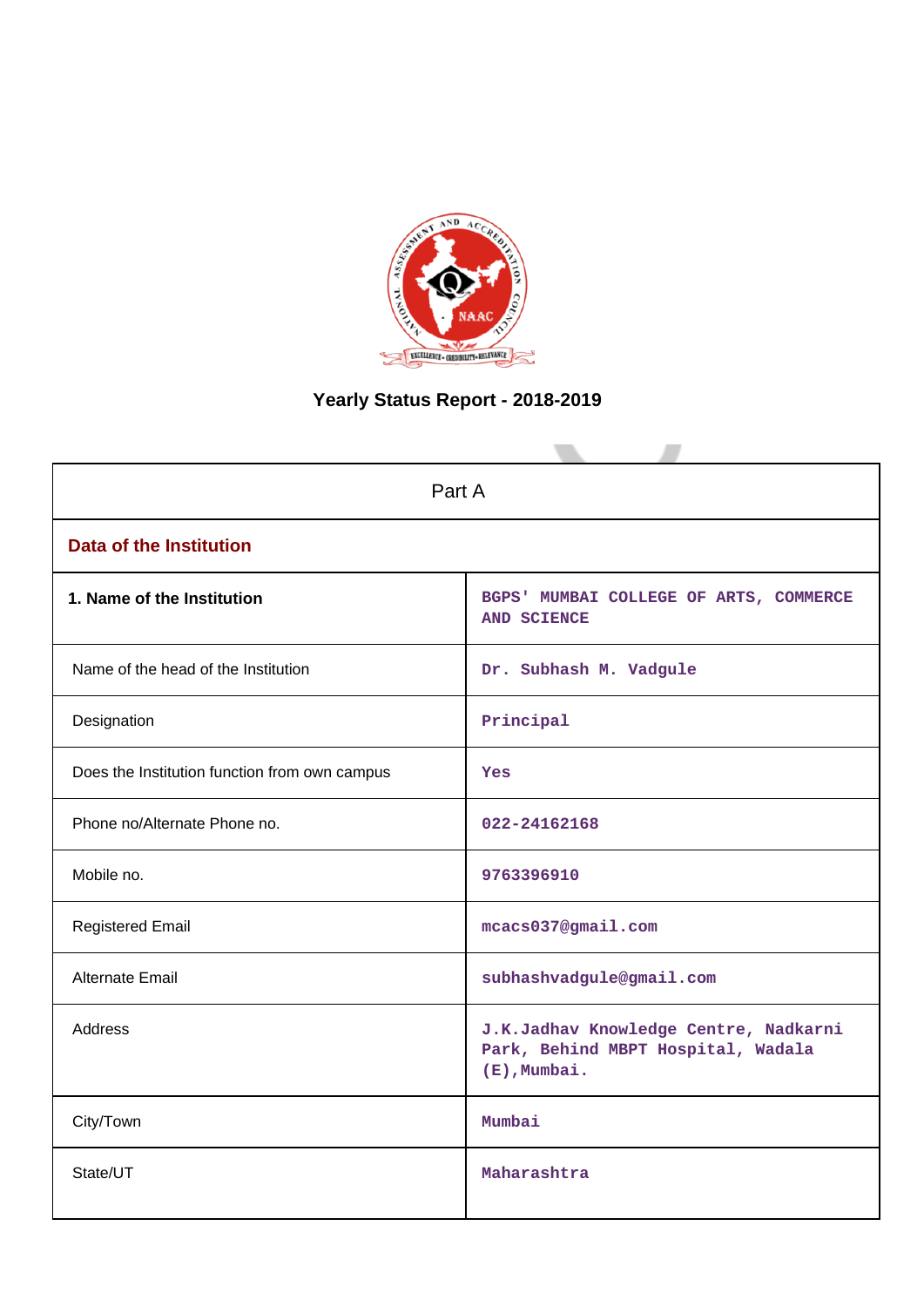| Pincode                                                                  |                                                         |             | 400037                                                                                                                                |                          |                   |
|--------------------------------------------------------------------------|---------------------------------------------------------|-------------|---------------------------------------------------------------------------------------------------------------------------------------|--------------------------|-------------------|
| 2. Institutional Status                                                  |                                                         |             |                                                                                                                                       |                          |                   |
| Affiliated / Constituent                                                 |                                                         |             | Affiliated                                                                                                                            |                          |                   |
| Type of Institution                                                      |                                                         |             | Co-education                                                                                                                          |                          |                   |
| Location                                                                 |                                                         |             | Urban                                                                                                                                 |                          |                   |
| <b>Financial Status</b>                                                  |                                                         |             | private                                                                                                                               |                          |                   |
| Name of the IQAC co-ordinator/Director                                   |                                                         |             |                                                                                                                                       | Asst. Prof. Draksha Khan |                   |
| Phone no/Alternate Phone no.                                             |                                                         |             | 02224165137                                                                                                                           |                          |                   |
| Mobile no.                                                               |                                                         |             | 9920524847                                                                                                                            |                          |                   |
| <b>Registered Email</b>                                                  |                                                         |             | drakshaskhan@gmail.com                                                                                                                |                          |                   |
| Alternate Email                                                          |                                                         |             | anilvsgaikwad@gmail.com                                                                                                               |                          |                   |
| 3. Website Address                                                       |                                                         |             |                                                                                                                                       |                          |                   |
| Web-link of the AQAR: (Previous Academic Year)                           |                                                         |             | https://www.mumbaicollege.in/                                                                                                         |                          |                   |
| 4. Whether Academic Calendar prepared during<br>the year                 |                                                         |             | Yes                                                                                                                                   |                          |                   |
| if yes, whether it is uploaded in the institutional website:<br>Weblink: |                                                         |             | https://www.mumbaicollege.in/                                                                                                         |                          |                   |
| <b>5. Accrediation Details</b>                                           |                                                         |             |                                                                                                                                       |                          |                   |
|                                                                          |                                                         |             |                                                                                                                                       |                          |                   |
| Cycle                                                                    | Grade                                                   | <b>CGPA</b> | Year of<br>Accrediation                                                                                                               | Validity<br>Period From  | Period To         |
| $\mathbf{1}$                                                             | $\mathbf C$                                             | 1.78        | 2019                                                                                                                                  | 30-Apr-2019              | $01 - Mar - 2024$ |
|                                                                          |                                                         |             |                                                                                                                                       |                          |                   |
| 6. Date of Establishment of IQAC                                         |                                                         |             | 09-Oct-2018                                                                                                                           |                          |                   |
| 7. Internal Quality Assurance System                                     |                                                         |             |                                                                                                                                       |                          |                   |
|                                                                          |                                                         |             |                                                                                                                                       |                          |                   |
|                                                                          | Item /Title of the quality initiative by<br><b>IQAC</b> |             | Quality initiatives by IQAC during the year for promoting quality culture<br>Date & Duration<br>Number of participants/ beneficiaries |                          |                   |
|                                                                          |                                                         |             |                                                                                                                                       |                          |                   |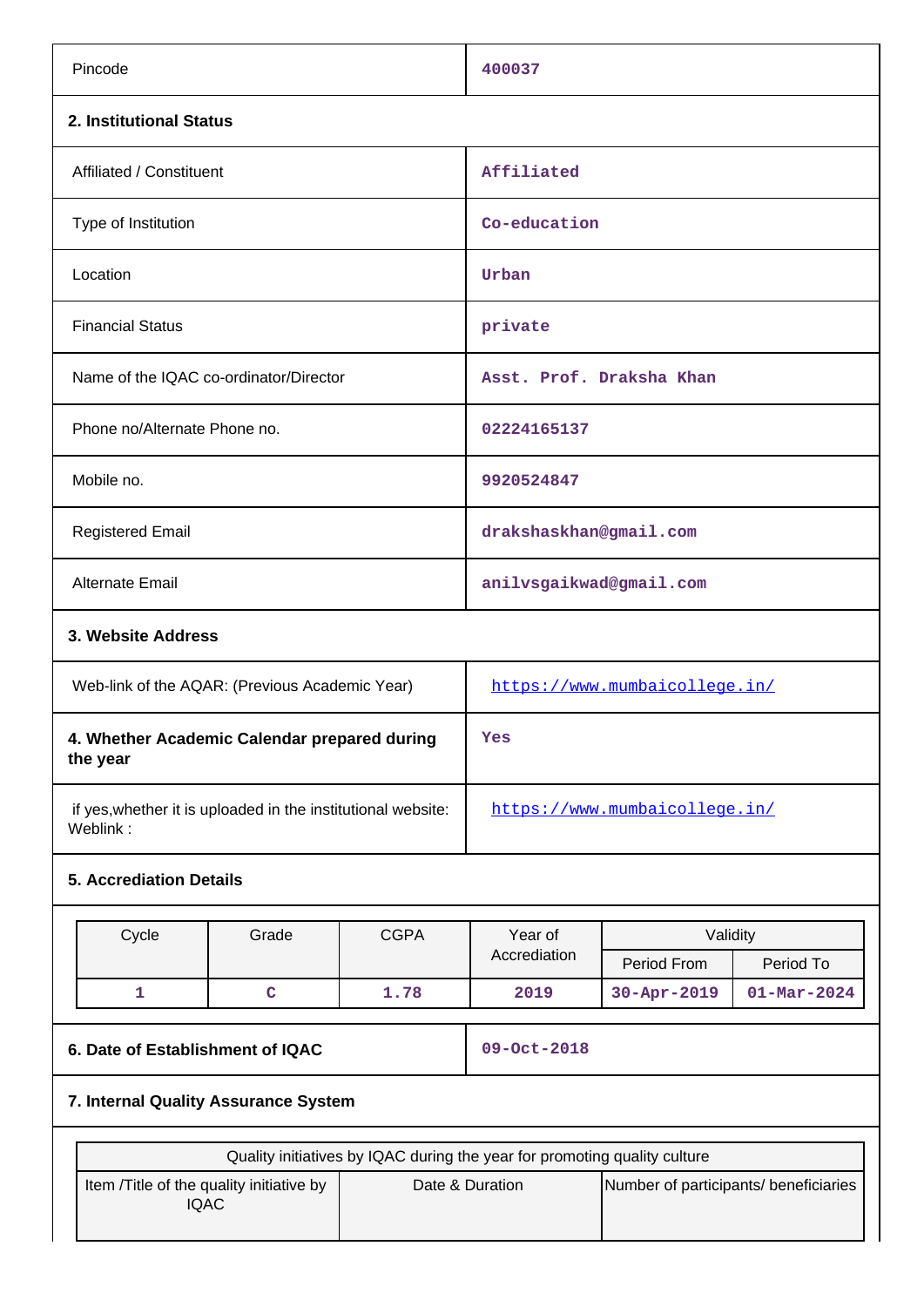| New MOU for increasing<br>Students Employability                                                                   |     |                         | $22 - Jan - 2018$<br>80 |                                | 200         |
|--------------------------------------------------------------------------------------------------------------------|-----|-------------------------|-------------------------|--------------------------------|-------------|
| NAAC Accredition                                                                                                   |     | $08 - 0ct - 2018$<br>45 |                         | 750                            |             |
| Bisleri Visit                                                                                                      |     |                         | $04 - Oct - 2018$<br>1  |                                | 62          |
| <b>SEBI Visit</b>                                                                                                  |     |                         | 27-Sep-2018<br>1        |                                | 68          |
| IEF Conclave on Student<br>Employability and NAAC<br>Improving Quality and<br><b>Excellence</b>                    |     | $08 - Oct - 2018$<br>1  |                         |                                | 20          |
| <b>Job Fair</b>                                                                                                    |     |                         | $27 - Ju1 - 2018$<br>1  |                                | 800         |
|                                                                                                                    |     |                         | View File               |                                |             |
| <b>Bank/CPE of UGC etc.</b><br>Institution/Departmen<br>Scheme<br>t/Faculty                                        |     |                         | <b>Funding Agency</b>   | Year of award with<br>duration | Amount      |
| N11                                                                                                                | Nil |                         | Nil                     | 2019<br>$\mathbf{0}$           | $\mathbf 0$ |
|                                                                                                                    |     |                         | No Files Uploaded !!!   |                                |             |
| 9. Whether composition of IQAC as per latest<br><b>NAAC</b> guidelines:                                            |     |                         |                         |                                |             |
| Upload latest notification of formation of IQAC                                                                    |     |                         | Yes                     |                                |             |
|                                                                                                                    |     |                         | View File               |                                |             |
| 10. Number of IQAC meetings held during the<br>year :                                                              |     |                         | 4                       |                                |             |
| The minutes of IQAC meeting and compliances to the<br>decisions have been uploaded on the institutional<br>website |     |                         | No                      |                                |             |
| Upload the minutes of meeting and action taken report                                                              |     |                         |                         | No Files Uploaded !!!          |             |

**11. Whether IQAC received funding from any of the funding agency to support its activities during the year?**

**12. Significant contributions made by IQAC during the current year(maximum five bullets)**

**1.New MOU for increasing Students Employability 2. Job Fair organized 3. Seminars and Guests Lectures 4. Educational Visits 5. More Extension and Outreach activities**

**No**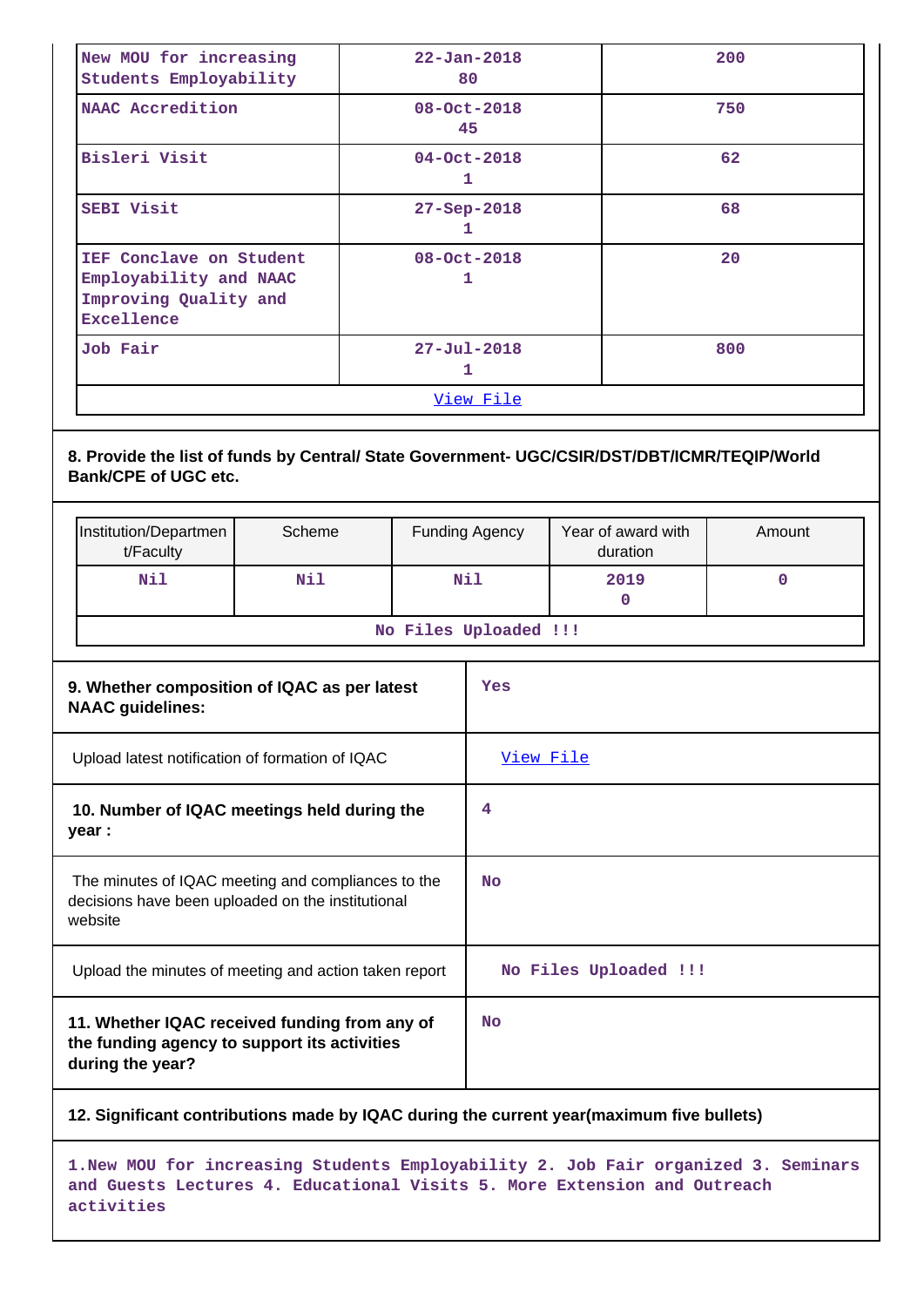## **13. Plan of action chalked out by the IQAC in the beginning of the academic year towards Quality Enhancement and outcome achieved by the end of the academic year**

| Plan of Action     | Achivements/Outcomes                                                                                                                                                                                                                                                                                                                                                                                                                                                                                                                                                                                                                                                                                                                                                                                                                                                                                                                                                                                                                                                                                                                                                                                                                                                                                                                                                                                                                                                                                                                                                                                       |
|--------------------|------------------------------------------------------------------------------------------------------------------------------------------------------------------------------------------------------------------------------------------------------------------------------------------------------------------------------------------------------------------------------------------------------------------------------------------------------------------------------------------------------------------------------------------------------------------------------------------------------------------------------------------------------------------------------------------------------------------------------------------------------------------------------------------------------------------------------------------------------------------------------------------------------------------------------------------------------------------------------------------------------------------------------------------------------------------------------------------------------------------------------------------------------------------------------------------------------------------------------------------------------------------------------------------------------------------------------------------------------------------------------------------------------------------------------------------------------------------------------------------------------------------------------------------------------------------------------------------------------------|
| NAAC Accreditation | The Institution acquired accreditation<br>from NAAC in the academic year with C<br>Grade in its first cycle                                                                                                                                                                                                                                                                                                                                                                                                                                                                                                                                                                                                                                                                                                                                                                                                                                                                                                                                                                                                                                                                                                                                                                                                                                                                                                                                                                                                                                                                                                |
| <b>Job Fair</b>    | The Job Fair was conducted at the<br>campus of BGPS' Mumbai College of Arts,<br>Science & Commerce in the month of<br>Julyto help unemployed youths to get<br>placed in reputed mainstream Corporates<br>and to provide opportunities to the<br>needy without any discrimination of<br>caste and creed. Through this unique<br>event, the organizers endeavoured to<br>give back to the Nation what they have<br>received by helping the youth get<br>meaningful Jobs. Inauguration of the<br>Mega Job Fair took place at the hands<br>of H. E. Mr. Zulfiquar Ghadiyali, CEO<br>of the Royal Office of Sheikh Tahmoon<br>Bin Sayeed Bin Tahmoon Al Nahyan. Dr.<br>C. Satyanarayan, Director, Mumbai<br>Institute of Management & Research,<br>which is part of J. K. Knowledge<br>Centre, Wadala, welcomed the Guests,<br>Corporates and the participants of the<br>Job Fair. 72 Corporates from across<br>various industries participated in this<br>Job Fair with a big turnout of 1000+<br>candidates. At the end of the day<br>around 175 candidates were given on-the-<br>spot offers by the recruiters while 360<br>were shortlisted for the next round of<br>interviews. Mr. Aamir Edresy,<br>President, AMP said "I would like thank<br>H.E. Mr. Zulfiqar Ghadiyali for<br>supporting this Job Fair. He said this<br>area is a very backward & impoverished<br>one, where the youth needs to be<br>engaged in developmental activities so<br>they do not get wayward. Organising<br>this Job Fair is an important part of<br>that engagement so they are<br>meaningfully occupied and contributing |
|                    | to the Society and the Nation ".Dr. C.<br>Satyanarayan, Director, Mumbai<br>Institute of Management & Research<br>while welcoming guests said "We are<br>quite pleased that AMP chose our campus                                                                                                                                                                                                                                                                                                                                                                                                                                                                                                                                                                                                                                                                                                                                                                                                                                                                                                                                                                                                                                                                                                                                                                                                                                                                                                                                                                                                           |
|                    | to organise this event. We welcome this                                                                                                                                                                                                                                                                                                                                                                                                                                                                                                                                                                                                                                                                                                                                                                                                                                                                                                                                                                                                                                                                                                                                                                                                                                                                                                                                                                                                                                                                                                                                                                    |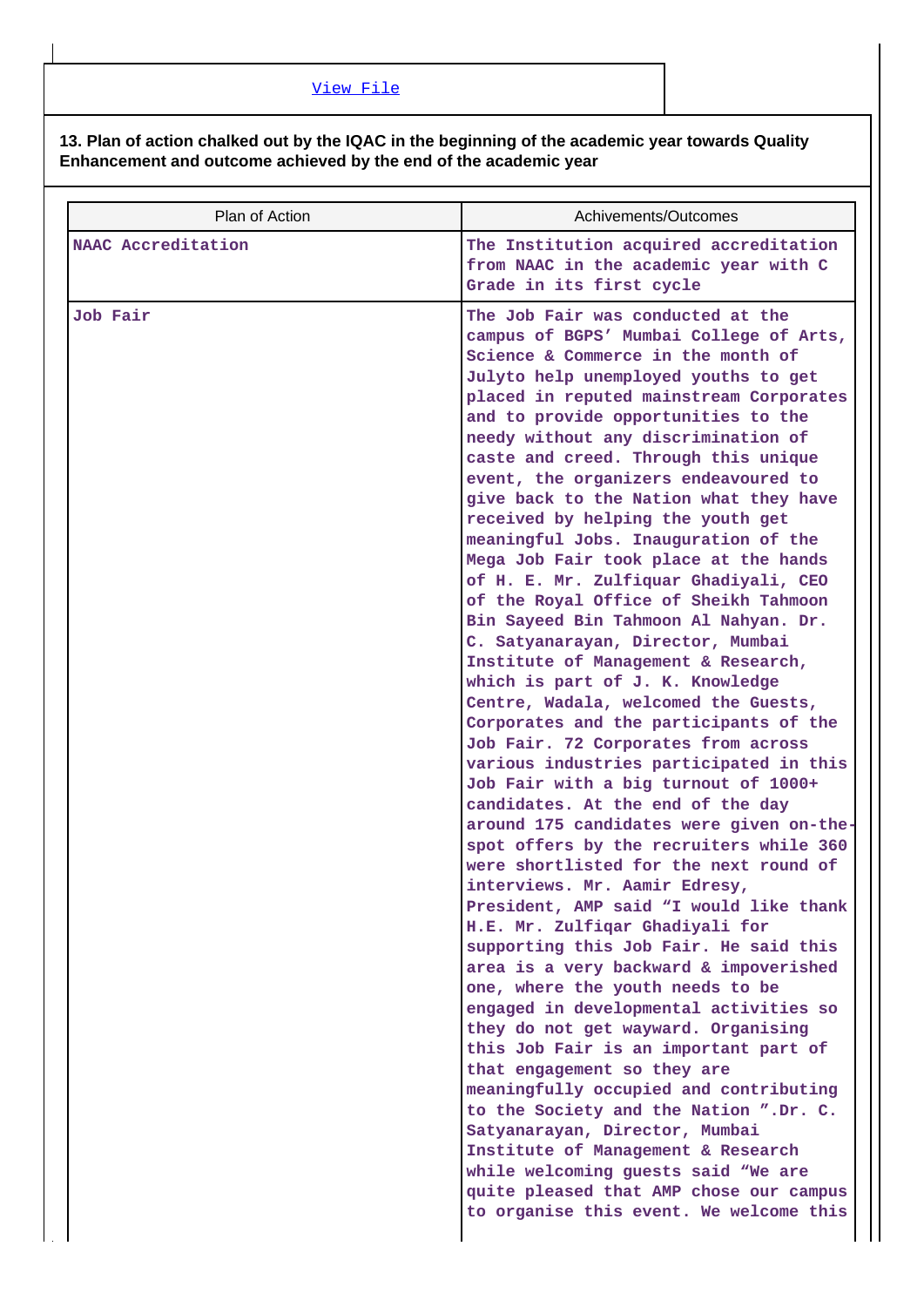|         | association with AMP which will help<br>our students and the Institute to grow<br>both academically and professionally".<br>The event was a result of dedication<br>and hard work of AMP & BGPS' Mumbai<br>College Team Members which included Mr.<br>Soheb Selia, Gen. Secretary-AMP, Mr.<br>Razak Shaikh, Head-AMP Projects, Mr.<br>Javed Sayed, Treasurer-AMP. I/c.<br>Principal Anil Gaikwad, Mrs. Draksha<br>Khan and their staff members and the<br>Volunteers of BGPS' Mumbai College<br>helped in organising the infrastructure<br>and managed the crowd ably.                                                                                                                                                                                                                                                                                                                                                                                                                                                                                                                                                                                                                                                                                                                                                                                                                                                                                                                                                                                                                                                                                                                                                                                                 |
|---------|------------------------------------------------------------------------------------------------------------------------------------------------------------------------------------------------------------------------------------------------------------------------------------------------------------------------------------------------------------------------------------------------------------------------------------------------------------------------------------------------------------------------------------------------------------------------------------------------------------------------------------------------------------------------------------------------------------------------------------------------------------------------------------------------------------------------------------------------------------------------------------------------------------------------------------------------------------------------------------------------------------------------------------------------------------------------------------------------------------------------------------------------------------------------------------------------------------------------------------------------------------------------------------------------------------------------------------------------------------------------------------------------------------------------------------------------------------------------------------------------------------------------------------------------------------------------------------------------------------------------------------------------------------------------------------------------------------------------------------------------------------------------|
| New MOU | The Institution has signed a new MOU<br>with Technoserve for Building Youth<br>Excellence through Employability<br>Services and Technology Program.<br>TechnoServe, a 50 years old<br>International organization in<br>Partnership with JP Morgan Foundation<br>(2015) and CITI Foundation (2016),<br>through the Building Youth Excellence<br>through Employability Services and<br>Technology Program (BEST), provides a<br>transformative workforce readiness<br>skills training for youth to make<br>better career choices and build a<br>strong career path. The program also<br>provides placement support through<br>corporate linkages with large and small<br>firms. Our goal is to tackle the<br>increasing need felt by fresh graduates<br>to sharpen and improve interview<br>preparedness and make informed career<br>choices after their graduation. To<br>empower fresh college graduates with<br>the skills and attitude to enter<br>competitive workforce, TechnoServe BEST<br>program offers the following<br>Employability Training and Youth<br>Empowerment (1.5 months) ? Personal and<br>Professional Effectiveness bringing out<br>the inner confidence, goals and<br>passions of student participants, while<br>introducing them to key concepts in<br>goal setting, financial planning and<br>interpersonal skill development. ?<br>Communication Readiness introducing<br>students to the basics in professional<br>communication, communication dos' and<br>don'ts' as well as a conclusive guide<br>to giving interviews and group<br>discussion. ? Career Readiness explores<br>career opportunities relevant to<br>students from commerce background and<br>gives them the realities of the job<br>markets. It provides students with an |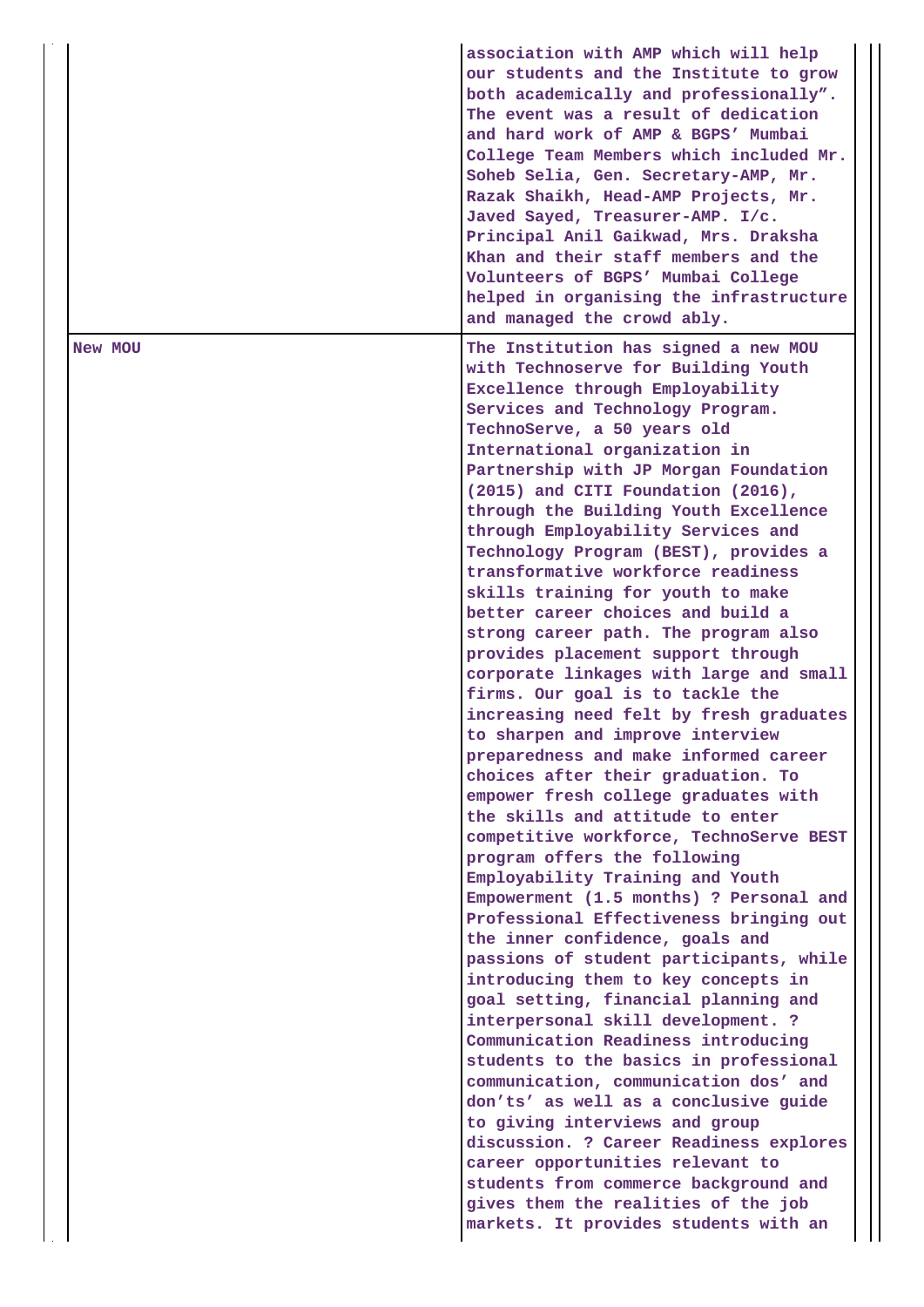|                                                                                                                      | in depth knowledge about different job<br>domains as well as skill sets required<br>to get the job, showcasing the career<br>growth path for each role and domain. ?<br>Work Readiness focused on addressing<br>the gap students' face while<br>transitioning from campus to corporate<br>as well as inculcating a sense of<br>professionalism in them. ? Career<br>Counseling focused on guiding students<br>both individually and in group settings<br>towards career choices that will<br>intersect between their aptitude and<br>interest. ? Online Learning Platform<br>(OLP) - focused on guiding students,<br>reviewing the concepts they have learnt<br>in training. ? Employment Linkages we<br>will work with your students to provide<br>direct support for placement<br>opportunities during and after the<br>training program. ? Helpline for placed<br>students (1 year) telephonic<br>counselling services and handling<br>queries on placements and other concern<br>areas for trained students of the<br>program. ? Alumni engagement engagement<br>via social media and college meet ups<br>for students trained by the program to<br>share learnings with peers. |
|----------------------------------------------------------------------------------------------------------------------|-------------------------------------------------------------------------------------------------------------------------------------------------------------------------------------------------------------------------------------------------------------------------------------------------------------------------------------------------------------------------------------------------------------------------------------------------------------------------------------------------------------------------------------------------------------------------------------------------------------------------------------------------------------------------------------------------------------------------------------------------------------------------------------------------------------------------------------------------------------------------------------------------------------------------------------------------------------------------------------------------------------------------------------------------------------------------------------------------------------------------------------------------------------------------------------|
| Seminars and Conferences                                                                                             | Seminar/Workshop/Conference Committee<br>in association various committees &<br>departments had organized Seminars - 4,<br>Guest Lecture - 4 and faculty attended<br>Workshops and conferences - 4 of<br>National and International Level in the<br>academic year                                                                                                                                                                                                                                                                                                                                                                                                                                                                                                                                                                                                                                                                                                                                                                                                                                                                                                                   |
| Faculty and student participation in<br>research                                                                     | Our faculty presented research papers<br>in various conferences/ seminars/<br>symposiums                                                                                                                                                                                                                                                                                                                                                                                                                                                                                                                                                                                                                                                                                                                                                                                                                                                                                                                                                                                                                                                                                            |
| Developing E- Content by teachers                                                                                    | Following 2 faculties developed E-<br>content for students on the following<br>topic on MES E-Learning {Institutional<br>(Learning Management System) } Mr.<br>Aniket Sonsurkar -topic on GST AND<br>UPLOADED ON OUR Youtube channel Ms.<br>Roshelle Salins- topic on Production &<br>TQM<br>View File                                                                                                                                                                                                                                                                                                                                                                                                                                                                                                                                                                                                                                                                                                                                                                                                                                                                              |
|                                                                                                                      |                                                                                                                                                                                                                                                                                                                                                                                                                                                                                                                                                                                                                                                                                                                                                                                                                                                                                                                                                                                                                                                                                                                                                                                     |
| 14. Whether AQAR was placed before statutory<br>body?                                                                | No.                                                                                                                                                                                                                                                                                                                                                                                                                                                                                                                                                                                                                                                                                                                                                                                                                                                                                                                                                                                                                                                                                                                                                                                 |
| 15. Whether NAAC/or any other accredited<br>body(s) visited IQAC or interacted with it to<br>assess the functioning? | Yes                                                                                                                                                                                                                                                                                                                                                                                                                                                                                                                                                                                                                                                                                                                                                                                                                                                                                                                                                                                                                                                                                                                                                                                 |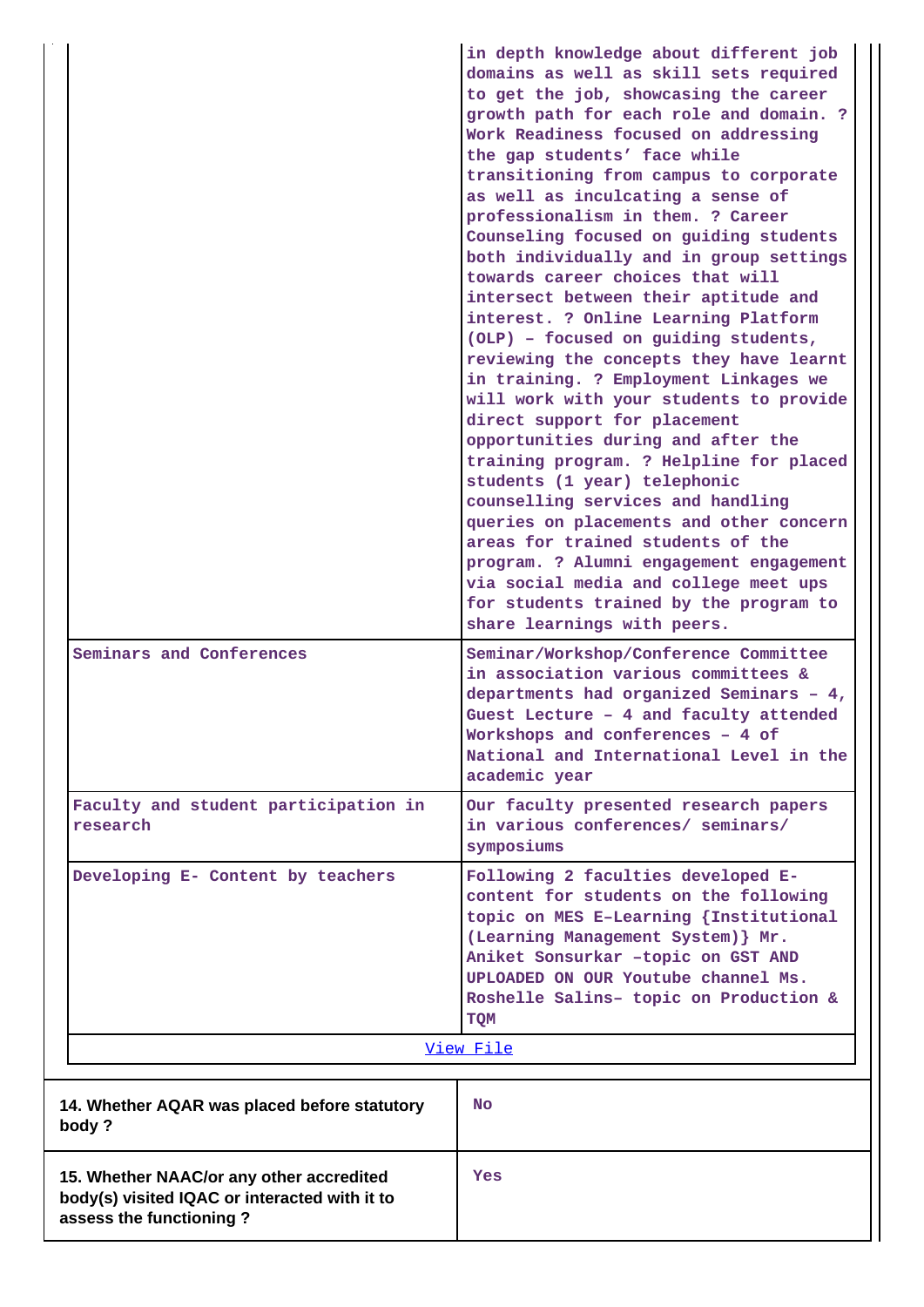| Date of Visit                                                                                       | $28 - \text{Mar} - 2019$                                                                                                                                                                                                                                                                                                                                                                                                                                                                                                                                                                                                                                                                                                                                                                                                                                                                                                                                                                                                                                                                                                                                                                                                                                                           |
|-----------------------------------------------------------------------------------------------------|------------------------------------------------------------------------------------------------------------------------------------------------------------------------------------------------------------------------------------------------------------------------------------------------------------------------------------------------------------------------------------------------------------------------------------------------------------------------------------------------------------------------------------------------------------------------------------------------------------------------------------------------------------------------------------------------------------------------------------------------------------------------------------------------------------------------------------------------------------------------------------------------------------------------------------------------------------------------------------------------------------------------------------------------------------------------------------------------------------------------------------------------------------------------------------------------------------------------------------------------------------------------------------|
| 16. Whether institutional data submitted to<br><b>AISHE:</b>                                        | Yes                                                                                                                                                                                                                                                                                                                                                                                                                                                                                                                                                                                                                                                                                                                                                                                                                                                                                                                                                                                                                                                                                                                                                                                                                                                                                |
| <b>Year of Submission</b>                                                                           | 2020                                                                                                                                                                                                                                                                                                                                                                                                                                                                                                                                                                                                                                                                                                                                                                                                                                                                                                                                                                                                                                                                                                                                                                                                                                                                               |
| Date of Submission                                                                                  | $20 - \text{Feb} - 2020$                                                                                                                                                                                                                                                                                                                                                                                                                                                                                                                                                                                                                                                                                                                                                                                                                                                                                                                                                                                                                                                                                                                                                                                                                                                           |
| 17. Does the Institution have Management<br><b>Information System?</b>                              | Yes                                                                                                                                                                                                                                                                                                                                                                                                                                                                                                                                                                                                                                                                                                                                                                                                                                                                                                                                                                                                                                                                                                                                                                                                                                                                                |
| If yes, give a brief descripiton and a list of modules<br>currently operational (maximum 500 words) | If yes, give a brief descripiton and a<br>list of modules currently operational<br>(maximum 500 words) Mumbai College<br>maintains MIS to support it's academic<br>program and administrative operations.<br>We have successfully automated most<br>processes in the college to improve the<br>efficiency of operations. E based<br>system is available for the following:<br>· Admission (Requirements, Eligibility,<br>Prospectus, M.E.S.) . Online<br>Examination Facilities (Examination<br>Calendar, Online ATKT Form Filing,<br>Online Results, Exam Time Table,<br>Passing Standards, Unfair Means)<br>Administrative work is made easy with<br>the help of the MIS. Library is fully<br>computerized and functions through<br>automated SOUL software. The assessment<br>monitoring with detailed analysis is<br>done through centralized MIS and<br>transparency is prevailed. The internal<br>assessment test marks are entered in<br>the MIS using RESO Exam software.<br>Students IT resources are provided to<br>all students of the college as well as<br>teaching and supporting staff. The<br>College seeks to ensure the integrity<br>of IT resources made available to the<br>community to prevent disruption to<br>academic and administrative<br>requirements. |

# **Part B**

## **CRITERION I – CURRICULAR ASPECTS**

## **1.1 – Curriculum Planning and Implementation**

 1.1.1 – Institution has the mechanism for well planned curriculum delivery and documentation. Explain in 500 words

 **The BGPS' Mumbai college of Art, Commerce & Science is affiliated to University of Mumbai and follows the curriculum prescribed by the university in a**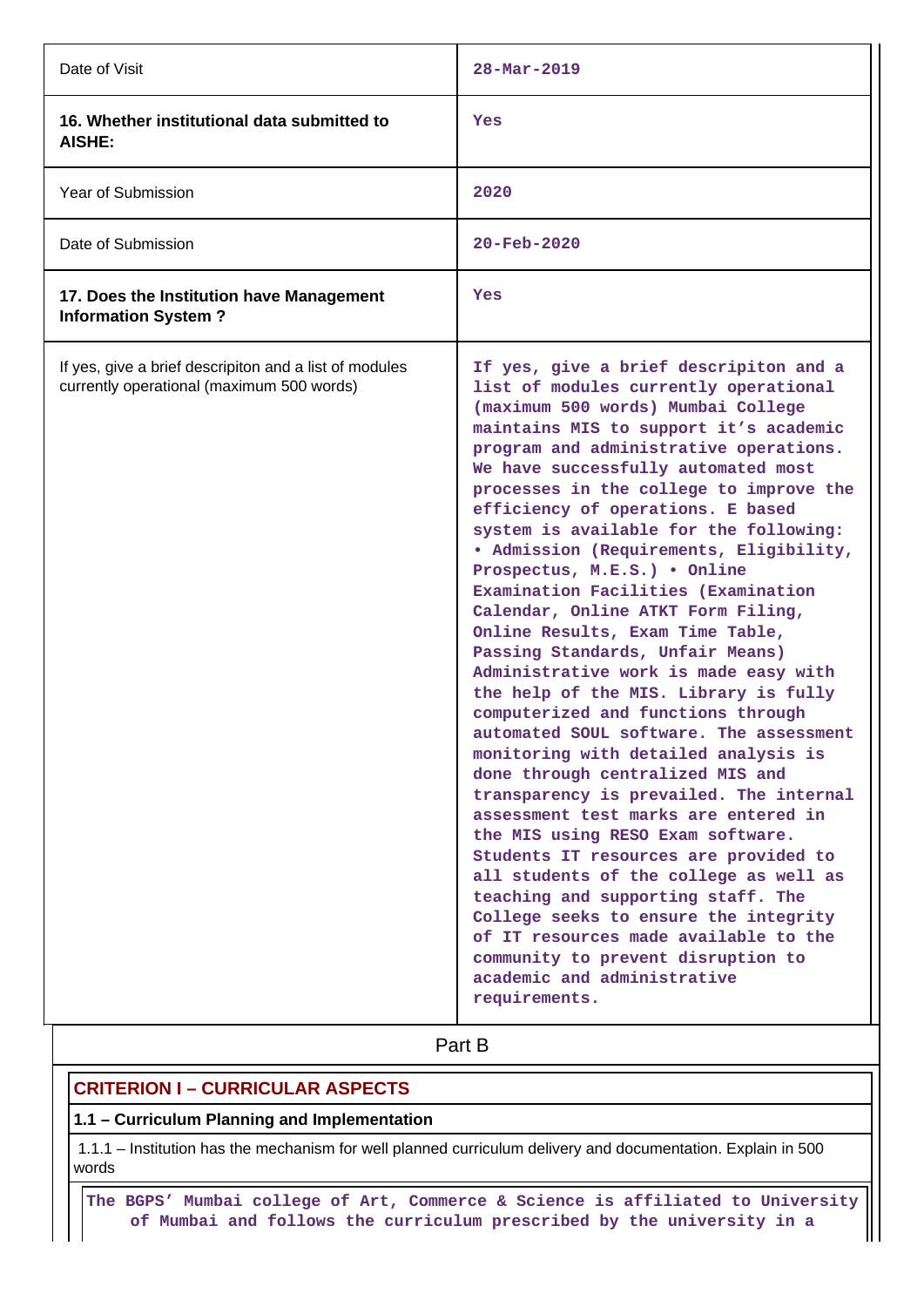**systematic way. The college has a mechanism for effective curriculum delivery and documentation as follows : Before the start of academic session, Principal along with the chair person and Vice- Principal conducts an IQAC meeting with Heads of all the Departments and finalize the Academic Calendar according to university schedule. Subjects are allocated to the faculties based on their subject expertise and interests. Time table for every semester is prepared by the respective Time Table coordinators of various departments in consultation with the HODs. The university provides the syllabus with evaluation schemes and course objectives for every course. Faculty follows the evaluation scheme mentioned in the syllabus for each course. Teaching plan and the assignments for the semester are prepared by the respective subject in charge. Depending on the evaluation scheme, class tests are conducted per semester taking in to consideration the COs defined for each course to evaluate the students. The result analysis of the internal assessment is done and proper measures are incorporated to improve the performance by arranging remedial classes for the weaker students and giving additional assignments to the brighter students. Course files are maintained by faculty members .Remedial classes are conducted for slow learners. In addition to traditional teaching methods, video lectures, PowerPoint presentations, projects, case studies, surveys, workshops, seminars, industrial visits etc are being conducted. Guest lectures are arranged to enhance the student's knowledge. At the end of every semester course exit feedback is taken from the students and analysed for proper measures. Students are encouraged to do final year projects in industries thereby giving them the exposure to the recent trends in industries. Students are encouraged to undergo industrial internships and industrial visits. Students are given training in various software's so as to enhance global employment opportunities. Special emphasis is given on the development of the overall personality of the students through the conduction of various personality development programmes. Students are encouraged to participate in cultural activities and social activities so as to enable them to be socially responsible citizens. Seminars, value added courses and industrial visits are arranged to enrich the curriculum.**

| 1.1.2 – Certificate/ Diploma Courses introduced during the academic year                                                                                                 |                                                   |                          |                                                                 |                      |  |  |  |  |
|--------------------------------------------------------------------------------------------------------------------------------------------------------------------------|---------------------------------------------------|--------------------------|-----------------------------------------------------------------|----------------------|--|--|--|--|
| Certificate<br>Diploma Courses                                                                                                                                           | Dates of<br>Introduction                          | Duration                 | Focus on employ<br>ability/entreprene<br>urship                 | Skill<br>Development |  |  |  |  |
|                                                                                                                                                                          | No Data Entered/Not Applicable !!!                |                          |                                                                 |                      |  |  |  |  |
| 1.2 - Academic Flexibility                                                                                                                                               |                                                   |                          |                                                                 |                      |  |  |  |  |
| 1.2.1 – New programmes/courses introduced during the academic year                                                                                                       |                                                   |                          |                                                                 |                      |  |  |  |  |
| Programme/Course                                                                                                                                                         | Programme Specialization<br>Dates of Introduction |                          |                                                                 |                      |  |  |  |  |
| No Data Entered/Not Applicable !!!                                                                                                                                       |                                                   |                          |                                                                 |                      |  |  |  |  |
|                                                                                                                                                                          | No file uploaded.                                 |                          |                                                                 |                      |  |  |  |  |
| 1.2.2 - Programmes in which Choice Based Credit System (CBCS)/Elective course system implemented at the<br>affiliated Colleges (if applicable) during the academic year. |                                                   |                          |                                                                 |                      |  |  |  |  |
| Name of programmes adopting<br><b>CBCS</b>                                                                                                                               |                                                   | Programme Specialization | Date of implementation of<br><b>CBCS/Elective Course System</b> |                      |  |  |  |  |
| <b>BCom</b><br>Commerce                                                                                                                                                  |                                                   | 13/06/2018               |                                                                 |                      |  |  |  |  |
| <b>BMS</b>                                                                                                                                                               |                                                   | Commerce                 | 09/06/2018                                                      |                      |  |  |  |  |
| <b>BSC</b>                                                                                                                                                               |                                                   | Information technology   | 11/06/2018                                                      |                      |  |  |  |  |
| <b>BSC</b>                                                                                                                                                               |                                                   | Computer Science         | 12/06/2018                                                      |                      |  |  |  |  |

1.2.3 – Students enrolled in Certificate/ Diploma Courses introduced during the year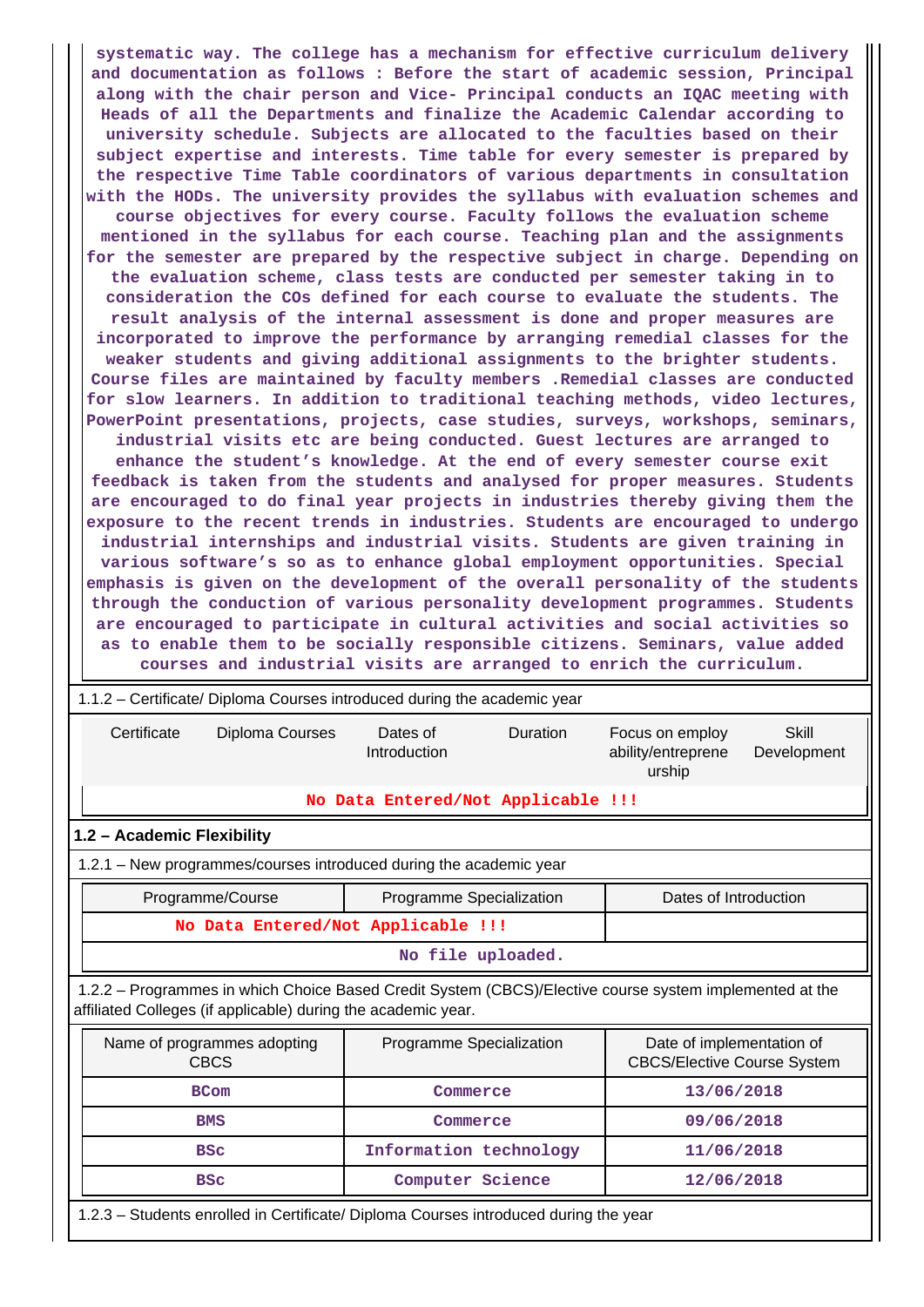|                                                                                                                                                                                                                                                                                                                                                                                                                                                                                                                                                                                                                                                                                                                                                                                                                                                                                                                                                                                                                                                                                                                                                                                                                                                                                                                                                                                                                                                                                                                                                                                                                                                                                                                                                                                               | Certificate              |           | Diploma Course                                                                                                                                                     |  |  |  |  |
|-----------------------------------------------------------------------------------------------------------------------------------------------------------------------------------------------------------------------------------------------------------------------------------------------------------------------------------------------------------------------------------------------------------------------------------------------------------------------------------------------------------------------------------------------------------------------------------------------------------------------------------------------------------------------------------------------------------------------------------------------------------------------------------------------------------------------------------------------------------------------------------------------------------------------------------------------------------------------------------------------------------------------------------------------------------------------------------------------------------------------------------------------------------------------------------------------------------------------------------------------------------------------------------------------------------------------------------------------------------------------------------------------------------------------------------------------------------------------------------------------------------------------------------------------------------------------------------------------------------------------------------------------------------------------------------------------------------------------------------------------------------------------------------------------|--------------------------|-----------|--------------------------------------------------------------------------------------------------------------------------------------------------------------------|--|--|--|--|
| <b>Number of Students</b>                                                                                                                                                                                                                                                                                                                                                                                                                                                                                                                                                                                                                                                                                                                                                                                                                                                                                                                                                                                                                                                                                                                                                                                                                                                                                                                                                                                                                                                                                                                                                                                                                                                                                                                                                                     | 175                      |           | 0                                                                                                                                                                  |  |  |  |  |
| 1.3 - Curriculum Enrichment                                                                                                                                                                                                                                                                                                                                                                                                                                                                                                                                                                                                                                                                                                                                                                                                                                                                                                                                                                                                                                                                                                                                                                                                                                                                                                                                                                                                                                                                                                                                                                                                                                                                                                                                                                   |                          |           |                                                                                                                                                                    |  |  |  |  |
| 1.3.1 - Value-added courses imparting transferable and life skills offered during the year                                                                                                                                                                                                                                                                                                                                                                                                                                                                                                                                                                                                                                                                                                                                                                                                                                                                                                                                                                                                                                                                                                                                                                                                                                                                                                                                                                                                                                                                                                                                                                                                                                                                                                    |                          |           |                                                                                                                                                                    |  |  |  |  |
| <b>Value Added Courses</b>                                                                                                                                                                                                                                                                                                                                                                                                                                                                                                                                                                                                                                                                                                                                                                                                                                                                                                                                                                                                                                                                                                                                                                                                                                                                                                                                                                                                                                                                                                                                                                                                                                                                                                                                                                    | Date of Introduction     |           | Number of Students Enrolled                                                                                                                                        |  |  |  |  |
| Job readiness training                                                                                                                                                                                                                                                                                                                                                                                                                                                                                                                                                                                                                                                                                                                                                                                                                                                                                                                                                                                                                                                                                                                                                                                                                                                                                                                                                                                                                                                                                                                                                                                                                                                                                                                                                                        | 15/02/2019               |           | 46                                                                                                                                                                 |  |  |  |  |
|                                                                                                                                                                                                                                                                                                                                                                                                                                                                                                                                                                                                                                                                                                                                                                                                                                                                                                                                                                                                                                                                                                                                                                                                                                                                                                                                                                                                                                                                                                                                                                                                                                                                                                                                                                                               |                          | View File |                                                                                                                                                                    |  |  |  |  |
| 1.3.2 - Field Projects / Internships under taken during the year                                                                                                                                                                                                                                                                                                                                                                                                                                                                                                                                                                                                                                                                                                                                                                                                                                                                                                                                                                                                                                                                                                                                                                                                                                                                                                                                                                                                                                                                                                                                                                                                                                                                                                                              |                          |           |                                                                                                                                                                    |  |  |  |  |
| Project/Programme Title                                                                                                                                                                                                                                                                                                                                                                                                                                                                                                                                                                                                                                                                                                                                                                                                                                                                                                                                                                                                                                                                                                                                                                                                                                                                                                                                                                                                                                                                                                                                                                                                                                                                                                                                                                       | Programme Specialization |           | No. of students enrolled for Field<br>Projects / Internships                                                                                                       |  |  |  |  |
| <b>BMS</b>                                                                                                                                                                                                                                                                                                                                                                                                                                                                                                                                                                                                                                                                                                                                                                                                                                                                                                                                                                                                                                                                                                                                                                                                                                                                                                                                                                                                                                                                                                                                                                                                                                                                                                                                                                                    | regular                  |           | 27                                                                                                                                                                 |  |  |  |  |
| <b>BSC</b>                                                                                                                                                                                                                                                                                                                                                                                                                                                                                                                                                                                                                                                                                                                                                                                                                                                                                                                                                                                                                                                                                                                                                                                                                                                                                                                                                                                                                                                                                                                                                                                                                                                                                                                                                                                    | Information Technology   |           | 34                                                                                                                                                                 |  |  |  |  |
|                                                                                                                                                                                                                                                                                                                                                                                                                                                                                                                                                                                                                                                                                                                                                                                                                                                                                                                                                                                                                                                                                                                                                                                                                                                                                                                                                                                                                                                                                                                                                                                                                                                                                                                                                                                               |                          | View File |                                                                                                                                                                    |  |  |  |  |
| 1.4 - Feedback System                                                                                                                                                                                                                                                                                                                                                                                                                                                                                                                                                                                                                                                                                                                                                                                                                                                                                                                                                                                                                                                                                                                                                                                                                                                                                                                                                                                                                                                                                                                                                                                                                                                                                                                                                                         |                          |           |                                                                                                                                                                    |  |  |  |  |
| 1.4.1 - Whether structured feedback received from all the stakeholders.                                                                                                                                                                                                                                                                                                                                                                                                                                                                                                                                                                                                                                                                                                                                                                                                                                                                                                                                                                                                                                                                                                                                                                                                                                                                                                                                                                                                                                                                                                                                                                                                                                                                                                                       |                          |           |                                                                                                                                                                    |  |  |  |  |
| <b>Students</b>                                                                                                                                                                                                                                                                                                                                                                                                                                                                                                                                                                                                                                                                                                                                                                                                                                                                                                                                                                                                                                                                                                                                                                                                                                                                                                                                                                                                                                                                                                                                                                                                                                                                                                                                                                               |                          |           | Yes                                                                                                                                                                |  |  |  |  |
| <b>Teachers</b>                                                                                                                                                                                                                                                                                                                                                                                                                                                                                                                                                                                                                                                                                                                                                                                                                                                                                                                                                                                                                                                                                                                                                                                                                                                                                                                                                                                                                                                                                                                                                                                                                                                                                                                                                                               |                          |           | Yes                                                                                                                                                                |  |  |  |  |
| Employers                                                                                                                                                                                                                                                                                                                                                                                                                                                                                                                                                                                                                                                                                                                                                                                                                                                                                                                                                                                                                                                                                                                                                                                                                                                                                                                                                                                                                                                                                                                                                                                                                                                                                                                                                                                     |                          | <b>No</b> |                                                                                                                                                                    |  |  |  |  |
| Alumni                                                                                                                                                                                                                                                                                                                                                                                                                                                                                                                                                                                                                                                                                                                                                                                                                                                                                                                                                                                                                                                                                                                                                                                                                                                                                                                                                                                                                                                                                                                                                                                                                                                                                                                                                                                        |                          |           | Yes                                                                                                                                                                |  |  |  |  |
| Parents                                                                                                                                                                                                                                                                                                                                                                                                                                                                                                                                                                                                                                                                                                                                                                                                                                                                                                                                                                                                                                                                                                                                                                                                                                                                                                                                                                                                                                                                                                                                                                                                                                                                                                                                                                                       |                          |           | Yes                                                                                                                                                                |  |  |  |  |
| 1.4.2 - How the feedback obtained is being analyzed and utilized for overall development of the institution?<br>(maximum 500 words)                                                                                                                                                                                                                                                                                                                                                                                                                                                                                                                                                                                                                                                                                                                                                                                                                                                                                                                                                                                                                                                                                                                                                                                                                                                                                                                                                                                                                                                                                                                                                                                                                                                           |                          |           |                                                                                                                                                                    |  |  |  |  |
| <b>Feedback Obtained</b>                                                                                                                                                                                                                                                                                                                                                                                                                                                                                                                                                                                                                                                                                                                                                                                                                                                                                                                                                                                                                                                                                                                                                                                                                                                                                                                                                                                                                                                                                                                                                                                                                                                                                                                                                                      |                          |           |                                                                                                                                                                    |  |  |  |  |
| The feedback is collected at various levels viz. Students, Parents, Teachers<br>and Alumni. Then the feedback is analyzed at upper level( management) The<br>action is taken once the feedback is received. Feedback of stakeholders on<br>regular basis about infrastructure and learning resources for ensuring their<br>satisfaction is taken. Accordingly, continuous review of infrastructure and<br>learning resources is carried out by respective committees and the<br>support facilities. Feedback is also taken from faculties, stakeholders and<br>experts regarding industry trends and feedback to identify new demands of<br>industry. Structured feedback is taken from students, alumni, staff and<br>parents. A team of faculties takes feedback of internal and external subject<br>experts including feedback of all course faculties of campus to define the<br>course objectives, contents, learning outcomes and assessment tools and put up<br>the recommendations. Feedback is normally taken before a teacher is appointed.<br>A teacher is given a topic and requested to engage lectures in all the<br>divisions. Only when the feedback is satisfactory he / she is appointed.<br>Regular semester feedback is taken at the end of each semester. Each teacher<br>participates in the discussion in the departmental meeting about the feedback.<br>Whenever feedback is not satisfactory concerned teacher is counselled by the<br>HOD / Departmental coordinator. Students Feedback : Feedback from students is<br>also taken through CR meetings, and corrective measures are taken accordingly<br>to improve the teaching-learning processes. The feedback is collected at<br>week from the class representatives. a. General Feedback: feedback is taken on |                          |           | recommendations for upgrading, maintaining and utilizing physical, academic and<br>various level during the academic session. The academic feedback is taken every |  |  |  |  |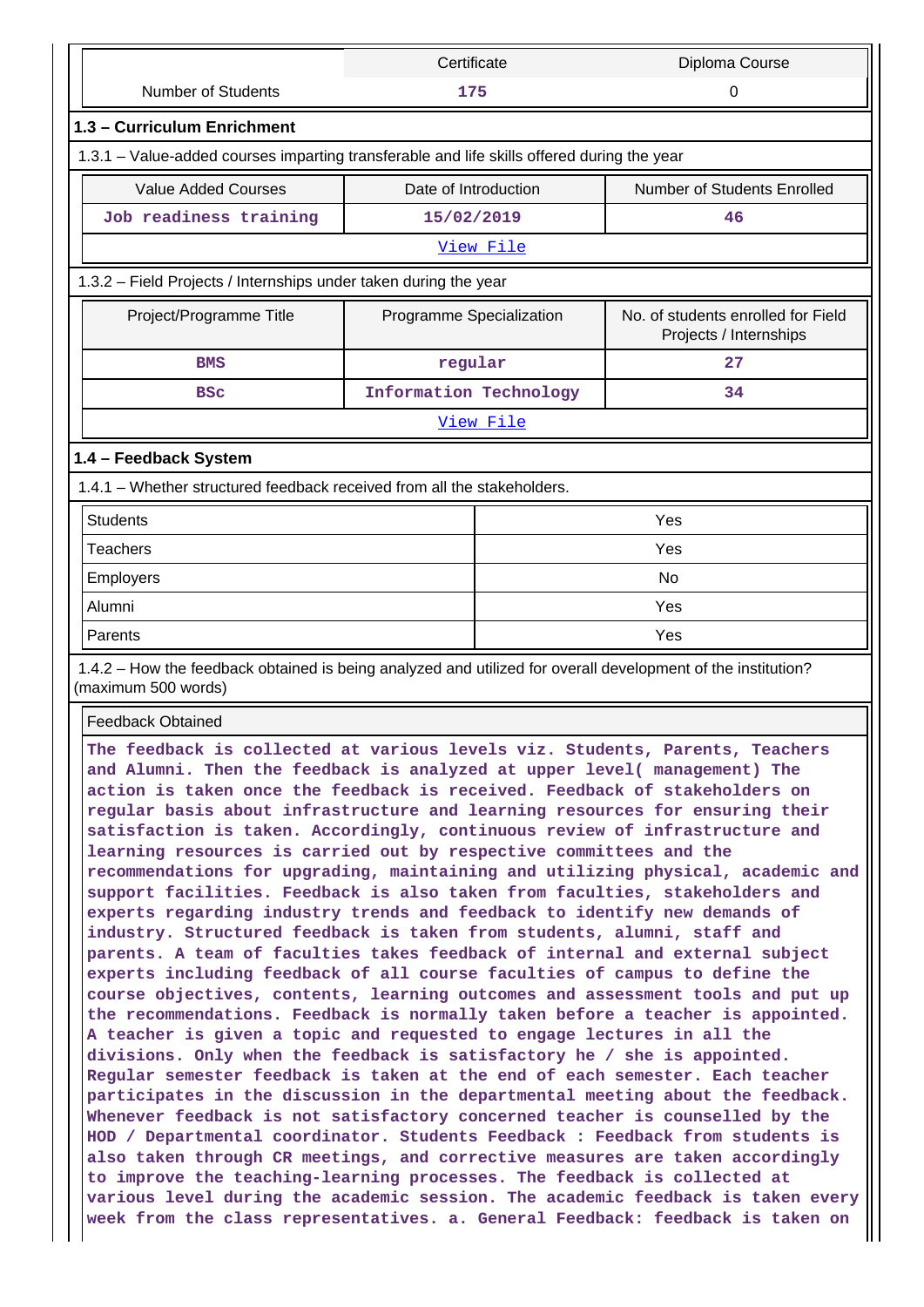**weekly basis regarding the general facilities including lectures, canteen, general hygiene and cleanliness as well as indoor sports rooms cleanliness. The actions to problems of urgent /Immediate nature are addressed by the authority immediately. The other problems which require management decisions are put up before the Chairman and also addressed accordingly. The comments are accumulated at various levels in the course of the academic session the feedback taken every week from the student representatives of individual class. General feedback: Feedback is taken on weekly/fortnightly basis regarding the overall facilities such as computer lab,teachers, canteen, well known hygiene and cleanliness. The actions to issues of urgent /on the spot nature are addressed by using the authority straight away. The alternative issues which require management approval are addressed to the Honorable Chairman. Faculty Feedback: The academic behavior feedback from the students are analyzed and the essential corrective measures are recommended to faculty members. The remarks is likewise shared with department for any corrective measures Syllabus Coverage: Syllabus coverage feedback is likewise gathered from the Individual Subject Teacher. Parents Feedback: The parents' meet using university guidelines are conducted once in a semester and Feedback is taken. Aside from different problems, it permits parents to give tips concerning suggestions and recommendations for improvements**

## **CRITERION II – TEACHING- LEARNING AND EVALUATION**

## **2.1 – Student Enrolment and Profile**

## 2.1.1 – Demand Ratio during the year

| Name of the<br>Programme | Programme<br>Specialization | Number of seats<br>available | Number of<br>Application received | <b>Students Enrolled</b> |
|--------------------------|-----------------------------|------------------------------|-----------------------------------|--------------------------|
| <b>BCom</b>              | Regular                     | 720                          | 499                               | 488                      |
| <b>BMS</b>               | Regular                     | 180                          | 118                               | 117                      |
| <b>BSC</b>               | Information<br>Technology   | 360                          | 69                                | 69                       |
| <b>BSC</b>               | Computer<br>Science         | 180                          | 28                                | 28                       |
| <b>BSC</b>               | <b>Bio Technology</b>       | 180                          | $12 \overline{ }$                 | 8                        |
|                          |                             | View File                    |                                   |                          |

## **2.2 – Catering to Student Diversity**

2.2.1 – Student - Full time teacher ratio (current year data)

| Year | Number of<br>students enrolled<br>in the institution<br>(UG) | Number of<br>students enrolled<br>in the institution<br>(PG) | Number of<br>fulltime teachers<br>available in the<br>institution<br>teaching only UG<br>courses | Number of<br>fulltime teachers<br>available in the<br>institution<br>teaching only PG<br>courses | Number of<br>teachers<br>teaching both UG<br>and PG courses |
|------|--------------------------------------------------------------|--------------------------------------------------------------|--------------------------------------------------------------------------------------------------|--------------------------------------------------------------------------------------------------|-------------------------------------------------------------|
| 2018 | 710                                                          |                                                              | 17                                                                                               |                                                                                                  |                                                             |

## **2.3 – Teaching - Learning Process**

 2.3.1 – Percentage of teachers using ICT for effective teaching with Learning Management Systems (LMS), Elearning resources etc. (current year data)

| Number of<br>Teachers on Roll | Number of<br>teachers using<br>ICT (LMS, e-<br>Resources) | <b>ICT Tools and</b><br>resources<br>available | Number of ICT<br>enabled<br><b>Classrooms</b> | Numberof smart<br>classrooms | E-resources and<br>techniques used |
|-------------------------------|-----------------------------------------------------------|------------------------------------------------|-----------------------------------------------|------------------------------|------------------------------------|
|                               |                                                           |                                                |                                               |                              |                                    |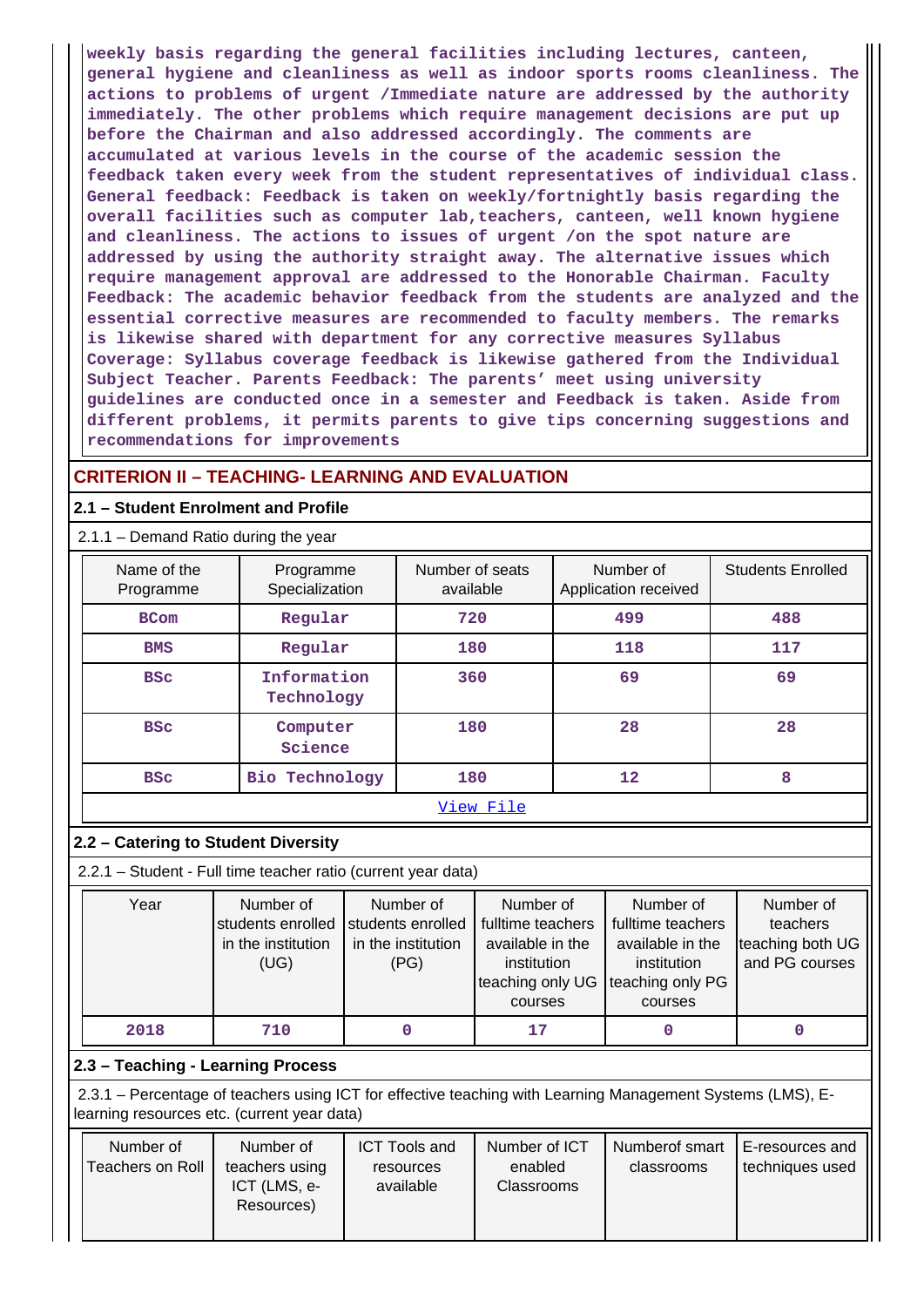| 20                                           |  |  |  |  |  |  |  |  |
|----------------------------------------------|--|--|--|--|--|--|--|--|
| View File of ICT Tools and resources         |  |  |  |  |  |  |  |  |
| View File of E-resources and techniques used |  |  |  |  |  |  |  |  |

## 2.3.2 – Students mentoring system available in the institution? Give details. (maximum 500 words)

 Mentoring Programme is in place in the Institution and organized every semester of each academic year. Coordinator in consultation with the class teacher identifies weak students at second and third year levels as per the given criterion (Student with ATKT and DROPOUT) by 15th June in the first term and from first to third year by 30th November in the second term every year. A meeting with selected weak students is conducted by class teacher to check the interest and need of students for the mentoring. Only interested students are a part of mentoring mechanism. The Class Teacher appoints the subject teacher as mentors for the required subject for each group to bridge the gap between learning skills and improve students' performance. Appointment of mentor teacher depends upon the level of difficulty faced by students in different subjects for e.g. subjects like B.C., F.C., Commerce EVS etc. may not be required subject for the mentoring. Class teacher prepares a schedule of meeting of mentors and students. Schedule of meeting ensures that every subject teacher must have one meeting in a week with students. If there is more number of groups, schedule of each group is kept every alternative week. To keep a track of performance of students, mentor teacher conduct tests every month following the schedule prepared by the class teacher. Apart from the test, practice assignments are also to give to the students. Mentor teacher maintains attendance sheet of meetings with students' mentee. Mentor teacher forms peer learning groups of weak students and academically bright students and keeps a record of the notices and schedule of the meetings. Mentor teacher maintains a record of attendance sheet, assignments, performance test. At the end of every month (30th / 31st), mentor teacher is required to submit monthly followup report in the given format to the principal and to the department. Class teacher maintains a list of student mentee, notice of appointment of mentor teacher and schedule of meeting of mentor teacher and student

| mentee. |  |  |
|---------|--|--|
|         |  |  |

| Number of students enrolled in the<br>institution | Number of fulltime teachers | Mentor: Mentee Ratio |
|---------------------------------------------------|-----------------------------|----------------------|
| 710                                               | 20                          | 35.5                 |

## **2.4 – Teacher Profile and Quality**

2.4.1 – Number of full time teachers appointed during the year

| No. of sanctioned<br>positions | No. of filled positions | Vacant positions | <b>Positions filled during</b><br>the current year | No. of faculty with<br>Ph.D |
|--------------------------------|-------------------------|------------------|----------------------------------------------------|-----------------------------|
| 20                             | 20                      |                  |                                                    |                             |

 2.4.2 – Honours and recognition received by teachers (received awards, recognition, fellowships at State, National, International level from Government, recognised bodies during the year )

| Year of Award | Name of full time teachers<br>receiving awards from<br>state level, national level,<br>international level | Designation        | Name of the award,<br>fellowship, received from<br>Government or recognized<br>bodies |  |  |  |  |  |
|---------------|------------------------------------------------------------------------------------------------------------|--------------------|---------------------------------------------------------------------------------------|--|--|--|--|--|
| 2018          | Principal                                                                                                  | Dr APJ Abdul Kalam |                                                                                       |  |  |  |  |  |
| View File     |                                                                                                            |                    |                                                                                       |  |  |  |  |  |

## **2.5 – Evaluation Process and Reforms**

 2.5.1 – Number of days from the date of semester-end/ year- end examination till the declaration of results during the year

| Programme Name | Programme Code | Semester/year         | Last date of the last<br>semester-end/year-<br>end examination | Date of declaration of<br>results of semester-<br>end/year-end<br>examination |
|----------------|----------------|-----------------------|----------------------------------------------------------------|-------------------------------------------------------------------------------|
| <b>BCom</b>    | <b>2C00141</b> | Semester I<br>/201819 | 07/12/2018                                                     | 10/01/2019                                                                    |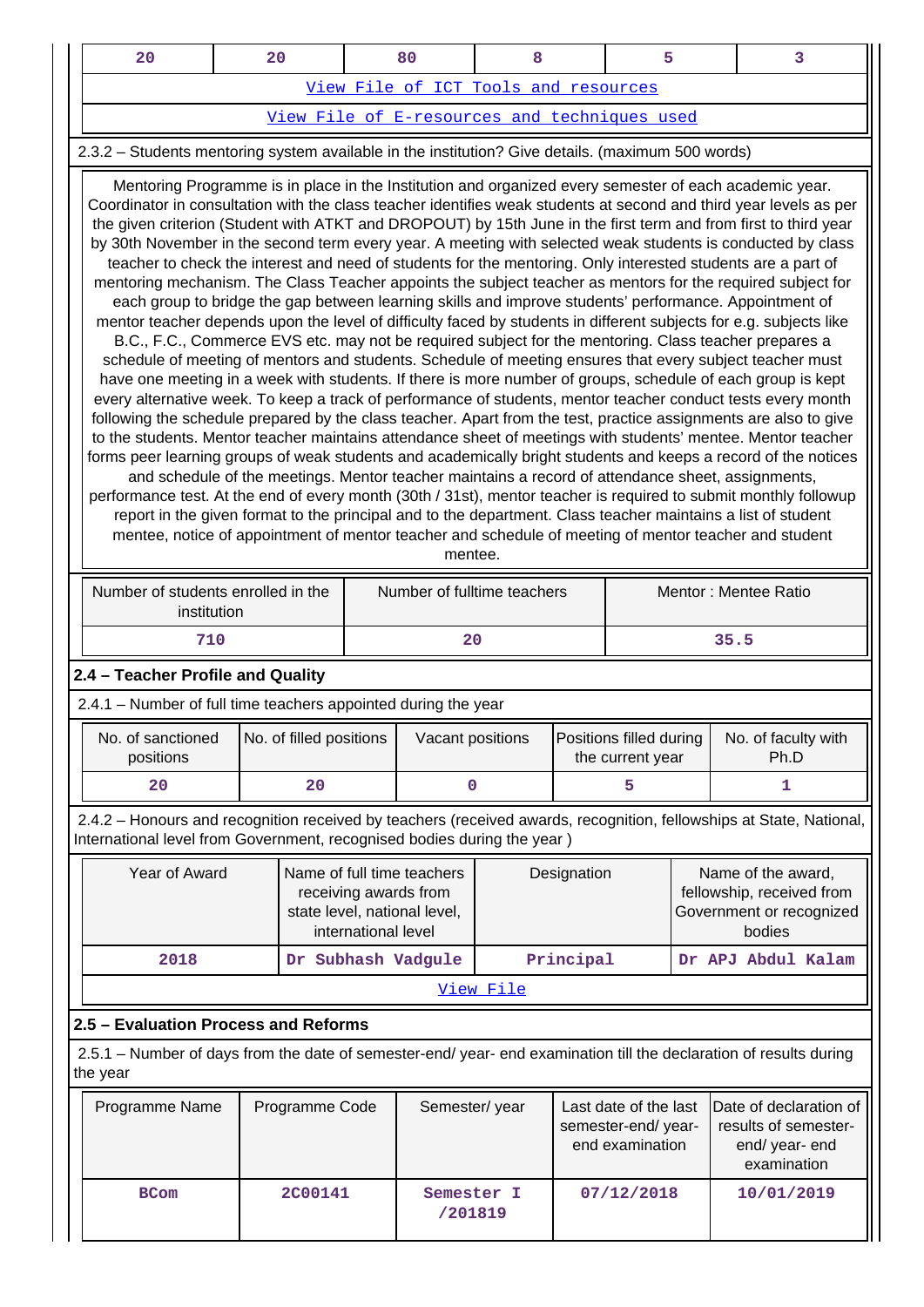| <b>BCom</b>      | <b>2C00143</b> | Semester III<br>/201819 | 03/11/2018 | 18/12/2018 |  |  |  |
|------------------|----------------|-------------------------|------------|------------|--|--|--|
| <b>BCom</b>      | <b>2C00142</b> | Semester II<br>/201819  | 13/05/2019 | 21/05/2019 |  |  |  |
| <b>BCom</b>      | <b>2C00144</b> | Semester IV<br>/201819  | 03/05/2019 | 21/05/2019 |  |  |  |
| <b>BMS</b>       | 2M00151        | Semester I<br>/201819   | 10/12/2018 | 16/01/2019 |  |  |  |
| <b>BMS</b>       | 2M00153        | Semester III<br>/201819 | 03/11/2018 | 04/12/2018 |  |  |  |
| <b>BMS</b>       | 2M00152        | Semester II<br>/201819  | 12/04/2019 | 20/05/2019 |  |  |  |
| <b>BMS</b>       | 2M00154        | Semester IV<br>/201819  | 04/05/2019 | 20/05/2019 |  |  |  |
| <u>View File</u> |                |                         |            |            |  |  |  |

2.5.2 – Reforms initiated on Continuous Internal Evaluation(CIE) system at the institutional level (250 words)

 **AS PER UNIVERSITY RULES We are affiliated to University of Mumbai and we follow the evaluation pattern framed y the University. To measure student achievements, the University of Mumbai has introduced the Choice Based Grading System which includes 25 marks for formative evaluation and 75 marks for summative evaluation. The formative method includes marks for internal exams (20 marks) and attendance, behavior, leadership and active participation in the classroom (5 marks). For summative evaluation we have a defined pattern formed by the University. INSTITUTIONAL INITIATIVE FOR QUALITY. In addition to the above continuous evaluation method, we as a quality initiative has introduced regular class test, assignments, project work, paper presentation, debate, group discussion, quizzes, etc. Under the application of Mumbai we follow the University evaluation pattern. The choice based grading system [Including 25 marks for formative evaluation 75 marks for summative evaluation] is introduced by the University to measure students achievements. The formatting method (20 mark's) includes mark's for internal exam and attendance, behavior, leadership active classroom participation (5 mark's) Summative evaluation pattern is defined by University. In addition the regular class test, assignment's project work, paper presentation, debate, group discussion, quizzes etc are introduced**

 2.5.3 – Academic calendar prepared and adhered for conduct of Examination and other related matters (250 words)

 **As an affiliated college the Mumbai University calendar is adhered to COLLEGE ACADEMI CALENDAR. In addition, an academic Calendar is prepared by the college in the beginning of academic year with details of all the curricular and extracurricular activities to be conducted by the college, both at the faculty and student level. It is made available on the college websites as well as notice board so that students can understand our yearly plan online and a copy of its handed to the H.O.D.'s and coordinators for them to plain their activities. (Available on : https://pcacs.ac.in/aboutus/academiccalender/). A part from the Academic Calender a Department wise Activity Schedule for smooth functioning is also prepared. This ensures curriculum enrichment through related activites like experts lecturea, extension activities and industry academic interaction and the like. For the current academic session academic academivc calender was prepared and followed for conduct of examination and other activities. Examinations Calender: Examination Committee prepars examination calender as per University Circular. As soon as the University announces the examination schedule our examination committee announces the**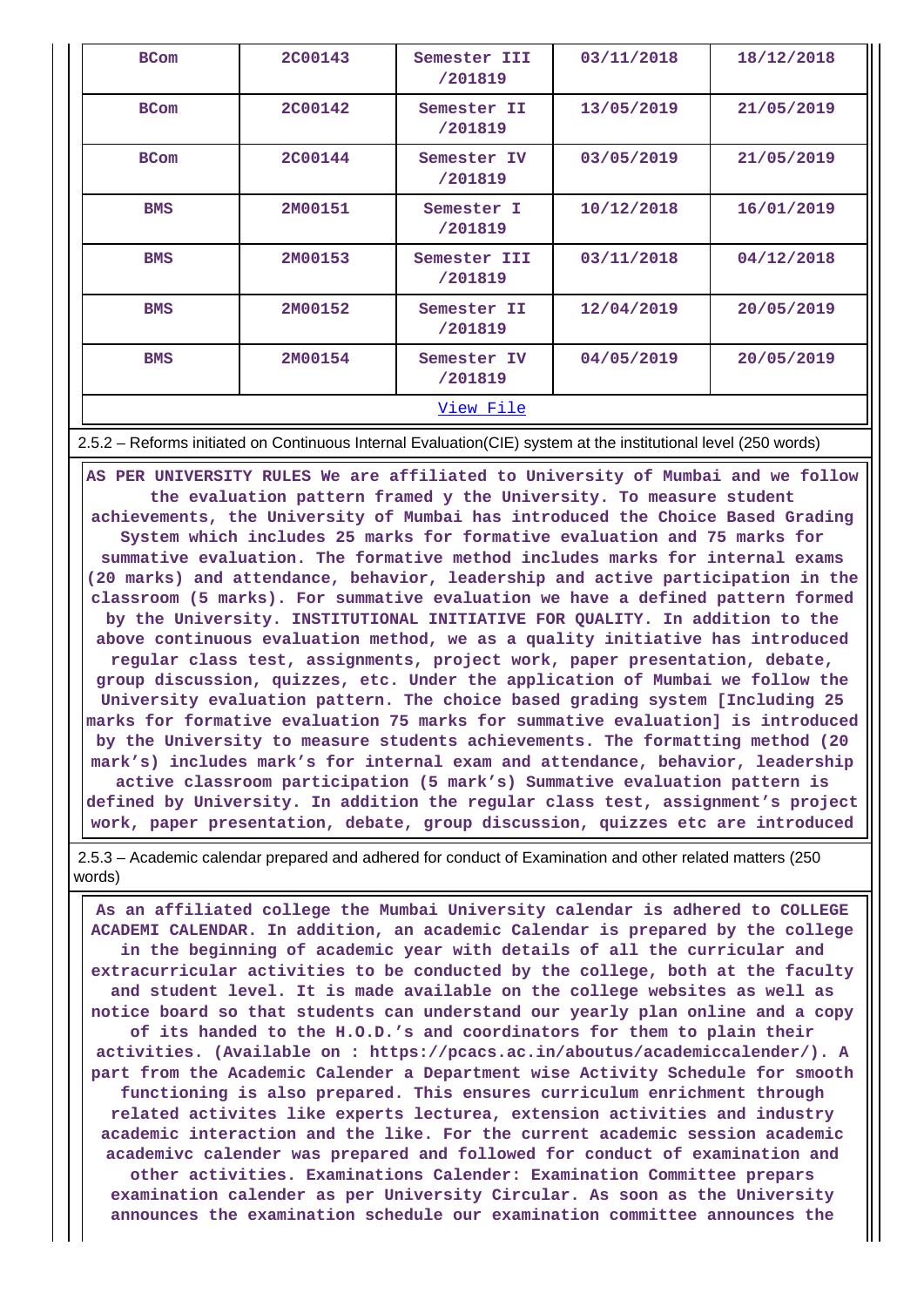**data, time of centralized assessment project, due date for submission of marketsheet, moderation and the result declaration the copy of which is put up in notice board as well as websites.University academic calender is adhered to the college academic calender. The college academic calender chalksout the various academic events as curricular extracurricular activities. IT's made available on college website to make students understand yearly plan. A copy of he same is given to the HOD cocodinates to plan their activities accordingly. Department wise activity schedule is also prepared for smooth functioning to ensure curriculun enrichment through related activities. Academic calender was forwarded for conduct of examination and other activities for the current academic session. Examination committe prepare's examination calender. As the university announces the exam schedule, the exam committee announces date, time of assessment, submission of marksheet, moderation and result declaration with a copy of it on notice board and website.**

## **2.6 – Student Performance and Learning Outcomes**

 2.6.1 – Program outcomes, program specific outcomes and course outcomes for all programs offered by the institution are stated and displayed in website of the institution (to provide the weblink)

### **No Data Entered/Not Applicable !!!**

### 2.6.2 – Pass percentage of students

| Programme<br>Code | Programme<br>Name | Programme<br>Specialization | Number of<br>students<br>appeared in the<br>final year<br>examination | Number of<br>students passed<br>in final year<br>examination | Pass Percentage |  |  |  |  |  |
|-------------------|-------------------|-----------------------------|-----------------------------------------------------------------------|--------------------------------------------------------------|-----------------|--|--|--|--|--|
| 1S00166           | <b>BSC</b>        | Biotechnolog<br>У           | 2                                                                     | $\mathbf 0$                                                  | 0               |  |  |  |  |  |
| 1800156           | <b>BSC</b>        | Computer<br>Science         | $12 \overline{ }$                                                     | 5                                                            | 41.66           |  |  |  |  |  |
| 1500256           | <b>BSC</b>        | Information<br>Technology   | 25                                                                    | 9                                                            | 36              |  |  |  |  |  |
| 2M00156           | <b>BMS</b>        | Regular                     | 29                                                                    | 12                                                           | 41.37           |  |  |  |  |  |
| <b>2C00146</b>    | <b>BCom</b>       | Regular                     | 180                                                                   | 50                                                           | 27.77           |  |  |  |  |  |
|                   | <u>View File</u>  |                             |                                                                       |                                                              |                 |  |  |  |  |  |

## **2.7 – Student Satisfaction Survey**

 2.7.1 – Student Satisfaction Survey (SSS) on overall institutional performance (Institution may design the questionnaire) (results and details be provided as weblink)

<https://www.mumbaicollege.in/>

## **CRITERION III – RESEARCH, INNOVATIONS AND EXTENSION**

## **3.1 – Resource Mobilization for Research**

3.1.1 – Research funds sanctioned and received from various agencies, industry and other organisations

| Nature of the Project | <b>Duration</b> | Name of the funding<br>agency | Total grant<br>sanctioned | Amount received<br>during the year |  |  |  |  |  |
|-----------------------|-----------------|-------------------------------|---------------------------|------------------------------------|--|--|--|--|--|
| Total                 |                 |                               |                           |                                    |  |  |  |  |  |
| View File             |                 |                               |                           |                                    |  |  |  |  |  |

## **3.2 – Innovation Ecosystem**

 3.2.1 – Workshops/Seminars Conducted on Intellectual Property Rights (IPR) and Industry-Academia Innovative practices during the year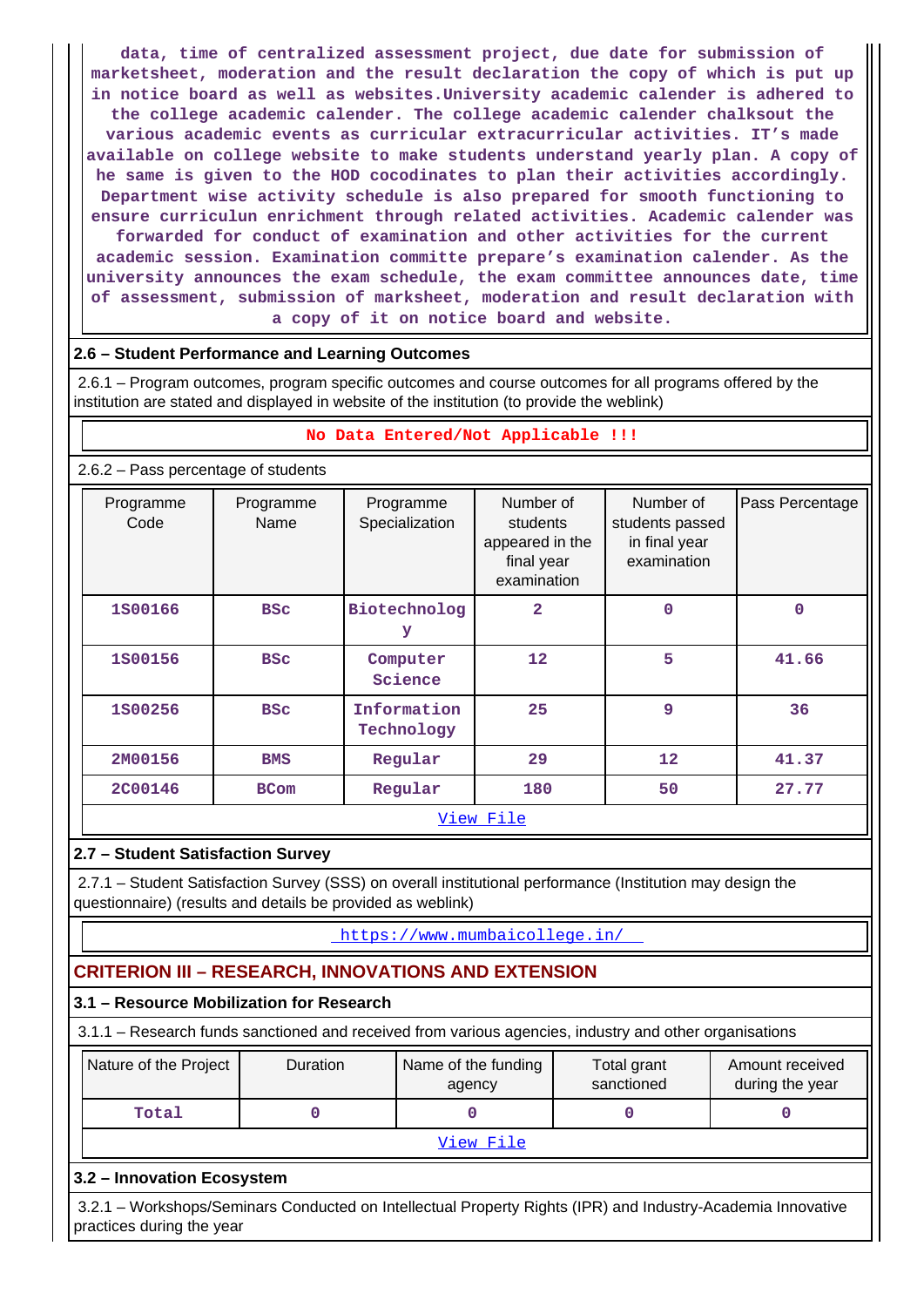| Title of workshop/seminar |                                                                                         |              | Name of the Dept.                                                                                    |                 |                   | Date                                                                                                     |   |                               |            |                                                                                                                 |
|---------------------------|-----------------------------------------------------------------------------------------|--------------|------------------------------------------------------------------------------------------------------|-----------------|-------------------|----------------------------------------------------------------------------------------------------------|---|-------------------------------|------------|-----------------------------------------------------------------------------------------------------------------|
|                           | Health Awareness Program<br>Camps                                                       |              |                                                                                                      | All Departments |                   |                                                                                                          |   |                               | 01/08/2018 |                                                                                                                 |
|                           | Digital Awareness Program                                                               |              |                                                                                                      |                 | all departments   |                                                                                                          |   | 22/02/2019                    |            |                                                                                                                 |
|                           | <b>Awareness</b>                                                                        |              | GST- Understanding and                                                                               |                 | Commerce and BMS  |                                                                                                          |   |                               | 10/01/2019 |                                                                                                                 |
|                           |                                                                                         |              | Get ready for Job                                                                                    |                 | All departments   |                                                                                                          |   |                               |            | 10/07/2018                                                                                                      |
|                           | Techniques                                                                              |              | Research Methodology and                                                                             |                 | Commerce          |                                                                                                          |   |                               |            | 24/08/2018                                                                                                      |
|                           |                                                                                         |              | Self Defence Programme<br>For Protection and Safety                                                  |                 | All Departments   |                                                                                                          |   |                               |            | 15/12/2018                                                                                                      |
|                           |                                                                                         |              | 3.2.2 - Awards for Innovation won by Institution/Teachers/Research scholars/Students during the year |                 |                   |                                                                                                          |   |                               |            |                                                                                                                 |
| Title of the innovation   |                                                                                         |              | Name of Awardee                                                                                      |                 | Awarding Agency   |                                                                                                          |   | Date of award                 |            | Category                                                                                                        |
| NIL                       |                                                                                         |              | NIL                                                                                                  |                 | <b>NIL</b>        |                                                                                                          |   | 14/06/2018                    |            | <b>NIL</b>                                                                                                      |
|                           |                                                                                         |              |                                                                                                      |                 |                   | View File                                                                                                |   |                               |            |                                                                                                                 |
|                           | 3.2.3 – No. of Incubation centre created, start-ups incubated on campus during the year |              |                                                                                                      |                 |                   |                                                                                                          |   |                               |            |                                                                                                                 |
| Incubation<br>Center      |                                                                                         |              | Name                                                                                                 |                 | Sponsered By      | Name of the<br>Start-up                                                                                  |   | Nature of Start-<br><b>up</b> |            | Date of<br>Commencement                                                                                         |
| Room No. 210              |                                                                                         |              | NEW COMPUTER<br>LAB                                                                                  |                 | <b>BGPS TRUST</b> | 41 New<br>Computers<br>With the<br>Internet<br>connection<br>removeable<br>Sound<br>Systeem<br>Projector |   | Technology<br>up gradation    |            | 02/01/2019                                                                                                      |
|                           |                                                                                         |              |                                                                                                      |                 |                   | View File                                                                                                |   |                               |            |                                                                                                                 |
|                           |                                                                                         |              | 3.3 - Research Publications and Awards                                                               |                 |                   |                                                                                                          |   |                               |            |                                                                                                                 |
|                           |                                                                                         |              | 3.3.1 - Incentive to the teachers who receive recognition/awards                                     |                 |                   |                                                                                                          |   |                               |            |                                                                                                                 |
|                           |                                                                                         | <b>State</b> |                                                                                                      |                 | National          |                                                                                                          |   | International                 |            |                                                                                                                 |
|                           |                                                                                         | 0            |                                                                                                      |                 | 0                 |                                                                                                          |   |                               | 0          |                                                                                                                 |
|                           |                                                                                         |              | 3.3.2 - Ph. Ds awarded during the year (applicable for PG College, Research Center)                  |                 |                   |                                                                                                          |   |                               |            |                                                                                                                 |
|                           |                                                                                         |              | Name of the Department                                                                               |                 |                   |                                                                                                          |   | Number of PhD's Awarded       |            |                                                                                                                 |
|                           |                                                                                         |              | <b>NIL</b>                                                                                           |                 |                   |                                                                                                          |   | 0                             |            |                                                                                                                 |
|                           |                                                                                         |              | 3.3.3 - Research Publications in the Journals notified on UGC website during the year                |                 |                   |                                                                                                          |   |                               |            |                                                                                                                 |
|                           | <b>Type</b>                                                                             |              |                                                                                                      | Department      |                   | Number of Publication                                                                                    |   |                               |            | Average Impact Factor (if<br>any)                                                                               |
|                           | International                                                                           |              |                                                                                                      | B.M.S.          |                   |                                                                                                          | 1 |                               |            | 7.36                                                                                                            |
|                           | International                                                                           |              |                                                                                                      | B.M.S.          |                   |                                                                                                          | 1 |                               |            | 5.00                                                                                                            |
|                           |                                                                                         |              |                                                                                                      |                 |                   | View File                                                                                                |   |                               |            |                                                                                                                 |
|                           |                                                                                         |              | Proceedings per Teacher during the year                                                              |                 |                   |                                                                                                          |   |                               |            | 3.3.4 - Books and Chapters in edited Volumes / Books published, and papers in National/International Conference |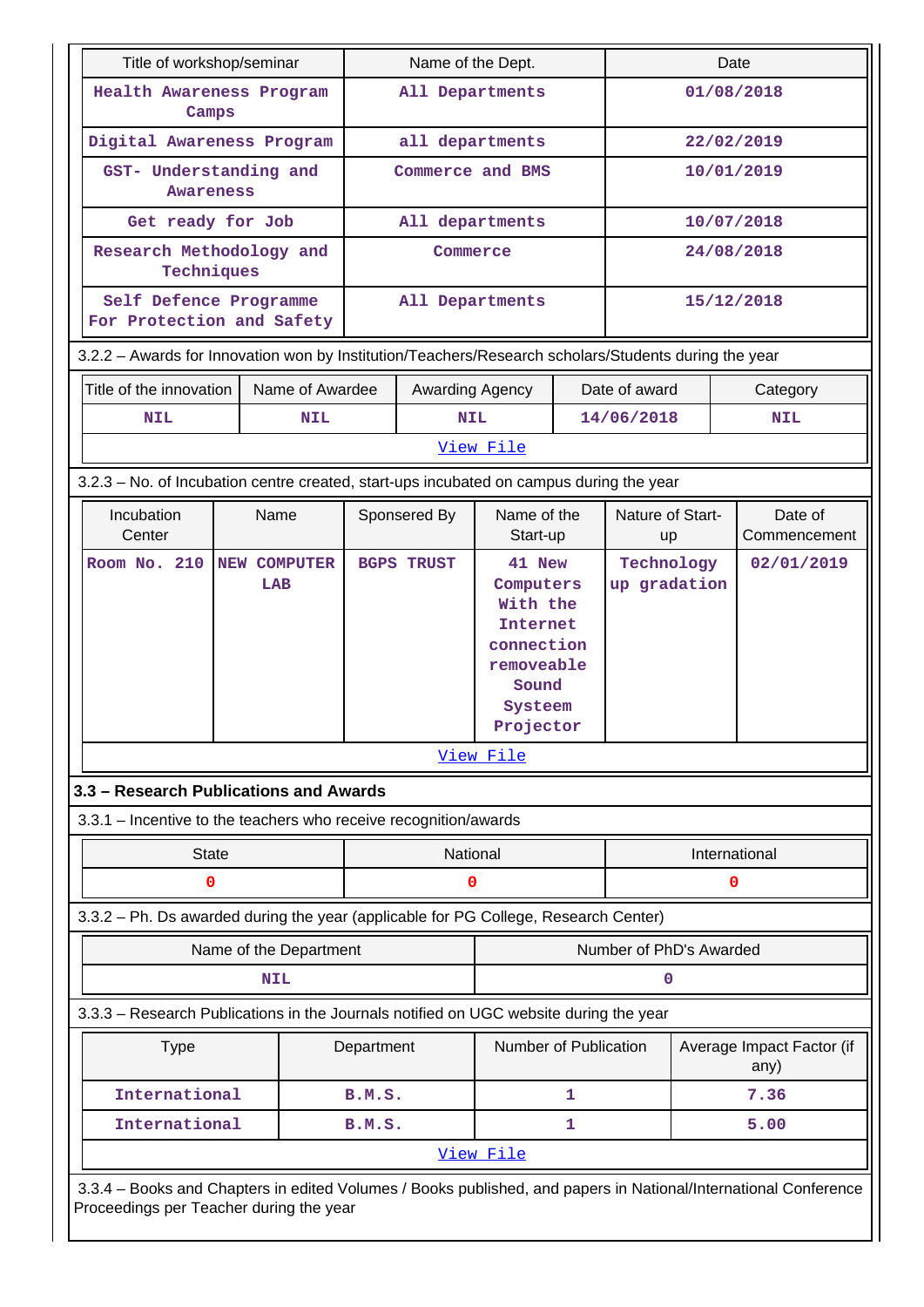|           | Department                                                                                                                                                                                                         |  |                   |                                                 |                                            | <b>Number of Publication</b>                             |                       |                                                                    |                                                          |                                                                    |
|-----------|--------------------------------------------------------------------------------------------------------------------------------------------------------------------------------------------------------------------|--|-------------------|-------------------------------------------------|--------------------------------------------|----------------------------------------------------------|-----------------------|--------------------------------------------------------------------|----------------------------------------------------------|--------------------------------------------------------------------|
|           | <b>BMS</b>                                                                                                                                                                                                         |  |                   |                                                 |                                            | $\mathbf{2}$                                             |                       |                                                                    |                                                          |                                                                    |
| View File |                                                                                                                                                                                                                    |  |                   |                                                 |                                            |                                                          |                       |                                                                    |                                                          |                                                                    |
|           | 3.3.5 - Bibliometrics of the publications during the last Academic year based on average citation index in Scopus/<br>Web of Science or PubMed/ Indian Citation Index                                              |  |                   |                                                 |                                            |                                                          |                       |                                                                    |                                                          |                                                                    |
|           | Title of the<br>Paper                                                                                                                                                                                              |  | Name of<br>Author |                                                 | Title of journal<br>Year of<br>publication |                                                          | <b>Citation Index</b> | Institutional<br>affiliation as<br>mentioned in<br>the publication |                                                          | Number of<br>citations<br>excluding self<br>citation               |
|           | 0                                                                                                                                                                                                                  |  | $\mathbf 0$       | 0                                               | 2018                                       |                                                          | 0                     | $\mathbf 0$                                                        |                                                          | 0                                                                  |
|           |                                                                                                                                                                                                                    |  |                   |                                                 |                                            | View File                                                |                       |                                                                    |                                                          |                                                                    |
|           | 3.3.6 - h-Index of the Institutional Publications during the year. (based on Scopus/ Web of science)                                                                                                               |  |                   |                                                 |                                            |                                                          |                       |                                                                    |                                                          |                                                                    |
|           | Title of the<br>Paper                                                                                                                                                                                              |  | Name of<br>Author | Title of journal                                | publication                                | Year of                                                  | h-index               | Number of<br>citations<br>excluding self<br>citation               |                                                          | Institutional<br>affiliation as<br>mentioned in<br>the publication |
|           | 0                                                                                                                                                                                                                  |  | $\mathbf 0$       | $\mathbf 0$                                     | 2018                                       |                                                          | 0                     | $\mathbf 0$                                                        |                                                          | 0                                                                  |
|           |                                                                                                                                                                                                                    |  |                   |                                                 |                                            | View File                                                |                       |                                                                    |                                                          |                                                                    |
|           | 3.3.7 - Faculty participation in Seminars/Conferences and Symposia during the year:                                                                                                                                |  |                   |                                                 |                                            |                                                          |                       |                                                                    |                                                          |                                                                    |
|           | Number of Faculty                                                                                                                                                                                                  |  |                   | International                                   | National                                   |                                                          | <b>State</b>          |                                                                    | Local                                                    |                                                                    |
|           | Attended/Semina<br>rs/Workshops                                                                                                                                                                                    |  |                   | $\mathbf 0$                                     | 0                                          |                                                          | $\mathbf 0$           |                                                                    | 3                                                        |                                                                    |
|           | Presented<br>papers                                                                                                                                                                                                |  |                   | 2                                               | 0                                          |                                                          | $\mathbf 0$           |                                                                    | 0                                                        |                                                                    |
|           |                                                                                                                                                                                                                    |  |                   |                                                 |                                            | View File                                                |                       |                                                                    |                                                          |                                                                    |
|           | 3.4 - Extension Activities                                                                                                                                                                                         |  |                   |                                                 |                                            |                                                          |                       |                                                                    |                                                          |                                                                    |
|           | 3.4.1 – Number of extension and outreach programmes conducted in collaboration with industry, community and<br>Non- Government Organisations through NSS/NCC/Red cross/Youth Red Cross (YRC) etc., during the year |  |                   |                                                 |                                            |                                                          |                       |                                                                    |                                                          |                                                                    |
|           | Title of the activities                                                                                                                                                                                            |  |                   | Organising unit/agency/<br>collaborating agency |                                            | Number of teachers<br>participated in such<br>activities |                       |                                                                    | Number of students<br>participated in such<br>activities |                                                                    |
|           | <b>Screening Movie</b><br>Show (Women<br>empowerment -<br>Padman)                                                                                                                                                  |  |                   | Mumbai College NSS                              |                                            | 10                                                       |                       |                                                                    |                                                          | 45                                                                 |
|           | Marathi Bhasha Din                                                                                                                                                                                                 |  |                   | Mumbai College NSS                              |                                            |                                                          | 8                     |                                                                    |                                                          | 72                                                                 |
|           | HIV Checkup Camp (<br>Spreding the Heath<br>Awareness)                                                                                                                                                             |  |                   | <b>BPT Hospital</b>                             |                                            |                                                          | 10                    |                                                                    |                                                          | 48                                                                 |
|           | Silent Parade (<br>Pulwama Attack-<br>Tribute to Brave<br>CRPF Jawans)                                                                                                                                             |  |                   | Local Community NSS                             |                                            |                                                          | $12 \,$               |                                                                    |                                                          | 110                                                                |
|           | Womens Day<br>Celebration (<br>Gender Equality                                                                                                                                                                     |  |                   | Mumbai College WDC                              |                                            |                                                          | 11                    |                                                                    |                                                          | 73                                                                 |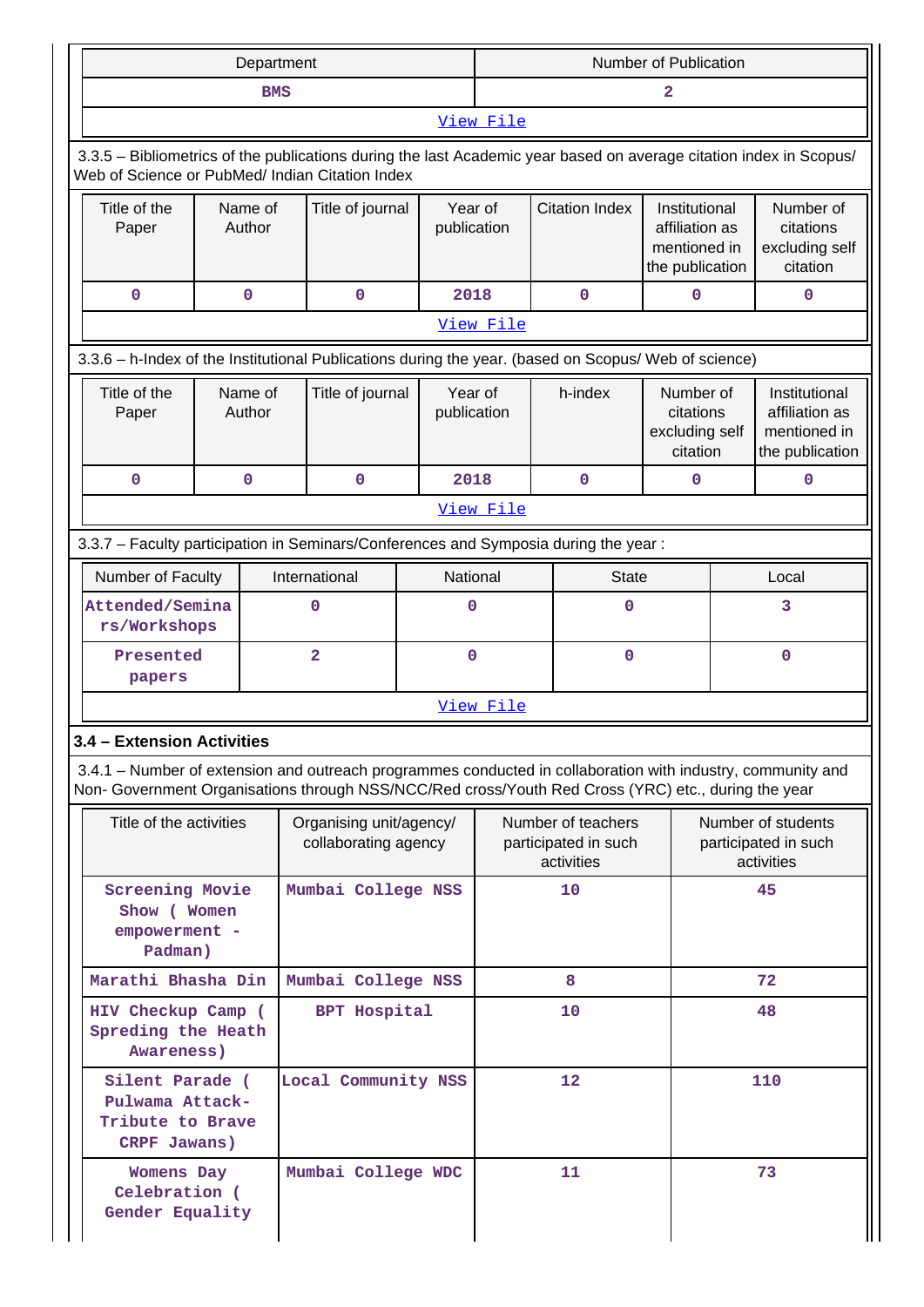[View File](https://assessmentonline.naac.gov.in/public/Postacc/Extension/4808_Extension_1584167642.xlsx)

 3.4.2 – Awards and recognition received for extension activities from Government and other recognized bodies during the year

| Name of the activity                                              | Award/Recognition           | <b>Awarding Bodies</b> | Number of students<br><b>Benefited</b> |
|-------------------------------------------------------------------|-----------------------------|------------------------|----------------------------------------|
| HIV Checkup Camp                                                  | Appriciation<br>Certificate | <b>BPT Hospital</b>    | 48                                     |
| <b>HIV Awareness</b><br>Street Play                               | Appriciation<br>Certificate |                        | 10                                     |
| Appriciation<br>Dengue Maleria<br>Certificate<br><b>Awareness</b> |                             | <b>BPT Hospital</b>    | 50                                     |

### [View File](https://assessmentonline.naac.gov.in/public/Postacc/Awards_for_extension/4808_Awards_for_extension_1584078949.xlsx)

 3.4.3 – Students participating in extension activities with Government Organisations, Non-Government Organisations and programmes such as Swachh Bharat, Aids Awareness, Gender Issue, etc. during the year

| Name of the scheme | Organising unit/Agen<br>cy/collaborating<br>agency | Name of the activity                                                                             | Number of teachers<br>participated in such<br>activites | Number of students<br>participated in such<br>activites |
|--------------------|----------------------------------------------------|--------------------------------------------------------------------------------------------------|---------------------------------------------------------|---------------------------------------------------------|
| <b>WDC</b>         | Mumbai College                                     | Women Day<br>Celebration (<br>Gender Equality<br>Celebration of<br><b>Womens</b><br>Achievement) | 11                                                      | 73                                                      |
| <b>NSS</b>         | <b>BPT Hospital</b>                                | Aids Awareness<br>Street Play                                                                    | 2                                                       | 10                                                      |
| <b>NSS</b>         | Mumbai College                                     | Women<br>Empowerment                                                                             | 11                                                      | 45                                                      |
|                    |                                                    | View File                                                                                        |                                                         |                                                         |

## **3.5 – Collaborations**

3.5.1 – Number of Collaborative activities for research, faculty exchange, student exchange during the year

| Nature of activity          | Participant                                                 | Source of financial support | <b>Duration</b> |  |  |
|-----------------------------|-------------------------------------------------------------|-----------------------------|-----------------|--|--|
| Faculty Exchange<br>program | Mumbai Institute of<br>Managements &<br>Research (<br>MIMR) | Institutional               |                 |  |  |
|                             |                                                             |                             |                 |  |  |

[View File](https://assessmentonline.naac.gov.in/public/Postacc/Collab_activities/4808_Collab_activities_1584158169.xlsx)

 3.5.2 – Linkages with institutions/industries for internship, on-the- job training, project work, sharing of research facilities etc. during the year

| Nature of linkage  | Title of the<br>linkage | Name of the<br>partnering<br>institution/<br>industry<br>/research lab<br>with contact<br>details | Duration From | Duration To | Participant |
|--------------------|-------------------------|---------------------------------------------------------------------------------------------------|---------------|-------------|-------------|
| On Job<br>Training | Internship<br>Program   | M/S Godrej<br>Industries                                                                          | 15/01/2019    | 31/01/2019  | 30          |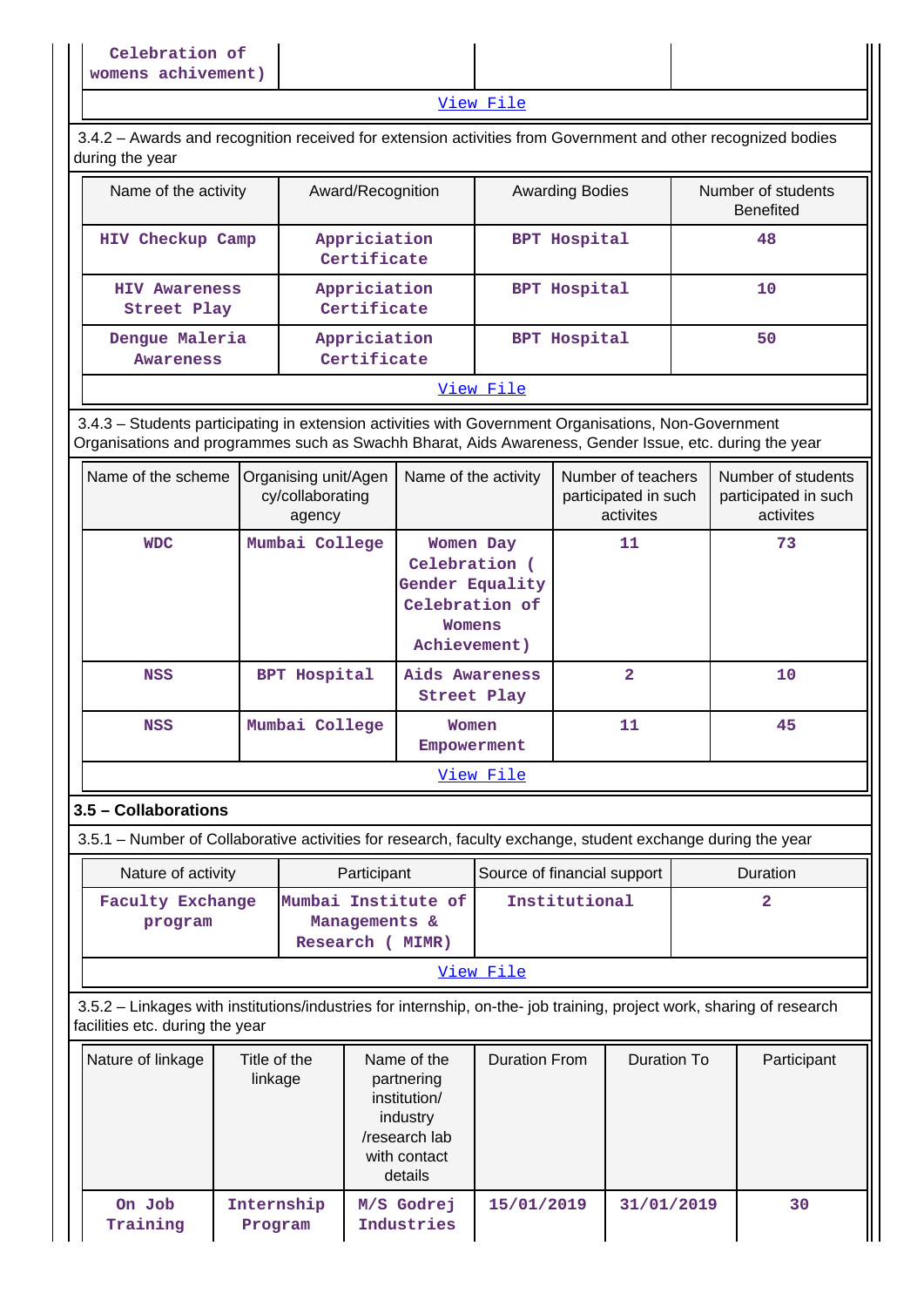|                                                                                                                                                                                                                |                       |               | <b>LTD</b>                                  |                                                                                            |                                                |                    |                                |                                                           |        |
|----------------------------------------------------------------------------------------------------------------------------------------------------------------------------------------------------------------|-----------------------|---------------|---------------------------------------------|--------------------------------------------------------------------------------------------|------------------------------------------------|--------------------|--------------------------------|-----------------------------------------------------------|--------|
| Job<br><b>Readiness</b>                                                                                                                                                                                        | Internship<br>Program |               | Tecno Serve                                 |                                                                                            | 01/08/2018                                     |                    | 19/10/2018                     |                                                           | 65     |
| View File                                                                                                                                                                                                      |                       |               |                                             |                                                                                            |                                                |                    |                                |                                                           |        |
| 3.5.3 - MoUs signed with institutions of national, international importance, other universities, industries, corporate<br>houses etc. during the year                                                          |                       |               |                                             |                                                                                            |                                                |                    |                                |                                                           |        |
| Organisation                                                                                                                                                                                                   |                       |               | Date of MoU signed                          |                                                                                            |                                                | Purpose/Activities |                                | Number of<br>students/teachers<br>participated under MoUs |        |
| <b>Techno Serve</b>                                                                                                                                                                                            |                       | 21/01/2018    | View File                                   | To Building youth<br>Excellence through<br>employability<br>services Technology<br>Program |                                                | 65                 |                                |                                                           |        |
| <b>CRITERION IV - INFRASTRUCTURE AND LEARNING RESOURCES</b>                                                                                                                                                    |                       |               |                                             |                                                                                            |                                                |                    |                                |                                                           |        |
| 4.1 - Physical Facilities                                                                                                                                                                                      |                       |               |                                             |                                                                                            |                                                |                    |                                |                                                           |        |
| 4.1.1 – Budget allocation, excluding salary for infrastructure augmentation during the year                                                                                                                    |                       |               |                                             |                                                                                            |                                                |                    |                                |                                                           |        |
| Budget allocated for infrastructure augmentation                                                                                                                                                               |                       |               |                                             |                                                                                            | Budget utilized for infrastructure development |                    |                                |                                                           |        |
|                                                                                                                                                                                                                | 4000000               |               |                                             |                                                                                            | 3395608                                        |                    |                                |                                                           |        |
| 4.1.2 - Details of augmentation in infrastructure facilities during the year                                                                                                                                   |                       |               |                                             |                                                                                            |                                                |                    |                                |                                                           |        |
|                                                                                                                                                                                                                | <b>Facilities</b>     |               |                                             |                                                                                            |                                                |                    | <b>Existing or Newly Added</b> |                                                           |        |
|                                                                                                                                                                                                                |                       |               | Classrooms with LCD facilities              |                                                                                            |                                                |                    | Existing                       |                                                           |        |
|                                                                                                                                                                                                                |                       | Seminar Halls |                                             |                                                                                            |                                                |                    | Existing                       |                                                           |        |
|                                                                                                                                                                                                                |                       | Laboratories  |                                             |                                                                                            |                                                |                    | Existing                       |                                                           |        |
|                                                                                                                                                                                                                |                       | Class rooms   |                                             |                                                                                            | Existing                                       |                    |                                |                                                           |        |
|                                                                                                                                                                                                                |                       | Campus Area   |                                             |                                                                                            |                                                |                    | Existing                       |                                                           |        |
|                                                                                                                                                                                                                |                       | Video Centre  |                                             |                                                                                            | Newly Added<br>View File                       |                    |                                |                                                           |        |
|                                                                                                                                                                                                                |                       |               |                                             |                                                                                            |                                                |                    |                                |                                                           |        |
| 4.2 - Library as a Learning Resource<br>4.2.1 - Library is automated {Integrated Library Management System (ILMS)}                                                                                             |                       |               |                                             |                                                                                            |                                                |                    |                                |                                                           |        |
| Name of the ILMS                                                                                                                                                                                               |                       |               |                                             |                                                                                            |                                                |                    |                                |                                                           |        |
| software                                                                                                                                                                                                       |                       |               | Nature of automation (fully<br>or patially) |                                                                                            | Version                                        |                    | Year of automation             |                                                           |        |
| Software for<br>University<br>Libraries 2.0                                                                                                                                                                    |                       |               | Partially                                   |                                                                                            | (SOUT 2.0)                                     |                    |                                |                                                           | 2016   |
| 4.2.2 - Library Services                                                                                                                                                                                       |                       |               |                                             |                                                                                            |                                                |                    |                                |                                                           |        |
| Library<br>Service Type                                                                                                                                                                                        |                       | Existing      |                                             |                                                                                            | Newly Added                                    |                    |                                |                                                           | Total  |
| Text Books                                                                                                                                                                                                     | 6545                  |               | 468497                                      | 455                                                                                        |                                                | 77249              |                                | 7000                                                      | 545746 |
|                                                                                                                                                                                                                |                       |               |                                             |                                                                                            | View File                                      |                    |                                |                                                           |        |
| 4.2.3 - E-content developed by teachers such as: e-PG- Pathshala, CEC (under e-PG- Pathshala CEC (Under<br>Graduate) SWAYAM other MOOCs platform NPTEL/NMEICT/any other Government initiatives & institutional |                       |               |                                             |                                                                                            |                                                |                    |                                |                                                           |        |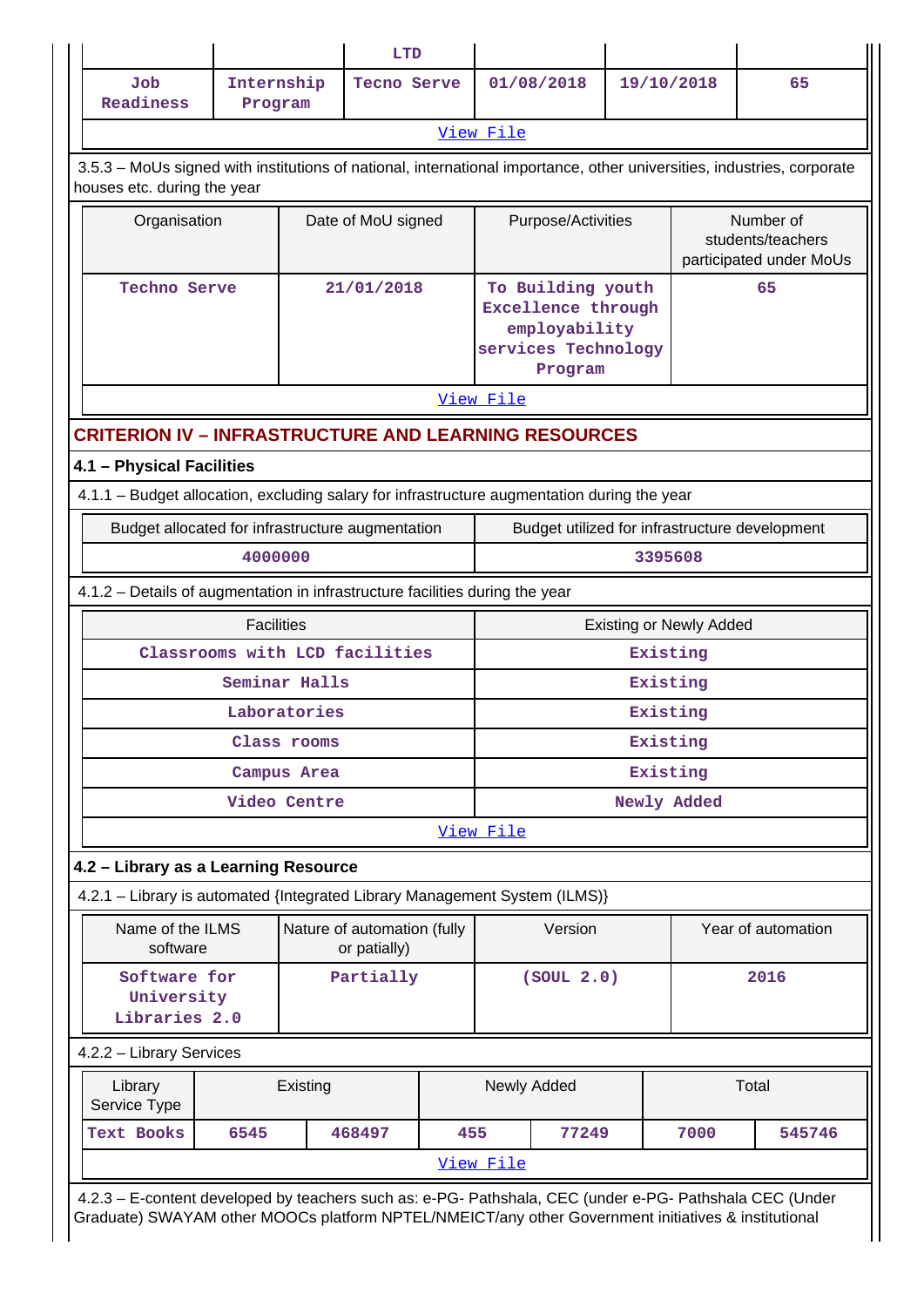| (Learning Management System (LMS) etc    |                                                                                                                                                                                                                                                                                                                                                                                                                                                                                                                                                                                                                                                                                                                                                                                                                                                                                                                                                                                                                                                                                                                                                                                                                                                                                                                                                                                                                                  |                         |                                                                                                                                                                                                                                  |                                                                             |                     |                                           |                    |                                                                |               |
|------------------------------------------|----------------------------------------------------------------------------------------------------------------------------------------------------------------------------------------------------------------------------------------------------------------------------------------------------------------------------------------------------------------------------------------------------------------------------------------------------------------------------------------------------------------------------------------------------------------------------------------------------------------------------------------------------------------------------------------------------------------------------------------------------------------------------------------------------------------------------------------------------------------------------------------------------------------------------------------------------------------------------------------------------------------------------------------------------------------------------------------------------------------------------------------------------------------------------------------------------------------------------------------------------------------------------------------------------------------------------------------------------------------------------------------------------------------------------------|-------------------------|----------------------------------------------------------------------------------------------------------------------------------------------------------------------------------------------------------------------------------|-----------------------------------------------------------------------------|---------------------|-------------------------------------------|--------------------|----------------------------------------------------------------|---------------|
|                                          | Name of the Module<br>Name of the Teacher                                                                                                                                                                                                                                                                                                                                                                                                                                                                                                                                                                                                                                                                                                                                                                                                                                                                                                                                                                                                                                                                                                                                                                                                                                                                                                                                                                                        |                         |                                                                                                                                                                                                                                  | Platform on which module<br>Date of launching e-<br>is developed<br>content |                     |                                           |                    |                                                                |               |
|                                          | No Data Entered/Not Applicable !!!                                                                                                                                                                                                                                                                                                                                                                                                                                                                                                                                                                                                                                                                                                                                                                                                                                                                                                                                                                                                                                                                                                                                                                                                                                                                                                                                                                                               |                         |                                                                                                                                                                                                                                  |                                                                             |                     |                                           |                    |                                                                |               |
|                                          |                                                                                                                                                                                                                                                                                                                                                                                                                                                                                                                                                                                                                                                                                                                                                                                                                                                                                                                                                                                                                                                                                                                                                                                                                                                                                                                                                                                                                                  |                         |                                                                                                                                                                                                                                  |                                                                             | No file uploaded.   |                                           |                    |                                                                |               |
| 4.3 - IT Infrastructure                  |                                                                                                                                                                                                                                                                                                                                                                                                                                                                                                                                                                                                                                                                                                                                                                                                                                                                                                                                                                                                                                                                                                                                                                                                                                                                                                                                                                                                                                  |                         |                                                                                                                                                                                                                                  |                                                                             |                     |                                           |                    |                                                                |               |
| 4.3.1 - Technology Upgradation (overall) |                                                                                                                                                                                                                                                                                                                                                                                                                                                                                                                                                                                                                                                                                                                                                                                                                                                                                                                                                                                                                                                                                                                                                                                                                                                                                                                                                                                                                                  |                         |                                                                                                                                                                                                                                  |                                                                             |                     |                                           |                    |                                                                |               |
| <b>Type</b>                              | <b>Total Co</b><br>mputers                                                                                                                                                                                                                                                                                                                                                                                                                                                                                                                                                                                                                                                                                                                                                                                                                                                                                                                                                                                                                                                                                                                                                                                                                                                                                                                                                                                                       | Computer<br>Lab         | Internet                                                                                                                                                                                                                         | <b>Browsing</b><br>centers                                                  | Computer<br>Centers | Office                                    | Departme<br>nts    | Available<br><b>Bandwidt</b><br>h (MBPS/<br>GBPS)              | <b>Others</b> |
| Existin<br>g                             | 84                                                                                                                                                                                                                                                                                                                                                                                                                                                                                                                                                                                                                                                                                                                                                                                                                                                                                                                                                                                                                                                                                                                                                                                                                                                                                                                                                                                                                               | $\overline{\mathbf{2}}$ | $\overline{2}$                                                                                                                                                                                                                   | 1                                                                           | $\mathbf 0$         | 3                                         | 5                  | 50                                                             | $\mathbf 0$   |
| Added                                    | 41                                                                                                                                                                                                                                                                                                                                                                                                                                                                                                                                                                                                                                                                                                                                                                                                                                                                                                                                                                                                                                                                                                                                                                                                                                                                                                                                                                                                                               | $\mathbf{1}$            | $\mathbf{1}$                                                                                                                                                                                                                     | $\mathbf{O}$                                                                | $\mathbf 0$         | $\mathbf 0$                               | $\mathbf 0$        | $\mathbf 0$                                                    | $\mathbf 0$   |
| Total                                    | 125                                                                                                                                                                                                                                                                                                                                                                                                                                                                                                                                                                                                                                                                                                                                                                                                                                                                                                                                                                                                                                                                                                                                                                                                                                                                                                                                                                                                                              | 3                       | 3                                                                                                                                                                                                                                | 1                                                                           | $\mathbf 0$         | 3                                         | 5                  | 50                                                             | 0             |
|                                          |                                                                                                                                                                                                                                                                                                                                                                                                                                                                                                                                                                                                                                                                                                                                                                                                                                                                                                                                                                                                                                                                                                                                                                                                                                                                                                                                                                                                                                  |                         | 4.3.2 - Bandwidth available of internet connection in the Institution (Leased line)                                                                                                                                              |                                                                             |                     |                                           |                    |                                                                |               |
|                                          |                                                                                                                                                                                                                                                                                                                                                                                                                                                                                                                                                                                                                                                                                                                                                                                                                                                                                                                                                                                                                                                                                                                                                                                                                                                                                                                                                                                                                                  |                         |                                                                                                                                                                                                                                  |                                                                             | 50 MBPS/ GBPS       |                                           |                    |                                                                |               |
| 4.3.3 - Facility for e-content           |                                                                                                                                                                                                                                                                                                                                                                                                                                                                                                                                                                                                                                                                                                                                                                                                                                                                                                                                                                                                                                                                                                                                                                                                                                                                                                                                                                                                                                  |                         |                                                                                                                                                                                                                                  |                                                                             |                     |                                           |                    |                                                                |               |
|                                          |                                                                                                                                                                                                                                                                                                                                                                                                                                                                                                                                                                                                                                                                                                                                                                                                                                                                                                                                                                                                                                                                                                                                                                                                                                                                                                                                                                                                                                  |                         | Name of the e-content development facility                                                                                                                                                                                       |                                                                             |                     |                                           | recording facility | Provide the link of the videos and media centre and            |               |
|                                          |                                                                                                                                                                                                                                                                                                                                                                                                                                                                                                                                                                                                                                                                                                                                                                                                                                                                                                                                                                                                                                                                                                                                                                                                                                                                                                                                                                                                                                  | Video Center            |                                                                                                                                                                                                                                  |                                                                             |                     |                                           |                    | https://www.mumbaicollege.in/                                  |               |
|                                          |                                                                                                                                                                                                                                                                                                                                                                                                                                                                                                                                                                                                                                                                                                                                                                                                                                                                                                                                                                                                                                                                                                                                                                                                                                                                                                                                                                                                                                  |                         | 4.4 - Maintenance of Campus Infrastructure                                                                                                                                                                                       |                                                                             |                     |                                           |                    |                                                                |               |
| component, during the year               |                                                                                                                                                                                                                                                                                                                                                                                                                                                                                                                                                                                                                                                                                                                                                                                                                                                                                                                                                                                                                                                                                                                                                                                                                                                                                                                                                                                                                                  |                         | 4.4.1 – Expenditure incurred on maintenance of physical facilities and academic support facilities, excluding salary                                                                                                             |                                                                             |                     |                                           |                    |                                                                |               |
|                                          | Assigned Budget on<br>academic facilities                                                                                                                                                                                                                                                                                                                                                                                                                                                                                                                                                                                                                                                                                                                                                                                                                                                                                                                                                                                                                                                                                                                                                                                                                                                                                                                                                                                        |                         | Expenditure incurred on<br>maintenance of academic<br>facilities                                                                                                                                                                 |                                                                             |                     | Assigned budget on<br>physical facilities |                    | Expenditure incurredon<br>maintenance of physical<br>facilites |               |
|                                          | 650000                                                                                                                                                                                                                                                                                                                                                                                                                                                                                                                                                                                                                                                                                                                                                                                                                                                                                                                                                                                                                                                                                                                                                                                                                                                                                                                                                                                                                           |                         | 619028                                                                                                                                                                                                                           |                                                                             |                     | 250000                                    |                    | 148665                                                         |               |
|                                          |                                                                                                                                                                                                                                                                                                                                                                                                                                                                                                                                                                                                                                                                                                                                                                                                                                                                                                                                                                                                                                                                                                                                                                                                                                                                                                                                                                                                                                  |                         | 4.4.2 - Procedures and policies for maintaining and utilizing physical, academic and support facilities - laboratory,<br>library, sports complex, computers, classrooms etc. (maximum 500 words) (information to be available in |                                                                             |                     |                                           |                    |                                                                |               |
|                                          | institutional Website, provide link)<br>Procedures and policies for maintaining and utilizing physical, academic and<br>support facilities - Procedures and policies for maintaining and utilizing<br>physical, academic and support facilities - laboratory, library, sports<br>complex, computers, classrooms etc. The college ensures optimal allocation and<br>utilization of the available financial recourses for maintenance and upkeep of<br>different facilities by holding regular meetings of various committees<br>constituted for this purpose and using the grants received the college as per<br>the requirements in the interest of students. Maintenance of Academic<br>Facilities . The academic requirements regarding books, journals, developing<br>study materials, IT facilities along with the budget are placed by the Head of<br>the Department(HoD) in the Academic council and IQAC. . On production of<br>proposal and budget for organizing seminars and workshops, the college allows<br>fund and for National/ International Level, these are forwarded to relevant<br>agencies for necessary actions. . College has purchase policy and tender<br>notifications are done for the bulk purchase. Sometimes required goods are also<br>purchased from local vendors according to requirement. • Proper stock register<br>is maintained after the purchase. Maintenance of Physical Facilities The |                         |                                                                                                                                                                                                                                  |                                                                             |                     |                                           |                    |                                                                |               |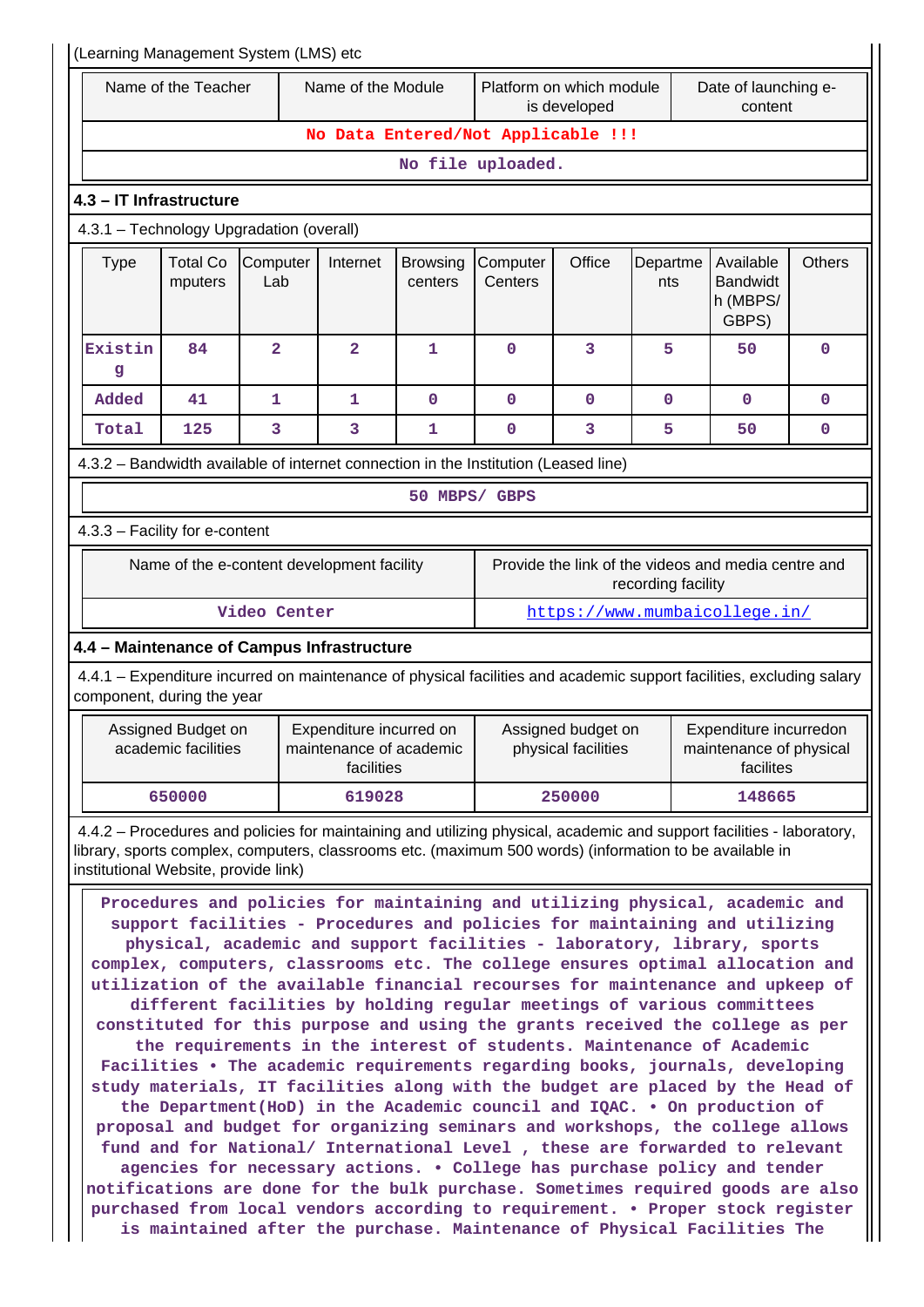**maintenance of the physical facilities are looked after by the subcommittees. The regular cleaning of the classrooms and laboratory, for any other maintenance related to electricity, plumbing, lab machineries, auditorium, playground, building, hostel, and canteen, the Sub committees in coordination with the office arranges everything according to the demands raised by the departments and other units Laboratory Record of maintenance account is maintained by lab technicians and supervised by HODs of the concerned departments. Other measures to maintain laboratories are as follows: • The calibration, repairing and maintenance of sophisticated lab equipments are done by the technicians of related owner enterprises. • The microscopes used for biological are annually cleaned and maintained by the concerned departments and record of maintenance is maintained by lab technicians and supervised by HODs of the concerned departments. • There is systematic disposal of waste of all types such as bio-degradable chemical/chemical and e-waste. Library- The requirement and list of books is taken from the concerned departments and HoDs are involved in the process. The finalized list of required books is duly approved and signed by the Principal. • Every year in the beginning of session, students are motivated to register themselves in library to Sports Regarding the maintenance of indoor Badminton. In the college, sports in charge consult coaches. In their guidance tournaments are arranged. College students also won prizes in Chess, Boxing, Football, Carrom. Computers Centralized computer laboratory, Computer maintenance is done regularly and non-repairable systems are disposed off. The college has a AO committee for maintenance and upkeep of infrastructure. At the departmental level, HoDs submit their requirements to the Principal regarding classroom furniture and other. The college development fund is utilized for maintenance and minor repair of furniture and other electrical equipments. • With the help of the two full time sweepers cleanliness of class rooms is maintained. They are well equipped with modern**

**tools of cleaning**

<https://www.mumbaicollege.in/>

## **CRITERION V – STUDENT SUPPORT AND PROGRESSION**

### **5.1 – Student Support**

5.1.1 – Scholarships and Financial Support

|                                         | Name/Title of the scheme | Number of students | Amount in Rupees |  |  |
|-----------------------------------------|--------------------------|--------------------|------------------|--|--|
| Financial Support<br>from institution   | <b>NA</b>                |                    |                  |  |  |
| Financial Support<br>from Other Sources |                          |                    |                  |  |  |
| a) National                             | <b>NA</b>                | 0                  |                  |  |  |
| b) International                        | <b>NA</b>                | 0                  |                  |  |  |
| View File                               |                          |                    |                  |  |  |

 5.1.2 – Number of capability enhancement and development schemes such as Soft skill development, Remedial coaching, Language lab, Bridge courses, Yoga, Meditation, Personal Counselling and Mentoring etc.,

| Name of the capability<br>enhancement scheme | Date of implemetation | Number of students<br>enrolled | Agencies involved |  |  |
|----------------------------------------------|-----------------------|--------------------------------|-------------------|--|--|
| Career Guidance                              | 05/10/2018            | 40                             | Mumbai College    |  |  |
| Soft Skill<br>Development                    | 20/08/2018            | 30                             | Mumbai College    |  |  |
| View File                                    |                       |                                |                   |  |  |

5.1.3 – Students benefited by guidance for competitive examinations and career counselling offered by the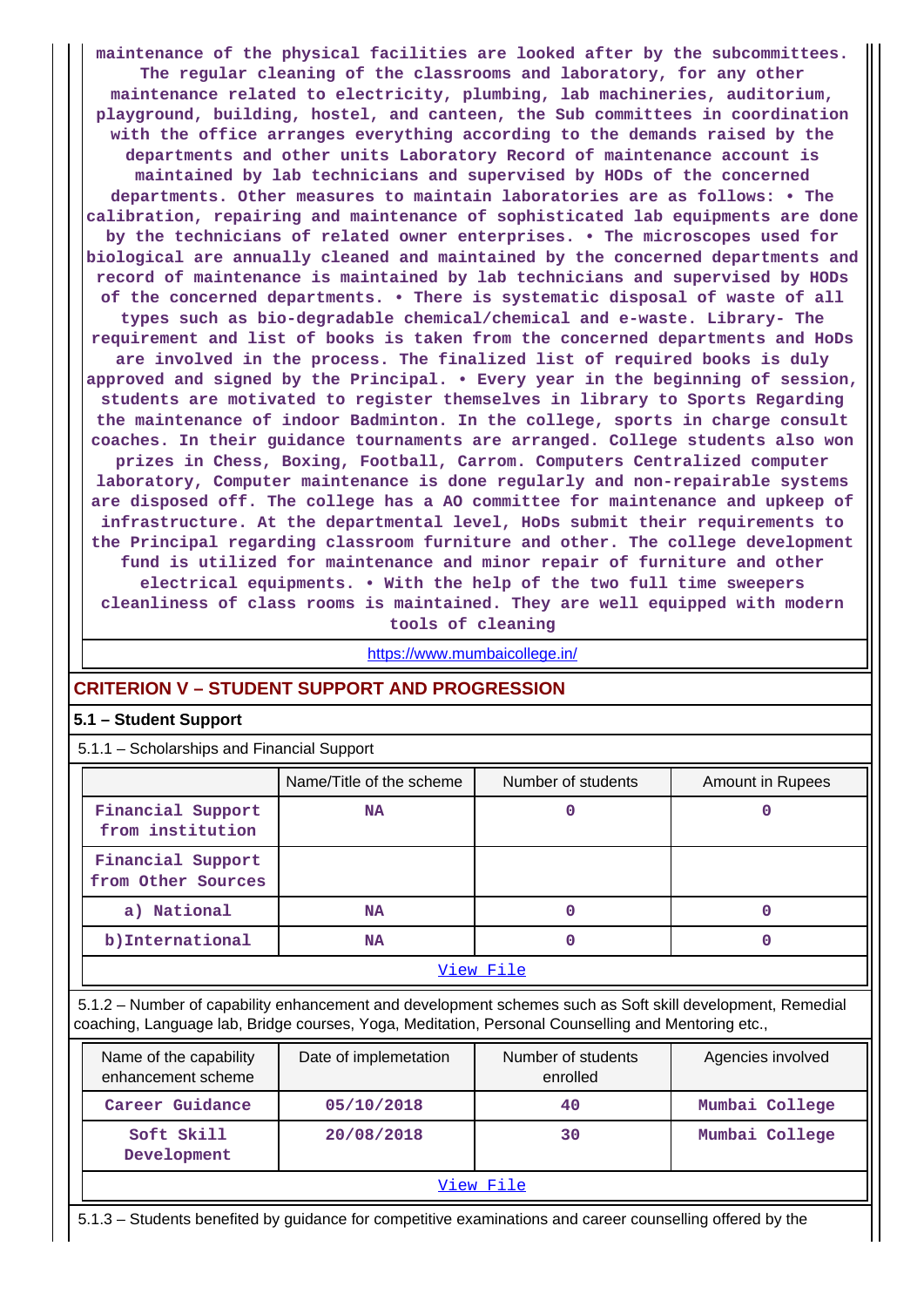|                                                                                                                                                                                        | institution during the year                                 |                                                                      |                                                                             |                                                                 |                                     |  |  |  |
|----------------------------------------------------------------------------------------------------------------------------------------------------------------------------------------|-------------------------------------------------------------|----------------------------------------------------------------------|-----------------------------------------------------------------------------|-----------------------------------------------------------------|-------------------------------------|--|--|--|
| Year                                                                                                                                                                                   | Name of the<br>scheme                                       | Number of<br>benefited<br>students for<br>competitive<br>examination | Number of<br>benefited<br>students by<br>career<br>counseling<br>activities | Number of<br>students who<br>have passedin<br>the comp. exam    | Number of<br>studentsp placed       |  |  |  |
| 2018                                                                                                                                                                                   | <b>NA</b>                                                   | $\mathbf 0$                                                          | $\mathbf 0$                                                                 | 0                                                               | $\mathbf 0$                         |  |  |  |
|                                                                                                                                                                                        |                                                             |                                                                      | View File                                                                   |                                                                 |                                     |  |  |  |
| 5.1.4 - Institutional mechanism for transparency, timely redressal of student grievances, Prevention of sexual<br>harassment and ragging cases during the year                         |                                                             |                                                                      |                                                                             |                                                                 |                                     |  |  |  |
| Total grievances received                                                                                                                                                              |                                                             | Number of grievances redressed                                       |                                                                             | Avg. number of days for grievance<br>redressal                  |                                     |  |  |  |
| 0                                                                                                                                                                                      |                                                             | 0                                                                    |                                                                             | 0                                                               |                                     |  |  |  |
|                                                                                                                                                                                        | 5.2 - Student Progression                                   |                                                                      |                                                                             |                                                                 |                                     |  |  |  |
| 5.2.1 - Details of campus placement during the year                                                                                                                                    |                                                             |                                                                      |                                                                             |                                                                 |                                     |  |  |  |
|                                                                                                                                                                                        | On campus                                                   |                                                                      |                                                                             | Off campus                                                      |                                     |  |  |  |
| Nameof<br>organizations<br>visited                                                                                                                                                     | Number of<br>students<br>participated                       | Number of<br>stduents placed                                         | Nameof<br>organizations<br>visited                                          | Number of<br>students<br>participated                           | Number of<br>stduents placed        |  |  |  |
| Technoserve                                                                                                                                                                            | 9<br>45                                                     |                                                                      | <b>NA</b>                                                                   | 0                                                               | $\mathbf 0$                         |  |  |  |
|                                                                                                                                                                                        |                                                             |                                                                      | View File                                                                   |                                                                 |                                     |  |  |  |
| 5.2.2 - Student progression to higher education in percentage during the year                                                                                                          |                                                             |                                                                      |                                                                             |                                                                 |                                     |  |  |  |
| Year                                                                                                                                                                                   | Number of<br>students<br>enrolling into<br>higher education | Programme<br>graduated from                                          | Depratment<br>graduated from                                                | Name of<br>institution joined                                   | Name of<br>programme<br>admitted to |  |  |  |
| 2018                                                                                                                                                                                   | 4                                                           | <b>BCOM</b>                                                          | <b>COMMERCE</b>                                                             | UNIVERSITY<br>OF MUMBAI,<br>S.I.W.S<br>COLLEGE,<br>M.D. COLLEGE | PGDM, M.COM                         |  |  |  |
| 2018                                                                                                                                                                                   | 4                                                           | BSC-IT, BSC-<br>$\mathbf{CS}$                                        | <b>SCIENCE</b>                                                              | S.I.W.S<br>COLLEGE,<br><b>VJTI</b>                              | MSC, MCA                            |  |  |  |
|                                                                                                                                                                                        |                                                             |                                                                      | View File                                                                   |                                                                 |                                     |  |  |  |
| 5.2.3 - Students qualifying in state/ national/ international level examinations during the year<br>(eg:NET/SET/SLET/GATE/GMAT/CAT/GRE/TOFEL/Civil Services/State Government Services) |                                                             |                                                                      |                                                                             |                                                                 |                                     |  |  |  |
|                                                                                                                                                                                        | Items                                                       |                                                                      |                                                                             | Number of students selected/ qualifying                         |                                     |  |  |  |
| <b>NET</b>                                                                                                                                                                             |                                                             |                                                                      | 0                                                                           |                                                                 |                                     |  |  |  |
|                                                                                                                                                                                        | <b>SET</b>                                                  |                                                                      |                                                                             | 0                                                               |                                     |  |  |  |
|                                                                                                                                                                                        | <b>SLET</b>                                                 |                                                                      |                                                                             | 0                                                               |                                     |  |  |  |
|                                                                                                                                                                                        | <b>GATE</b>                                                 |                                                                      |                                                                             | 0                                                               |                                     |  |  |  |
|                                                                                                                                                                                        | <b>GMAT</b>                                                 |                                                                      |                                                                             | 0                                                               |                                     |  |  |  |
|                                                                                                                                                                                        | <b>CAT</b>                                                  |                                                                      | 0                                                                           |                                                                 |                                     |  |  |  |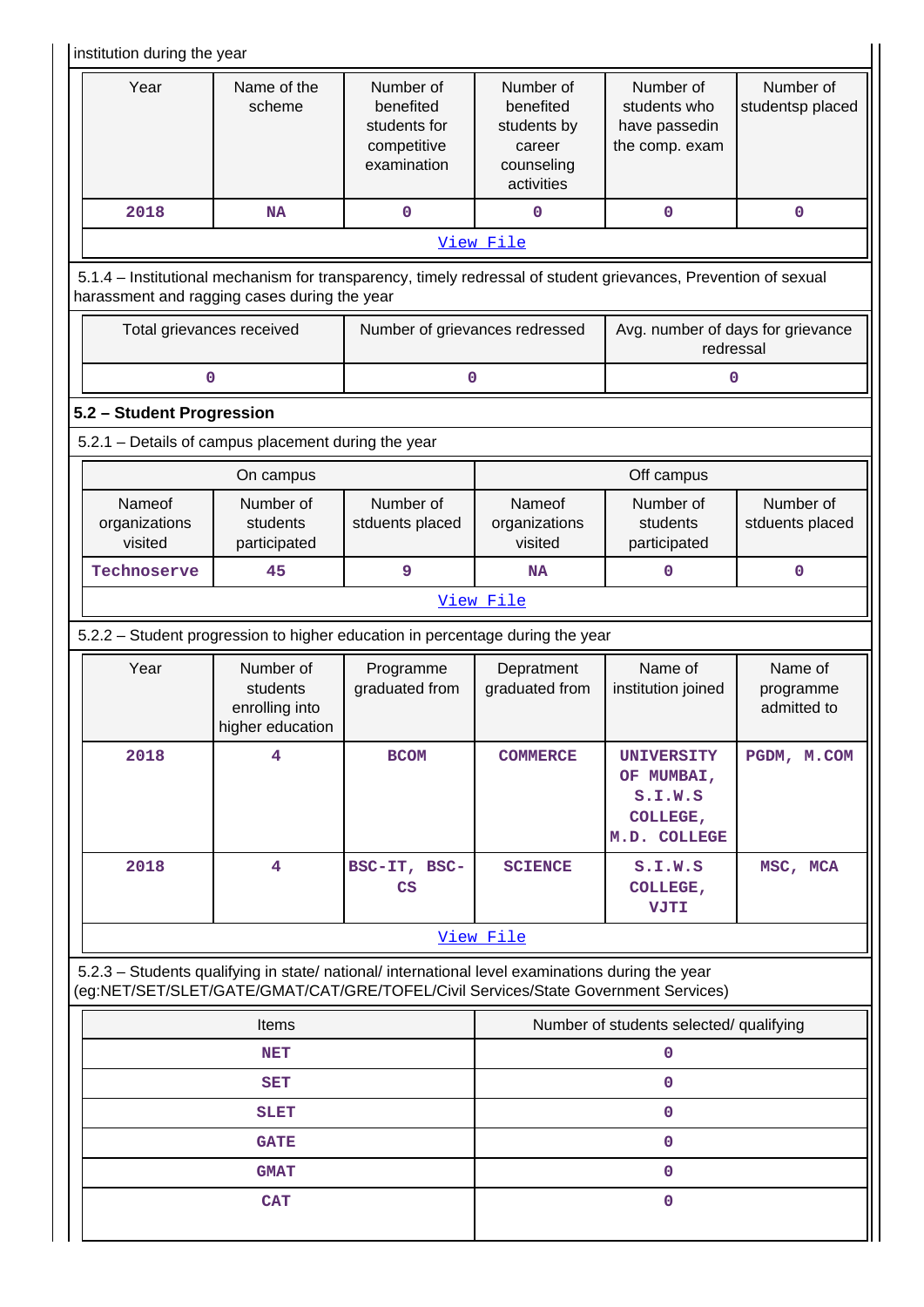| <b>GRE</b>                                                                                                                                                                     |                                      |                           |                      |           | $\mathbf{0}$                        |    |                        |                        |
|--------------------------------------------------------------------------------------------------------------------------------------------------------------------------------|--------------------------------------|---------------------------|----------------------|-----------|-------------------------------------|----|------------------------|------------------------|
| TOFEL                                                                                                                                                                          |                                      |                           |                      |           | 0                                   |    |                        |                        |
| Civil Services                                                                                                                                                                 |                                      |                           |                      |           |                                     |    | $\mathbf{0}$           |                        |
|                                                                                                                                                                                | Any Other                            |                           |                      |           |                                     |    | 0                      |                        |
|                                                                                                                                                                                |                                      |                           |                      | View File |                                     |    |                        |                        |
| 5.2.4 – Sports and cultural activities / competitions organised at the institution level during the year                                                                       |                                      |                           |                      |           |                                     |    |                        |                        |
|                                                                                                                                                                                | Activity                             |                           | Level                |           |                                     |    | Number of Participants |                        |
|                                                                                                                                                                                | Badminton                            | College (Within Campus)   |                      |           |                                     |    | 8                      |                        |
|                                                                                                                                                                                | Chess                                | College (Within Campus)   |                      |           |                                     |    | $\overline{2}$         |                        |
|                                                                                                                                                                                | Carrom                               | College (Within Campus)   |                      |           |                                     |    | 8                      |                        |
|                                                                                                                                                                                | Open Cricket                         | College (Within Campus)   |                      |           |                                     |    | 28                     |                        |
|                                                                                                                                                                                | Box Cricket                          | College (Within Campus)   |                      |           |                                     |    | 16                     |                        |
|                                                                                                                                                                                | Football                             | College (Within Campus)   |                      |           |                                     |    | 16                     |                        |
| Avishkar 2018-19 Nail Art<br>College (Within Campus)<br>Competition                                                                                                            |                                      |                           |                      |           |                                     | 10 |                        |                        |
|                                                                                                                                                                                | Avishkar 2018-19 Hair<br>Styling     | College (Within Campus)   |                      |           |                                     |    | 8                      |                        |
|                                                                                                                                                                                | Avishkar 2018-19 Face<br>Painting    | College (Within Campus)   |                      |           |                                     | 3  |                        |                        |
|                                                                                                                                                                                | Avishkar 2018-19 T-Shirt<br>Painting | College (Within Campus)   |                      |           |                                     |    | 4                      |                        |
|                                                                                                                                                                                |                                      |                           |                      | View File |                                     |    |                        |                        |
| 5.3 - Student Participation and Activities                                                                                                                                     |                                      |                           |                      |           |                                     |    |                        |                        |
| 5.3.1 – Number of awards/medals for outstanding performance in sports/cultural activities at national/international<br>level (award for a team event should be counted as one) |                                      |                           |                      |           |                                     |    |                        |                        |
| Year                                                                                                                                                                           | Name of the<br>award/medal           | National/<br>Internaional | awards for<br>Sports | Number of | Number of<br>awards for<br>Cultural |    | Student ID<br>number   | Name of the<br>student |
| 2018                                                                                                                                                                           | <b>NA</b>                            | National                  | 0                    |           | $\mathbf 0$                         |    | 0                      | NA                     |
| 2018                                                                                                                                                                           | <b>NA</b>                            | Internatio<br>nal         | $\mathbf 0$          |           |                                     |    | 0                      | NA                     |
|                                                                                                                                                                                |                                      |                           |                      | View File |                                     |    |                        |                        |
| 5.3.2 - Activity of Student Council & representation of students on academic & administrative bodies/committees of<br>the institution (maximum 500 words)                      |                                      |                           |                      |           |                                     |    |                        |                        |
| The institution nominates the students for different committees by judging them                                                                                                |                                      |                           |                      |           |                                     |    |                        |                        |

**on different criteria• Students Council • Internal Complaint Committee • NAAC IQAC • N.S.S.(CSR activities) • Grievance Redressal cell. Our college has active participation of student council members and volunteers in various cultural sports activities. In the year 2018-19 our student council members organized inter-college level activities in the institution.**

**5.4 – Alumni Engagement**

5.4.1 – Whether the institution has registered Alumni Association?

 **No**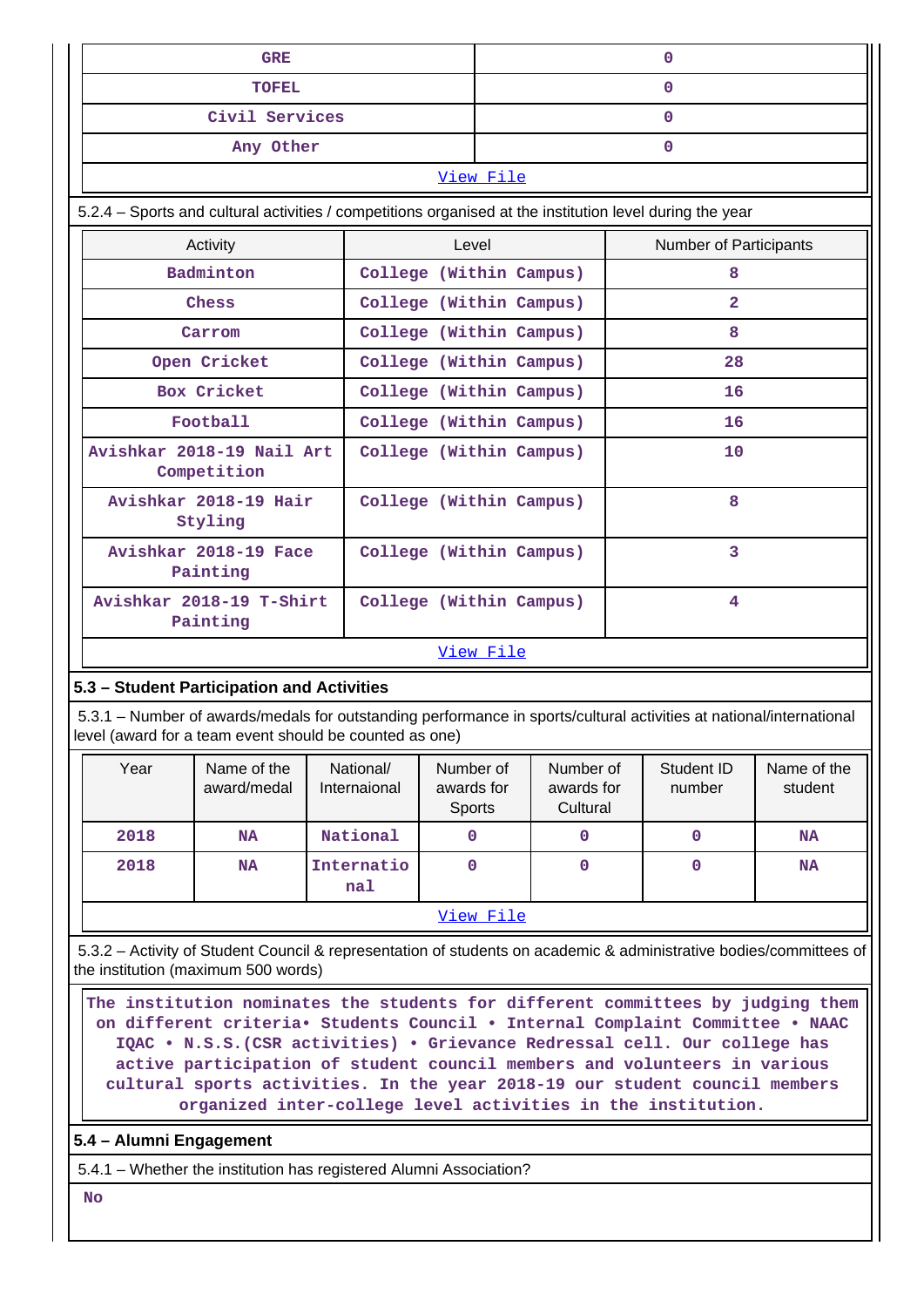**The Official Alumni Association was formed in the academic year 2018-19 the registration is in process.**

5.4.2 – No. of enrolled Alumni:

**66**

5.4.3 – Alumni contribution during the year (in Rupees) :

**0**

5.4.4 – Meetings/activities organized by Alumni Association :

 **The meeting for the Official Alumni Association was conducted on 10/10/2018 the meeting was attended by 60 members. The members discussed about the various activities conducted in the institution and also discussed about the seminars and workshops to be conducted for the development and progress of the students. The alumni suggested of conducting MBA entrance exam preparation training session for enhancing the knowledge of the students. Suggestions were made for the growth of the institution.**

### **CRITERION VI – GOVERNANCE, LEADERSHIP AND MANAGEMENT**

#### **6.1 – Institutional Vision and Leadership**

 6.1.1 – Mention two practices of decentralization and participative management during the last year (maximum 500 words)

 **Decentralisation 1. The institution follows program wise decentralization. There are four head of departments and course coordinators for our U.G.courses. They are accountable for performance and student satisfaction. All Coordinators of programs function independently with full authority and responsibility. Each program enjoys independent decision making power and has Heads and Coordinators to manage it which makes decision making prompt. 2. Convener of Examination has been given full authority to take decisions in consultation with Examination Committee and enforce such decisions which has helped to introduce credible examination system with timely result declaration and speedy settlement of examination related grievances. Examination Department is separated from regular academic operations and all exam related activities are conducted by the Examination Committee. The institution has a mechanism for delegating authority and providing operational autonomy to all the various functionaries to work towards decentralized governance system. Participative Management: 1. The institution promotes a culture of participative management by involving staff, students and other stakeholders in various activities. As a result of decentralisation we have been able to give importance to participative management. Both students and staff are allowed to share any suggestions aiming at the development of the institution. Every employee and student is encouraged to give suggestions which are taken up seriously my management. 2. Parent Teacher Meetings are facilitated through staff meetings and departmental meetings. Such meets are supported by informal discussions on important issues about the future course of action. 3. Students and Staff members can directly contact anybody in the given hierarchy to communicate regarding grievances, suggestions or recommendations. 4. The principal, academic cocoordinator and staff members are involved in defining the policies and procedures, framing guidelines and rules regulations pertaining to admission, placement, discipline, grievance, counseling, training development, and library services etc., and effectively implementing the same to ensure smooth and systematic functioning of the institution. .**

6.1.2 – Does the institution have a Management Information System (MIS)?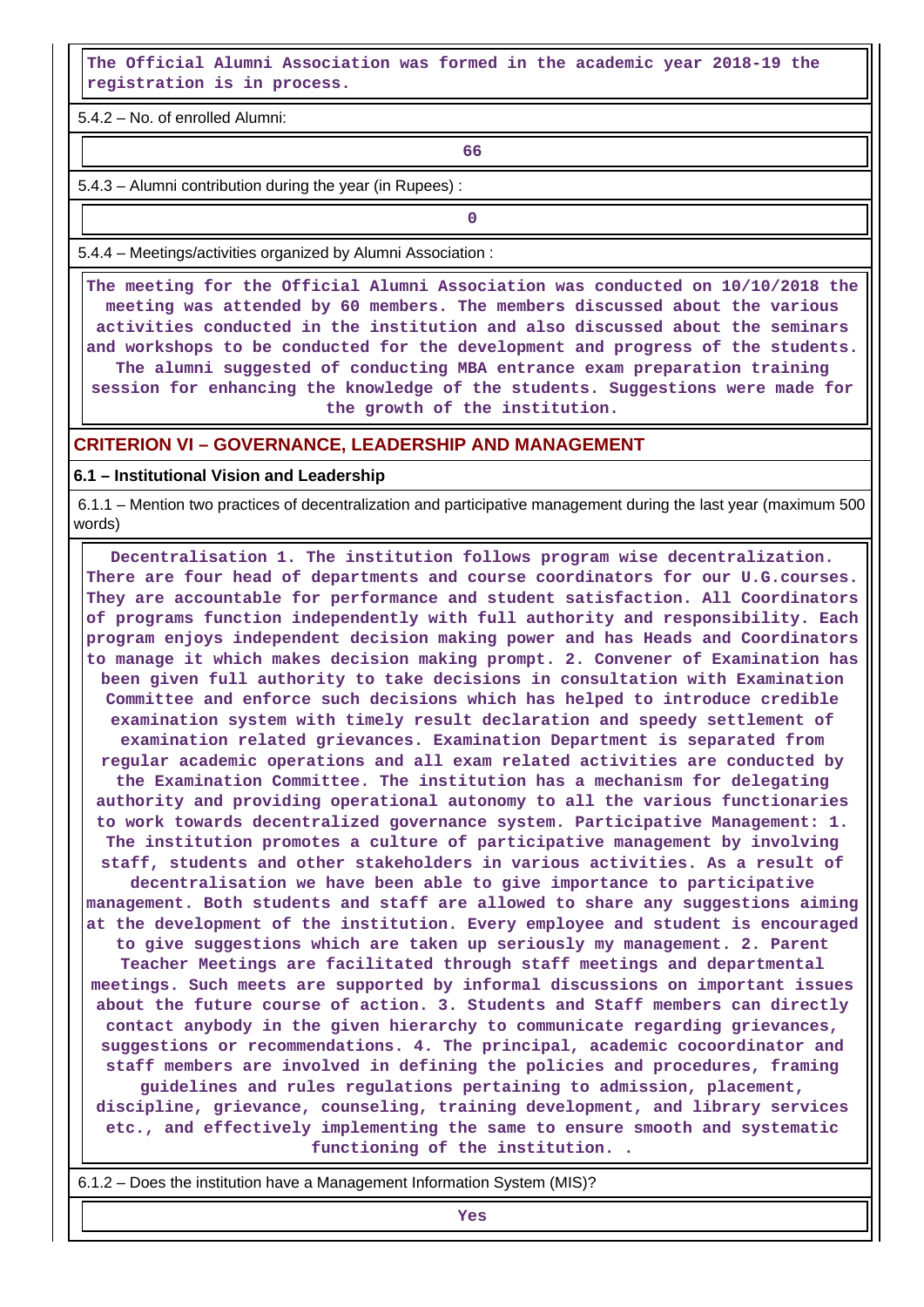| 6.2 - Strategy Development and Deployment                                                                             |                                                                                                                                                                                                                                                                                                                                                                                                                                                                                                                                                                                                                                                                                                                                                                                                                                                                                                                                                      |  |  |  |  |  |
|-----------------------------------------------------------------------------------------------------------------------|------------------------------------------------------------------------------------------------------------------------------------------------------------------------------------------------------------------------------------------------------------------------------------------------------------------------------------------------------------------------------------------------------------------------------------------------------------------------------------------------------------------------------------------------------------------------------------------------------------------------------------------------------------------------------------------------------------------------------------------------------------------------------------------------------------------------------------------------------------------------------------------------------------------------------------------------------|--|--|--|--|--|
| 6.2.1 – Quality improvement strategies adopted by the institution for each of the following (with in 100 words each): |                                                                                                                                                                                                                                                                                                                                                                                                                                                                                                                                                                                                                                                                                                                                                                                                                                                                                                                                                      |  |  |  |  |  |
| <b>Strategy Type</b>                                                                                                  | <b>Details</b>                                                                                                                                                                                                                                                                                                                                                                                                                                                                                                                                                                                                                                                                                                                                                                                                                                                                                                                                       |  |  |  |  |  |
| Curriculum Development                                                                                                | As we are affiliated to University of<br>Mumbai, the syllabus framed by them is<br>followed. . Teachers participate<br>actively in syllabus framing , revised<br>curriculum discussion workshops<br>conducted. . Skill Based Certificate<br>Courses are offered to students.                                                                                                                                                                                                                                                                                                                                                                                                                                                                                                                                                                                                                                                                         |  |  |  |  |  |
| Examination and Evaluation                                                                                            | Semester system with Centralised<br>Internal Assessment and CAP with<br>deadlines for marksheet and result was<br>followed. . Standardized and Systematic<br>Examination and Evaluation system is<br>present. . Examination schedule for the<br>entire term was prepared in the<br>beginning of each term and put up in<br>the notice board. . Result Analysis is<br>discussed in the departmental meeting.<br>. Results were displayed within<br>stipulated days of the examinations. .<br>Moderation was carried out by teachers<br>from other colleges.                                                                                                                                                                                                                                                                                                                                                                                           |  |  |  |  |  |
| Admission of Students                                                                                                 | The institution is affiliated to the<br>University of Mumbai. The publicity of<br>the admission process starts from the<br>day Circular is issued relating to the<br>declaration of result of qualifying<br>examination for admission to<br>undergraduate courses. Admission<br>process is Online as well as all<br>details of admissions are regularly<br>updated. Publicity Through Prospectus,<br>Website, Counselling Desk, Enquiry<br>Desks, Admission Committee,<br>Coordinators, Stakeholders, Handbook of<br>policies information about the college<br>is shared with the stakeholders. The<br>process of admission is fully<br>transparent as there is a clear<br>directive from The University of Mumbai<br>which have to be followed strictly. Any<br>student desirous of having admission in<br>our Institution can apply online. All<br>the reservation policies outlined by<br>the Government of Maharashtra are<br>strictly followed. |  |  |  |  |  |
| Teaching and Learning                                                                                                 | The institution follow transparent HR<br>policy and Management takes active part<br>in recruitment of teachers and<br>compensation of teachers which ensures<br>retention of talented teachers and<br>ensures employee engagement towards<br>organization. Quality of teaching is                                                                                                                                                                                                                                                                                                                                                                                                                                                                                                                                                                                                                                                                    |  |  |  |  |  |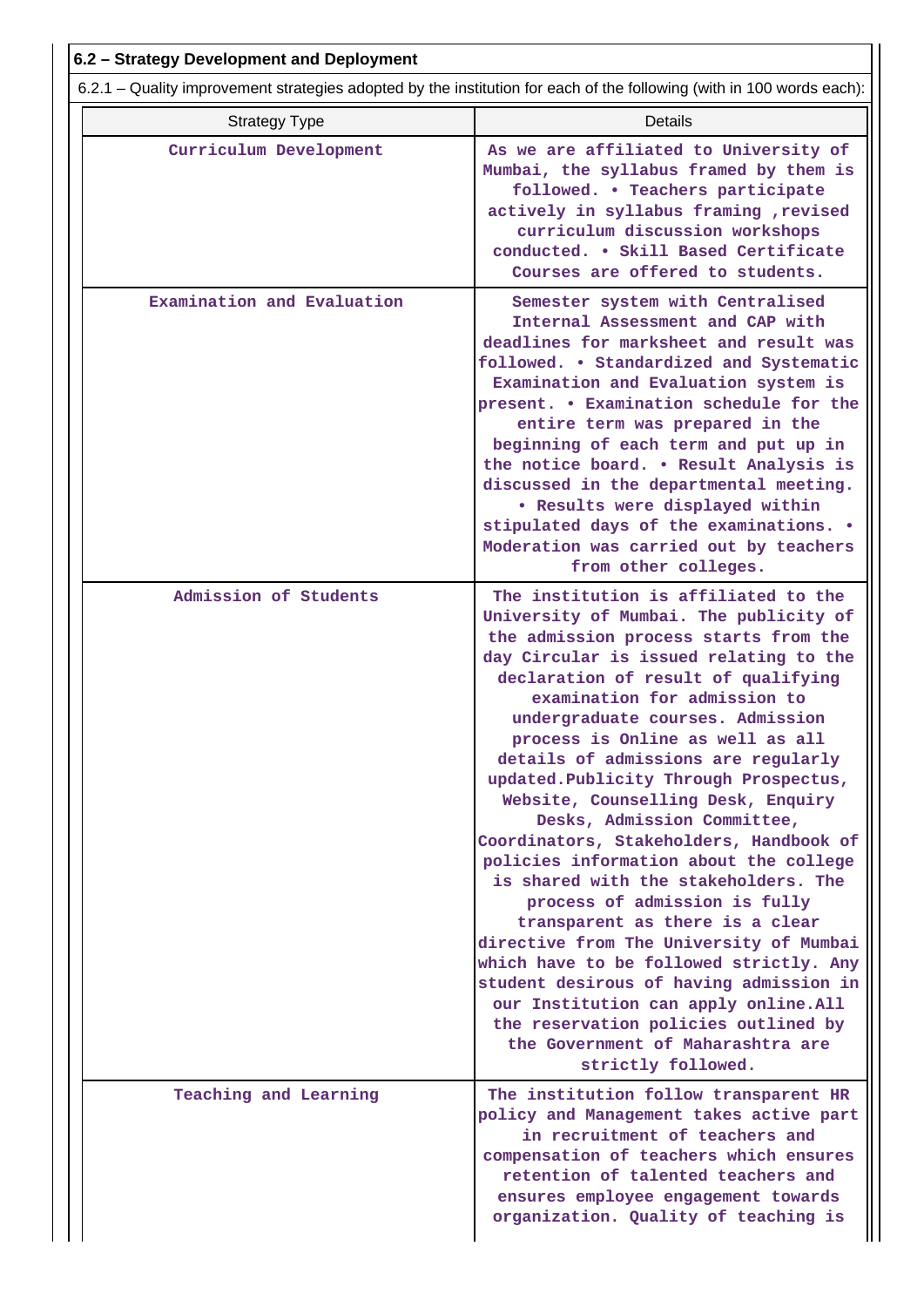**ensured by systematic feedback from all stakeholders. • The management provides modern ICT facilities for imparting curriculum. Apart from classroom interaction, meaningful learning is initiated through guided teaching, workshops, seminars, case study, industrial visit, study tour and fieldwork.**

| 6.2.2 – Implementation of e-governance in areas of operations: |                                                                                                                                                                                                                                                                                                                                                                                                                                                                                                                        |  |  |  |  |
|----------------------------------------------------------------|------------------------------------------------------------------------------------------------------------------------------------------------------------------------------------------------------------------------------------------------------------------------------------------------------------------------------------------------------------------------------------------------------------------------------------------------------------------------------------------------------------------------|--|--|--|--|
| E-governace area                                               | <b>Details</b>                                                                                                                                                                                                                                                                                                                                                                                                                                                                                                         |  |  |  |  |
| Planning and Development                                       | The Institution has a Biometric system<br>where teaching and nonteaching staff<br>have to punch in and out while entering<br>and leaving the Campus. This ensures<br>scheduling and time management for<br>various activities. E based system is<br>available for the following processes:<br>Admission (Requirements, Eligibility,<br>Prospectus, M.E.S.) Online Examination<br>Facilities (Examination Calendar,<br>Online ATKT Form Filing, Online<br>Results, Exam Time Table, Passing<br>Standards, Unfair Means) |  |  |  |  |
| Administration                                                 | Computerized maintenance of Student<br>Data, General Administration,<br>Admissions, Fees, etc. is done by the<br>office staff. Student's data entry<br>connected with MKCL database. Use of<br>MKCL software is done through<br>University Portal. Government<br>Scholarship and Caste Validity is done<br>through Government of Maharashtra<br>portal.                                                                                                                                                                |  |  |  |  |
| Finance and Accounts                                           | The college uses the Tally ERP-9<br>software for the Finance and Accounts<br>Department of the college. The college<br>conducts regular audit of annual books<br>of accounts. The Administrative Office<br>maintains the Books of Accounts<br>properly which helps in auditing<br>procedure.                                                                                                                                                                                                                           |  |  |  |  |
| Student Admission and Support                                  | The Institution has extended helping<br>counter for the students which provides<br>them several services as such Admission<br>form Filling, Examination form filling<br>as well as Scholarship Form filling at<br>one place only. The Admission Policy<br>followed is as per the directives given<br>by University of Mumbai.                                                                                                                                                                                          |  |  |  |  |
| Examination                                                    | The College has the separate<br>Examination department with equipped<br>ICT tools necessary for examination<br>purpose. As per the requirement of<br>Examination department all the                                                                                                                                                                                                                                                                                                                                    |  |  |  |  |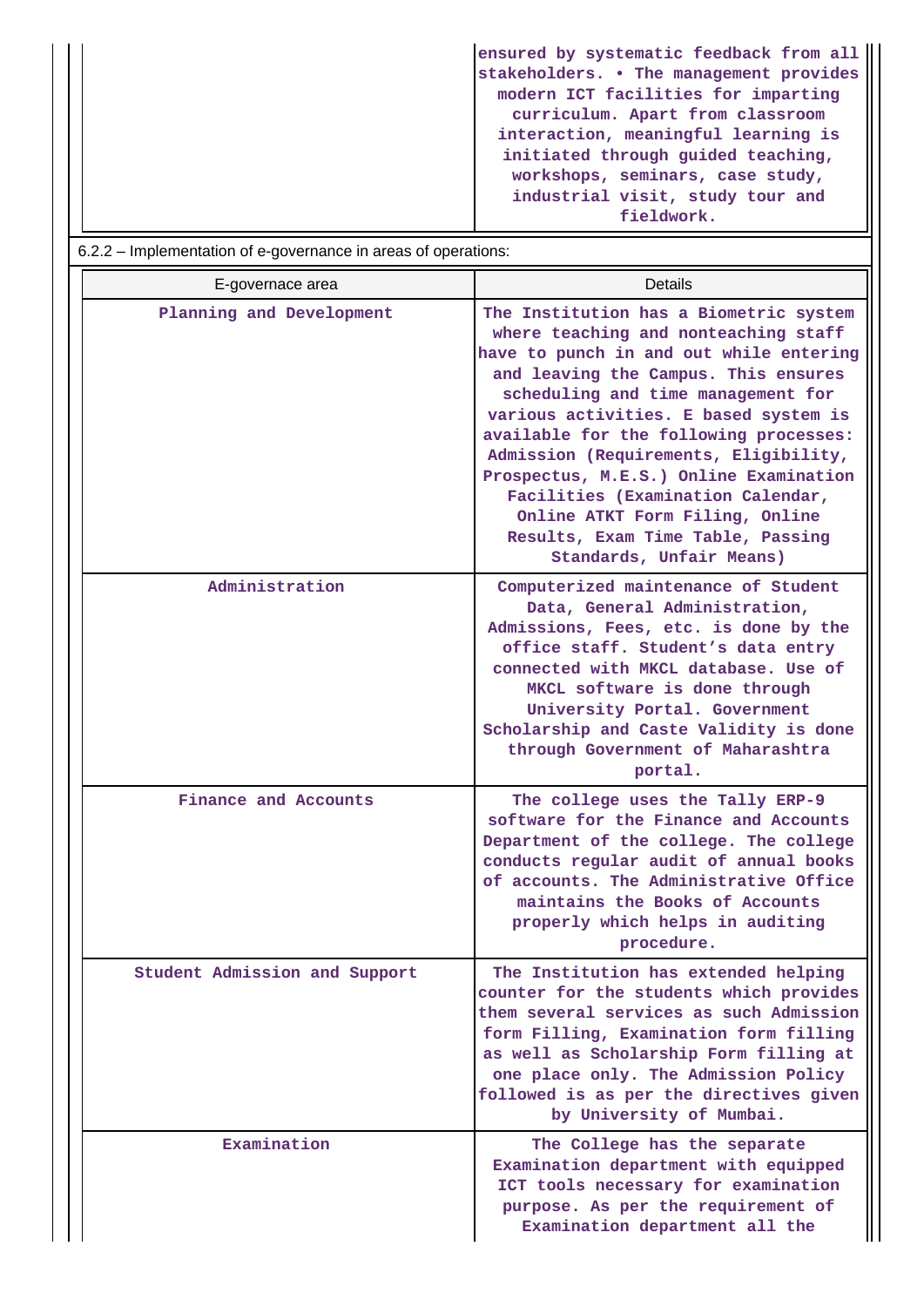| necessary equipment's are provided by   |
|-----------------------------------------|
| the college such as Strong Room,        |
| Separate Desktop, Internet Facility for |
| online procedure of Paper Downloading,  |
| Shredding Machines and the like. Online |
| Examination Facilities available        |
| include: Online ATKT Form Filing,       |
| Online Results. We have a Result        |
| preparation Software for accuracy in    |
| result declaration.                     |

## **6.3 – Faculty Empowerment Strategies**

 6.3.1 – Teachers provided with financial support to attend conferences / workshops and towards membership fee of professional bodies during the year

| Year | Name of Teacher            | Name of conference/<br>workshop attended<br>for which financial<br>support provided                                                                    | Name of the<br>professional body for<br>which membership<br>fee is provided | Amount of support |
|------|----------------------------|--------------------------------------------------------------------------------------------------------------------------------------------------------|-----------------------------------------------------------------------------|-------------------|
| 2018 | Ms. Draksha<br>Safdar Khan | One day<br>Workshop on<br>Revised<br>syllabus of<br>T.Y.B.M.S.                                                                                         | Nil                                                                         | 0                 |
| 2019 | Ms. Draksha<br>Safdar Khan | One day Multi<br>Disciplinary<br>International<br>conference on<br>New Horizons in<br><b>Business</b><br>Economics in<br>the light of<br>Digital World | Nil                                                                         | $\Omega$          |
|      |                            | View File                                                                                                                                              |                                                                             |                   |

 6.3.2 – Number of professional development / administrative training programmes organized by the College for teaching and non teaching staff during the year

| Year | Title of the<br>professional<br>development<br>programme<br>organised for<br>teaching staff | Title of the<br>administrative<br>training<br>programme<br>organised for<br>non-teaching<br>staff | From date  | To Date    | Number of<br>participants<br>(Teaching<br>staff) | Number of<br>participants<br>(non-teaching<br>staff) |
|------|---------------------------------------------------------------------------------------------|---------------------------------------------------------------------------------------------------|------------|------------|--------------------------------------------------|------------------------------------------------------|
| 2018 | Seminar on<br>Research M<br>ethodology<br>Techniques                                        |                                                                                                   | 24/08/2018 | 24/08/2018 | 20                                               | $\Omega$                                             |
| 2019 | Seminar on<br>GST-Unders<br>tanding<br>and<br><b>Awareness</b>                              |                                                                                                   | 10/01/2019 | 11/01/2019 | 20                                               | $\Omega$                                             |
| 2019 | Seminar on<br>Digital<br><b>Awareness</b>                                                   | Seminar on<br>Digital<br><b>Awareness</b>                                                         | 22/02/2019 | 22/02/2019 | 20                                               | 9                                                    |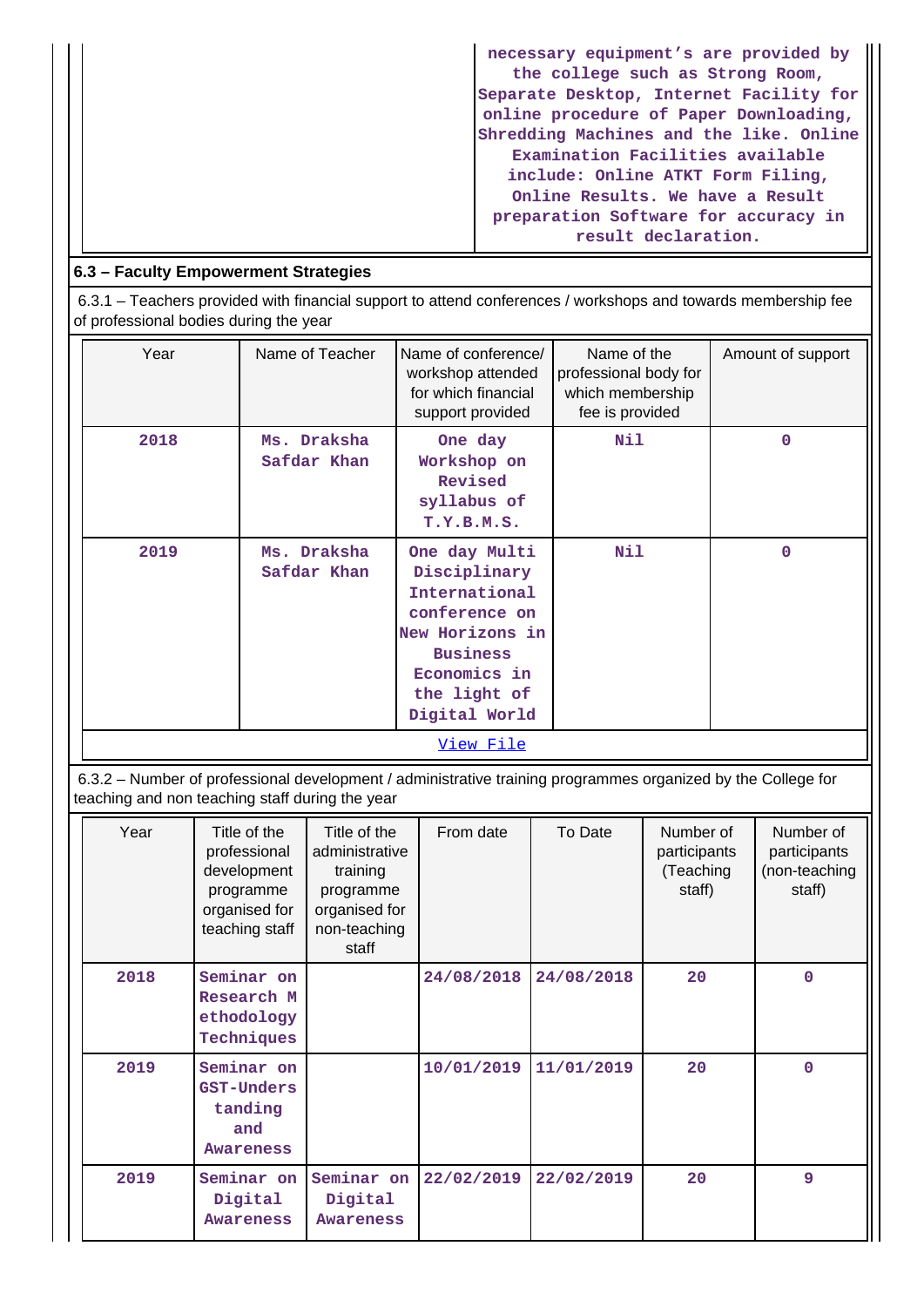|                                                       | 2019                                                                                                                                                                                                                                                                                                                                                                                                                                                                                                                                                                                                                                                                                                                                                                                                                                                                                                                                                                                                                                                                                                | FDP on<br>Derivative<br>Market<br><b>Awareness</b>          |                                    |                  |                                    | 25/02/2019 | 25/02/2019 |         | 20           |         | $\Omega$         |
|-------------------------------------------------------|-----------------------------------------------------------------------------------------------------------------------------------------------------------------------------------------------------------------------------------------------------------------------------------------------------------------------------------------------------------------------------------------------------------------------------------------------------------------------------------------------------------------------------------------------------------------------------------------------------------------------------------------------------------------------------------------------------------------------------------------------------------------------------------------------------------------------------------------------------------------------------------------------------------------------------------------------------------------------------------------------------------------------------------------------------------------------------------------------------|-------------------------------------------------------------|------------------------------------|------------------|------------------------------------|------------|------------|---------|--------------|---------|------------------|
|                                                       |                                                                                                                                                                                                                                                                                                                                                                                                                                                                                                                                                                                                                                                                                                                                                                                                                                                                                                                                                                                                                                                                                                     |                                                             |                                    |                  |                                    | View File  |            |         |              |         |                  |
|                                                       | 6.3.3 - No. of teachers attending professional development programmes, viz., Orientation Programme, Refresher<br>Course, Short Term Course, Faculty Development Programmes during the year                                                                                                                                                                                                                                                                                                                                                                                                                                                                                                                                                                                                                                                                                                                                                                                                                                                                                                          |                                                             |                                    |                  |                                    |            |            |         |              |         |                  |
|                                                       | Title of the<br>professional<br>development<br>programme                                                                                                                                                                                                                                                                                                                                                                                                                                                                                                                                                                                                                                                                                                                                                                                                                                                                                                                                                                                                                                            |                                                             | Number of teachers<br>who attended |                  | <b>From Date</b>                   |            |            | To date |              |         | Duration         |
|                                                       |                                                                                                                                                                                                                                                                                                                                                                                                                                                                                                                                                                                                                                                                                                                                                                                                                                                                                                                                                                                                                                                                                                     |                                                             |                                    |                  | No Data Entered/Not Applicable !!! |            |            |         |              |         |                  |
|                                                       |                                                                                                                                                                                                                                                                                                                                                                                                                                                                                                                                                                                                                                                                                                                                                                                                                                                                                                                                                                                                                                                                                                     |                                                             |                                    |                  |                                    | View File  |            |         |              |         |                  |
|                                                       | 6.3.4 - Faculty and Staff recruitment (no. for permanent recruitment):                                                                                                                                                                                                                                                                                                                                                                                                                                                                                                                                                                                                                                                                                                                                                                                                                                                                                                                                                                                                                              |                                                             |                                    |                  |                                    |            |            |         |              |         |                  |
|                                                       |                                                                                                                                                                                                                                                                                                                                                                                                                                                                                                                                                                                                                                                                                                                                                                                                                                                                                                                                                                                                                                                                                                     | Teaching                                                    |                                    |                  |                                    |            |            |         | Non-teaching |         |                  |
|                                                       | Permanent                                                                                                                                                                                                                                                                                                                                                                                                                                                                                                                                                                                                                                                                                                                                                                                                                                                                                                                                                                                                                                                                                           |                                                             |                                    | <b>Full Time</b> |                                    |            | Permanent  |         |              |         | <b>Full Time</b> |
|                                                       | 20                                                                                                                                                                                                                                                                                                                                                                                                                                                                                                                                                                                                                                                                                                                                                                                                                                                                                                                                                                                                                                                                                                  |                                                             |                                    | 20               |                                    |            | 9          |         |              |         | 9                |
|                                                       | $6.3.5$ – Welfare schemes for                                                                                                                                                                                                                                                                                                                                                                                                                                                                                                                                                                                                                                                                                                                                                                                                                                                                                                                                                                                                                                                                       |                                                             |                                    |                  |                                    |            |            |         |              |         |                  |
| <b>Students</b><br>Teaching<br>Non-teaching<br>0<br>7 |                                                                                                                                                                                                                                                                                                                                                                                                                                                                                                                                                                                                                                                                                                                                                                                                                                                                                                                                                                                                                                                                                                     |                                                             |                                    |                  |                                    |            |            |         |              |         |                  |
|                                                       |                                                                                                                                                                                                                                                                                                                                                                                                                                                                                                                                                                                                                                                                                                                                                                                                                                                                                                                                                                                                                                                                                                     | 0                                                           |                                    |                  |                                    |            |            |         |              |         |                  |
|                                                       | 6.4 - Financial Management and Resource Mobilization                                                                                                                                                                                                                                                                                                                                                                                                                                                                                                                                                                                                                                                                                                                                                                                                                                                                                                                                                                                                                                                |                                                             |                                    |                  |                                    |            |            |         |              |         |                  |
|                                                       | 6.4.1 – Institution conducts internal and external financial audits regularly (with in 100 words each)<br>The college has a mechanism for regular internal and external audit. We have<br>our own internal audit mechanism where internal audit is an ongoing continuous<br>process in addition to the external auditors to verify and certify the entire<br>Income and Expenditure and the Capital Expenditure of the Institute each year.<br>Academic Advisory committee keep a check on utilization of available funds. It<br>collects budgets of planned activities from departments, associations and<br>committees at the beginning of the academic year. At the year end through<br>income and expenditure account of departments, associations and committees, it<br>conducts comparison with the budgets to keep a check on fund allocation and<br>utilization. For external financial audit, Income and Expenditure Account of<br>institution after verifying by internal chartered accountant, is sent to<br>external to authenticate and to get true and fair view of financial result. |                                                             |                                    |                  |                                    |            |            |         |              |         |                  |
|                                                       | 6.4.2 – Funds / Grants received from management, non-government bodies, individuals, philanthropies during the<br>year(not covered in Criterion III)                                                                                                                                                                                                                                                                                                                                                                                                                                                                                                                                                                                                                                                                                                                                                                                                                                                                                                                                                |                                                             |                                    |                  |                                    |            |            |         |              |         |                  |
|                                                       |                                                                                                                                                                                                                                                                                                                                                                                                                                                                                                                                                                                                                                                                                                                                                                                                                                                                                                                                                                                                                                                                                                     | Name of the non government<br>funding agencies /individuals |                                    |                  | Funds/ Grnats received in Rs.      |            |            |         |              | Purpose |                  |
|                                                       |                                                                                                                                                                                                                                                                                                                                                                                                                                                                                                                                                                                                                                                                                                                                                                                                                                                                                                                                                                                                                                                                                                     | Nil                                                         |                                    |                  | $\mathbf 0$                        |            |            |         |              | Nil     |                  |
|                                                       |                                                                                                                                                                                                                                                                                                                                                                                                                                                                                                                                                                                                                                                                                                                                                                                                                                                                                                                                                                                                                                                                                                     |                                                             |                                    |                  | No file uploaded.                  |            |            |         |              |         |                  |
|                                                       | 6.4.3 - Total corpus fund generated                                                                                                                                                                                                                                                                                                                                                                                                                                                                                                                                                                                                                                                                                                                                                                                                                                                                                                                                                                                                                                                                 |                                                             |                                    |                  |                                    |            |            |         |              |         |                  |
|                                                       |                                                                                                                                                                                                                                                                                                                                                                                                                                                                                                                                                                                                                                                                                                                                                                                                                                                                                                                                                                                                                                                                                                     |                                                             |                                    |                  | 0                                  |            |            |         |              |         |                  |
|                                                       | 6.5 - Internal Quality Assurance System                                                                                                                                                                                                                                                                                                                                                                                                                                                                                                                                                                                                                                                                                                                                                                                                                                                                                                                                                                                                                                                             |                                                             |                                    |                  |                                    |            |            |         |              |         |                  |
|                                                       | 6.5.1 – Whether Academic and Administrative Audit (AAA) has been done?                                                                                                                                                                                                                                                                                                                                                                                                                                                                                                                                                                                                                                                                                                                                                                                                                                                                                                                                                                                                                              |                                                             |                                    |                  |                                    |            |            |         |              |         |                  |
|                                                       | External<br>Audit Type<br>Internal                                                                                                                                                                                                                                                                                                                                                                                                                                                                                                                                                                                                                                                                                                                                                                                                                                                                                                                                                                                                                                                                  |                                                             |                                    |                  |                                    |            |            |         |              |         |                  |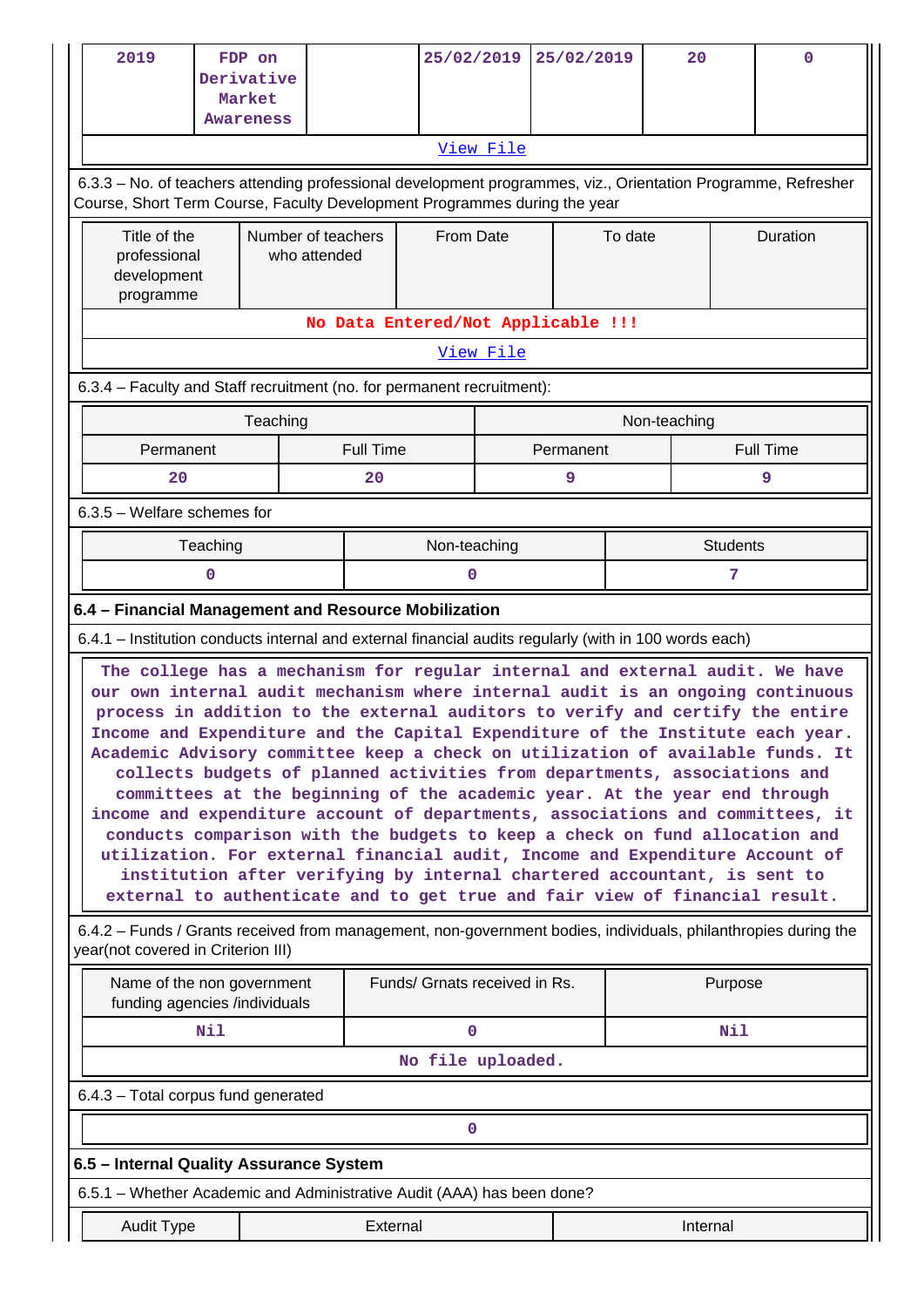|                                                                                                                                                                                                                                                                                                                                                                                                                                                                                                                                                                                                                                                                                                                          | Yes/No     | Agency                  | Yes/No     | Authority           |  |  |  |
|--------------------------------------------------------------------------------------------------------------------------------------------------------------------------------------------------------------------------------------------------------------------------------------------------------------------------------------------------------------------------------------------------------------------------------------------------------------------------------------------------------------------------------------------------------------------------------------------------------------------------------------------------------------------------------------------------------------------------|------------|-------------------------|------------|---------------------|--|--|--|
| Academic                                                                                                                                                                                                                                                                                                                                                                                                                                                                                                                                                                                                                                                                                                                 | <b>Yes</b> | University of<br>Mumbai | <b>Yes</b> | Accounts<br>Officer |  |  |  |
| Administrative                                                                                                                                                                                                                                                                                                                                                                                                                                                                                                                                                                                                                                                                                                           | Yes        | C.A.                    | <b>Yes</b> | Accounts<br>Officer |  |  |  |
| 6.5.2 – Activities and support from the Parent – Teacher Association (at least three)                                                                                                                                                                                                                                                                                                                                                                                                                                                                                                                                                                                                                                    |            |                         |            |                     |  |  |  |
| Parents are cordially invited for Orientation Programme of their wards on their<br>first Day of College every year. We conduct one meeting with parents each<br>semester. Apart from this the class teacher meets the parents whenever<br>necessary. Feedback from the parents are taken during these meetings. Class<br>Teachers also interacts with parents after the attendance winding up. Feedback<br>from parents is given due consideration. Parents are on the IQAC and their<br>inputs are given due consideration. Parents are always invited for Appreciation<br>Ceremony of Meritorious Students. Parents are members of important committees<br>like IQAC wherein their feedback and suggestions are taken. |            |                         |            |                     |  |  |  |
| 6.5.3 – Development programmes for support staff (at least three)                                                                                                                                                                                                                                                                                                                                                                                                                                                                                                                                                                                                                                                        |            |                         |            |                     |  |  |  |
| . A Session on Get Ready for Jobs and Digital awareness at Work place was<br>organised was held on 10th January and 22nd February, 2019 . A mega health check                                                                                                                                                                                                                                                                                                                                                                                                                                                                                                                                                            |            |                         |            |                     |  |  |  |

**up camp was organised in association with the Mumbai Port Trust Hospital to examine the following : Body Mass Index, Blood Pressure, Bone Mineral Density Test, Diabetic check Up, etc. Also a Dental Hygiene Camp was organized.**

6.5.4 – Post Accreditation initiative(s) (mention at least three)

 **The Institution has signed a new MOU with Technoserve for Building Youth Excellence through Employability Services and Technology Program. TechnoServe, a 50 years old International organization in Partnership with JP Morgan Foundation (2015) and CITI Foundation (2016), through the Building Youth Excellence through Employability Services and Technology Program (BEST), provides a transformative workforce readiness skills training for youth to make better career choices and build a strong career path. The program also provides placement support through corporate linkages with large and small firms. Our goal is to tackle the increasing need felt by fresh graduates to sharpen and improve interview preparedness and make informed career choices after their graduation. To empower fresh college graduates with the skills and attitude to enter competitive workforce, TechnoServe BEST program offers the following Employability Training and Youth Empowerment (1.5 months) The Job Fair was conducted at the campus of BGPS' Mumbai College of Arts, Science Commerce in the month of Julyto help unemployed youths to get placed in reputed mainstream Corporates and to provide opportunities to the needy without any discrimination of caste and creed. Through this unique event, the organizers endeavoured to give back to the Nation what they have received by helping the youth get meaningful Jobs. Inauguration of the Mega Job Fair took place at the hands of H. E. Mr. Zulfiquar Ghadiyali, CEO of the Royal Office of Sheikh Tahmoon Bin Sayeed Bin Tahmoon Al Nahyan. Dr. C. Satyanarayan, Director, Mumbai Institute of Management Research, which is part of J. K. Knowledge Centre, Wadala, welcomed the Guests, Corporates and the participants of the Job Fair. 72 Corporates from across various industries participated in this Job Fair with a big turnout of 1000 candidates. At the end of the day around 175 candidates were given on-the-spot offers by the recruiters while 360 were shortlisted for the next round of interviews. The event was a result of dedication and hard work of AMP BGPS' Mumbai College Team Members which included Mr. Soheb Selia, Gen. Secretary-AMP, Mr. Razak Shaikh, Head-AMP Projects, Mr. Javed Sayed, Treasurer-AMP. I/c. Principal Anil Gaikwad, Mrs. Draksha Khan and their staff members and the Volunteers of BGPS' Mumbai College helped in organising the**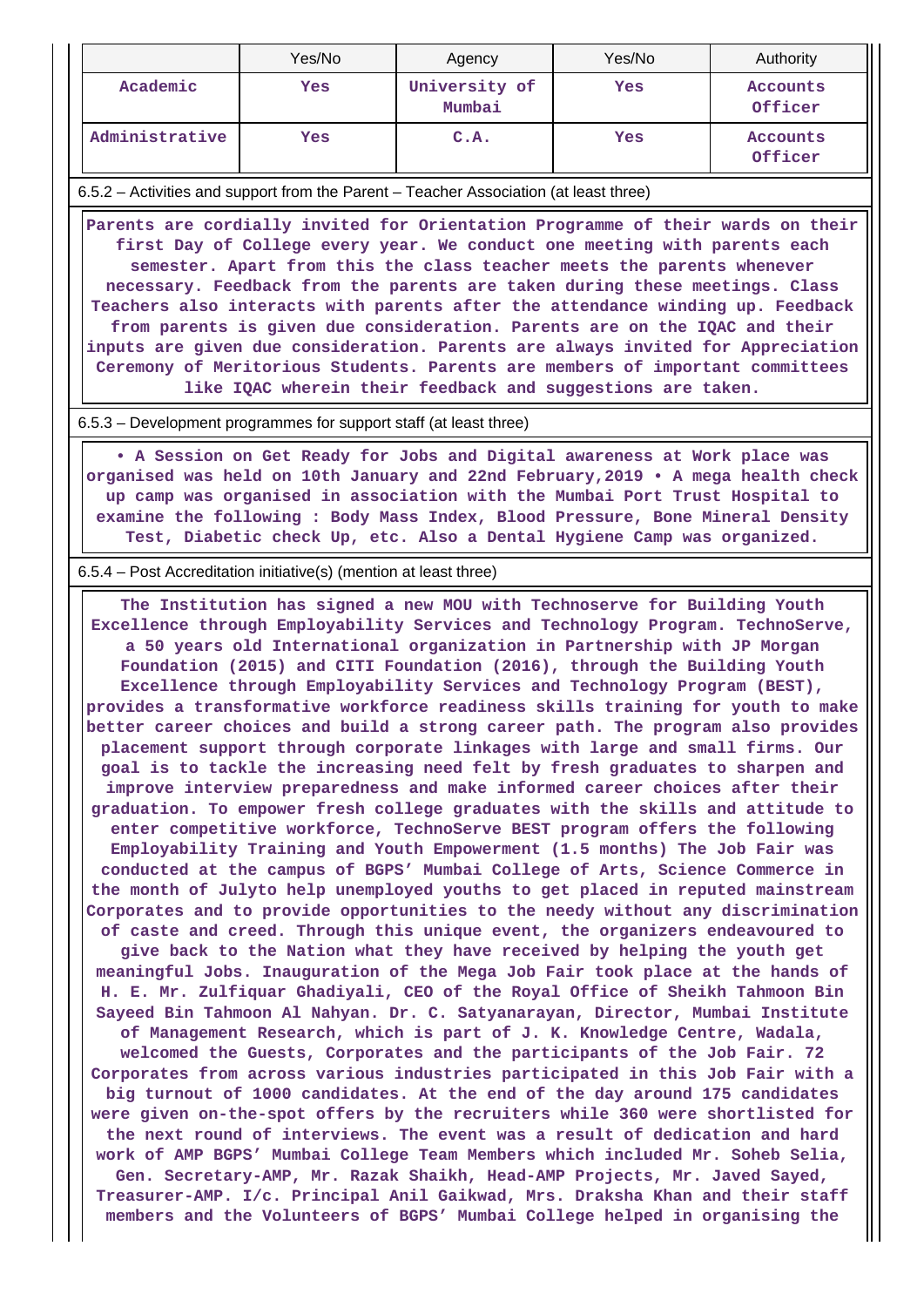**infrastructure and managed the crowd ably. Seminar/Workshop/Conference Committee in association various committees departments had organized Seminars – 4, Guest Lecture – 4 and faculty attended Workshops and conferences – 4 of National and International Level in the academic year. Mr. Aniket Sonsurkar –topic on GST AND UPLOADED ON OUR Youtube channel Ms. Roshelle Salins– topic onAlumni have been engaged for availing their expertise, for mentoring,for career support to current students. A number of sessions have been organized in this regard. A mega Alumni Meet was organized and Alumni Association was**

**formed.**

6.5.5 – Internal Quality Assurance System Details

| a) Submission of Data for AISHE portal | Yes |
|----------------------------------------|-----|
| b) Participation in NIRF               | No  |
| c)ISO certification                    | No  |
| d)NBA or any other quality audit       | No  |

6.5.6 – Number of Quality Initiatives undertaken during the year

| Year | Name of quality<br>initiative by IQAC | Date of<br>conducting IQAC | <b>Duration From</b> | Duration To | Number of<br>participants |
|------|---------------------------------------|----------------------------|----------------------|-------------|---------------------------|
| 2018 | New MOU                               | 22/01/2018                 | 20/08/2019           | 11/11/2019  | 65                        |
| 2018 | <b>Job Fair</b>                       | 27/07/2018                 | 27/07/2018           | 27/07/2018  | 800                       |
| 2019 | Seminars and<br>lectures              | 21/08/2018                 | 21/08/2018           | 21/02/2019  | 200                       |

#### [View File](https://assessmentonline.naac.gov.in/public/Postacc/Quality_Initiatives_B/4808_Quality_Initiatives_B_1584089792.xls)

## **CRITERION VII – INSTITUTIONAL VALUES AND BEST PRACTICES**

## **7.1 – Institutional Values and Social Responsibilities**

 7.1.1 – Gender Equity (Number of gender equity promotion programmes organized by the institution during the year)

| Title of the<br>programme                                          | Period from | Period To  | <b>Number of Participants</b> |      |  |
|--------------------------------------------------------------------|-------------|------------|-------------------------------|------|--|
|                                                                    |             |            | Female                        | Male |  |
| <b>Screening Movie</b><br>show on women<br>empowerment<br>(Padman) | 07/09/2018  | 07/09/2018 | 33                            | 11   |  |
| Workshop on<br>Self Defence<br>for protection<br>and safety        | 15/12/2018  | 15/12/2018 | 53                            | 0    |  |
| International<br>Womens Day-<br>2019                               | 08/03/2019  | 08/03/2019 | 58                            | 15   |  |

7.1.2 – Environmental Consciousness and Sustainability/Alternate Energy initiatives such as:

Percentage of power requirement of the University met by the renewable energy sources

**NA**

7.1.3 – Differently abled (Divyangjan) friendliness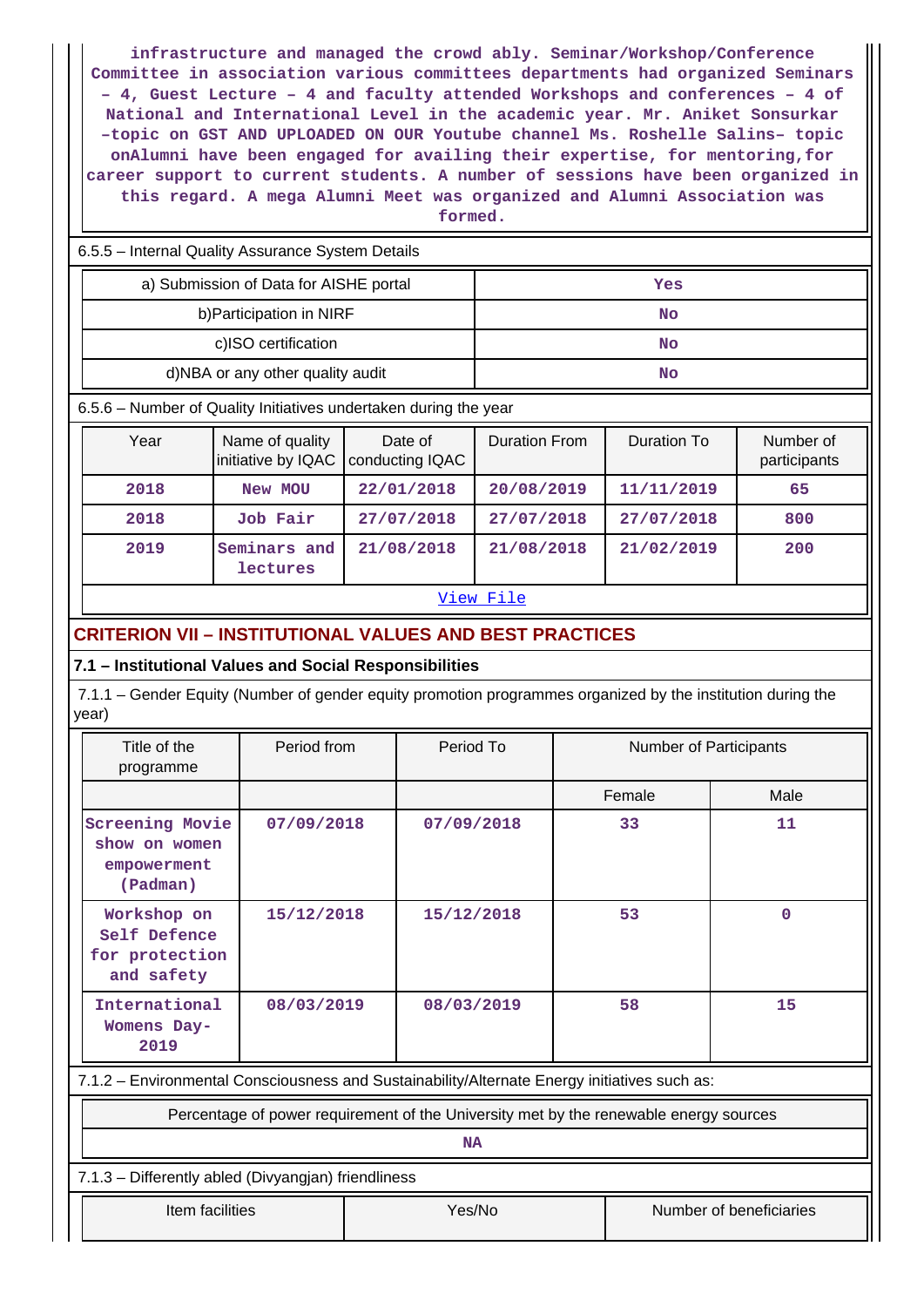| Physical facilities<br>Yes<br>Provision for lift<br>Yes |                                                                                                                                                                                     |            |                     |                                                                                                   |                                                                                                                                                                            | $\mathbf 0$                                                                                                                                                                                                                                 |                                                             |                                              |                                                     |  |  |
|---------------------------------------------------------|-------------------------------------------------------------------------------------------------------------------------------------------------------------------------------------|------------|---------------------|---------------------------------------------------------------------------------------------------|----------------------------------------------------------------------------------------------------------------------------------------------------------------------------|---------------------------------------------------------------------------------------------------------------------------------------------------------------------------------------------------------------------------------------------|-------------------------------------------------------------|----------------------------------------------|-----------------------------------------------------|--|--|
|                                                         |                                                                                                                                                                                     |            |                     |                                                                                                   |                                                                                                                                                                            |                                                                                                                                                                                                                                             | $\mathbf 0$                                                 |                                              |                                                     |  |  |
| Ramp/Rails                                              |                                                                                                                                                                                     |            |                     | Yes                                                                                               |                                                                                                                                                                            |                                                                                                                                                                                                                                             |                                                             | $\mathbf 0$                                  |                                                     |  |  |
|                                                         | <b>Rest Rooms</b>                                                                                                                                                                   |            |                     | Yes                                                                                               |                                                                                                                                                                            |                                                                                                                                                                                                                                             |                                                             | $\mathbf 0$                                  |                                                     |  |  |
|                                                         | Scribes for examination                                                                                                                                                             |            |                     | Yes                                                                                               |                                                                                                                                                                            |                                                                                                                                                                                                                                             |                                                             | $\mathbf 0$                                  |                                                     |  |  |
|                                                         | Special skill development<br>for differently abled<br>students                                                                                                                      |            |                     | Yes                                                                                               |                                                                                                                                                                            |                                                                                                                                                                                                                                             |                                                             | $\mathbf 0$                                  |                                                     |  |  |
|                                                         | 7.1.4 - Inclusion and Situatedness                                                                                                                                                  |            |                     |                                                                                                   |                                                                                                                                                                            |                                                                                                                                                                                                                                             |                                                             |                                              |                                                     |  |  |
| Year                                                    | Number of<br>Number of<br>initiatives to<br>initiatives<br>address<br>taken to<br>locational<br>engage with<br>advantages<br>and<br>and disadva<br>contribute to<br>local<br>ntages |            | community           | Date                                                                                              | Duration                                                                                                                                                                   |                                                                                                                                                                                                                                             | Name of<br>initiative                                       | <b>Issues</b><br>addressed                   | Number of<br>participating<br>students<br>and staff |  |  |
| 2018                                                    | $\mathbf{1}$                                                                                                                                                                        | 1          |                     | 01/12/201<br>8                                                                                    | 1                                                                                                                                                                          |                                                                                                                                                                                                                                             | <b>HIV</b><br><b>CHECKUP</b><br><b>CAMP</b>                 | Spreading<br>health<br>awareness             | 58                                                  |  |  |
| 2019                                                    | $\mathbf{1}$<br>$\mathbf{1}$                                                                                                                                                        |            |                     | 18/02/201<br>9                                                                                    | $\mathbf{1}$                                                                                                                                                               |                                                                                                                                                                                                                                             | <b>SILENT</b><br><b>MARCH</b><br>(PULWAMA<br><b>ATTACK)</b> | Tribute<br>to brave<br><b>CRPF</b><br>jawans | 122                                                 |  |  |
|                                                         |                                                                                                                                                                                     |            | View File           |                                                                                                   |                                                                                                                                                                            |                                                                                                                                                                                                                                             |                                                             |                                              |                                                     |  |  |
|                                                         |                                                                                                                                                                                     |            |                     | 7.1.5 - Human Values and Professional Ethics Code of conduct (handbooks) for various stakeholders |                                                                                                                                                                            |                                                                                                                                                                                                                                             |                                                             |                                              |                                                     |  |  |
|                                                         | <b>Title</b>                                                                                                                                                                        |            | Date of publication |                                                                                                   |                                                                                                                                                                            |                                                                                                                                                                                                                                             | Follow up(max 100 words)                                    |                                              |                                                     |  |  |
|                                                         | Dr Babasaheb Ambedkar<br>Jayanti                                                                                                                                                    |            | 14/04/2018          |                                                                                                   |                                                                                                                                                                            | BGPS Mumbai College of<br>Arts, Commerce and<br>Science has celebrated<br>127th Birth Anniversary<br>of Dr. B.R. Ambedkar on<br>14th April 2018 as part<br>of the Nationwide<br>Celebrations as announced<br>by the Government of<br>India. |                                                             |                                              |                                                     |  |  |
| Independence Day                                        |                                                                                                                                                                                     | 15/08/2018 |                     |                                                                                                   | BGPS Mumbai College of<br>Arts, Commerce and<br>Science celebrated 72nd<br>Independence Day on 15th<br>August 2018 at college<br>premises in a very<br>colourful ceremony. |                                                                                                                                                                                                                                             |                                                             |                                              |                                                     |  |  |
|                                                         | <b>Teachers Day</b>                                                                                                                                                                 |            | 05/09/2018          |                                                                                                   | BGPS Mumbai College of<br>Arts, Commerce and<br>Science celebrated<br>Teachers day on 5th<br>September 2018. Students<br>express their gratitude<br>and appreciation for   |                                                                                                                                                                                                                                             |                                                             |                                              |                                                     |  |  |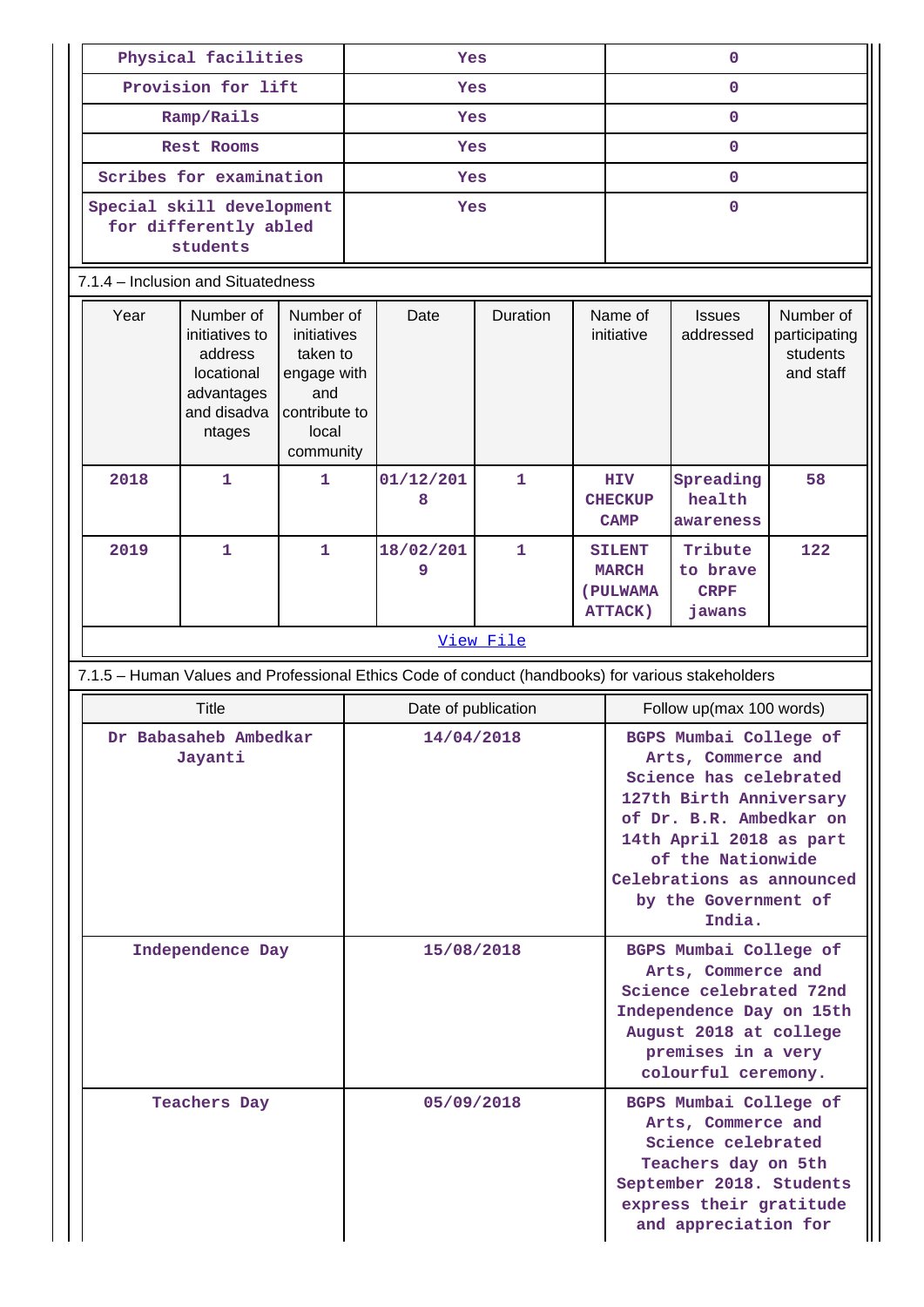|                          |            | their teachers on this<br>day.                                                                                                                                                                                                                                                                                                                                                                                       |
|--------------------------|------------|----------------------------------------------------------------------------------------------------------------------------------------------------------------------------------------------------------------------------------------------------------------------------------------------------------------------------------------------------------------------------------------------------------------------|
| Savitribai Phule Jayanti | 03/01/2019 | Savitribai Phule Jayanti<br>is celebrated on 3rd<br>January 2019 to honour<br>her contribution towards<br>society, women<br>empowerment and<br>education. She is also<br>remembered for being<br>Indias first female<br>teacher who worked for<br>the upliftment of<br>women. The teachers and<br>students were assembled<br>at the college premises<br>in time.                                                     |
| Republic Day             | 26/01/2019 | On the auspicious morning<br>of 26th january 2019, our<br>college celebrated<br>Republic Day in the<br>college premises. It was<br>the matter of great pride<br>for all of us.                                                                                                                                                                                                                                       |
| <b>Education Day</b>     | 12/11/2018 | BGPS Mumbai College of<br>Arts, Commerce and<br>Science observed National<br>Education Day on 12th<br>November 2018 marking the<br>birth Anniversary of<br>First Education minister<br>of Independent India<br>Maulana Abul Kalam Azad.<br>To make students aware<br>about the importance of<br>education and how<br>education shapes their<br>personality and future.                                               |
| <b>Students Day</b>      | 15/10/2018 | BGPS Mumbai College of<br>Arts, Commerce and<br>Science has celebrated Dr<br>A.P.J. Abdul Kalams birth<br>Anniversary as students<br>day on 15th October 2018.<br>He played a crucial role<br>in the Pokhran-II nuclear<br>tests in 1998 and so, he<br>earned the title Missile<br>Man of India. We<br>celebrated this day to<br>inculcate fundamental<br>values to students and to<br>provide a vision for<br>life. |
| National Youth Day       | 12/01/2019 | To commemorate the<br>birthday of Swami                                                                                                                                                                                                                                                                                                                                                                              |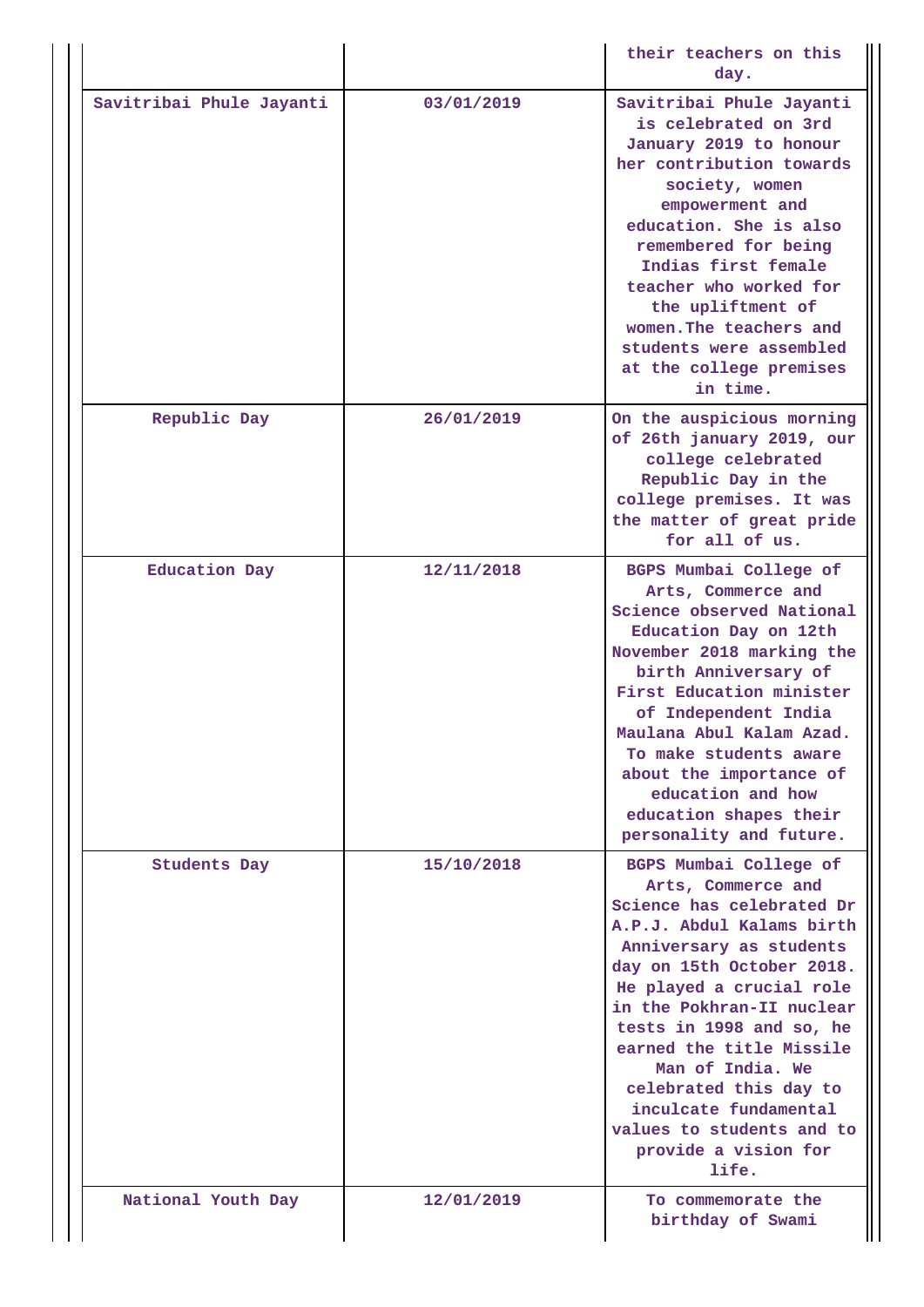|  | Vivekananda, maker of     |
|--|---------------------------|
|  | Modern India, BGPS Mumbai |
|  | College of Arts, Commerce |
|  | and Science has           |
|  | celebrated National Youth |
|  | Day on 12th January 2019  |
|  | with great joy and        |
|  | enthusiasm. Swami         |
|  | Vivekananda was a great   |
|  | person who always         |
|  | believed in the youth     |
|  | power to lead and nourish |
|  | the historical culture of |
|  | the country. So the       |
|  | National Youth Day was    |
|  | celebrated to encourage   |
|  | and inspire the           |
|  | honourable youths of our  |
|  | college.                  |

| 7.1.6 – Activities conducted for promotion of universal Values and Ethics |  |  |
|---------------------------------------------------------------------------|--|--|
|---------------------------------------------------------------------------|--|--|

| Activity                                                                                                                                       | <b>Duration From</b> | Duration To | Number of participants |  |  |  |
|------------------------------------------------------------------------------------------------------------------------------------------------|----------------------|-------------|------------------------|--|--|--|
| <b>Building Youth</b><br>Excellence through<br>Employability<br>Services and<br>Technology Program<br>$(BEST) - Job$<br>Readiness Program      | 01/08/2018           | 19/10/2018  | 65                     |  |  |  |
| Workshop on various<br><b>Health Awarness</b><br>Camps, Medical<br>check up camps, BP,<br>BMI , haemoglobin<br>and blood donation<br>camp etc. | 01/08/2018           | 04/08/2018  | 54                     |  |  |  |
| Training Program on<br>Booking Tickets,<br>Tourist guide, Team<br>leader                                                                       | 01/12/2018           | 19/12/2018  | 40                     |  |  |  |
| Free Training or<br>Workshop on Road<br>safety                                                                                                 | 07/01/2019           | 11/01/2019  | 61                     |  |  |  |
| Seminar on GST-<br>Understanding and<br>Awareness                                                                                              | 10/01/2019           | 11/01/2019  | 48                     |  |  |  |
| Digital awareness<br>program                                                                                                                   | 22/02/2019           | 22/02/2019  | 36                     |  |  |  |
| View File                                                                                                                                      |                      |             |                        |  |  |  |

7.1.7 – Initiatives taken by the institution to make the campus eco-friendly (at least five)

 **Students, Staff using • Bicycles • Public Transport • Pedestrian friendly roads • Plastic-free campus • Paperless office • Green landscaping with trees and plants a )Bicycles: The College encourages the use of Bicycles for both Staff**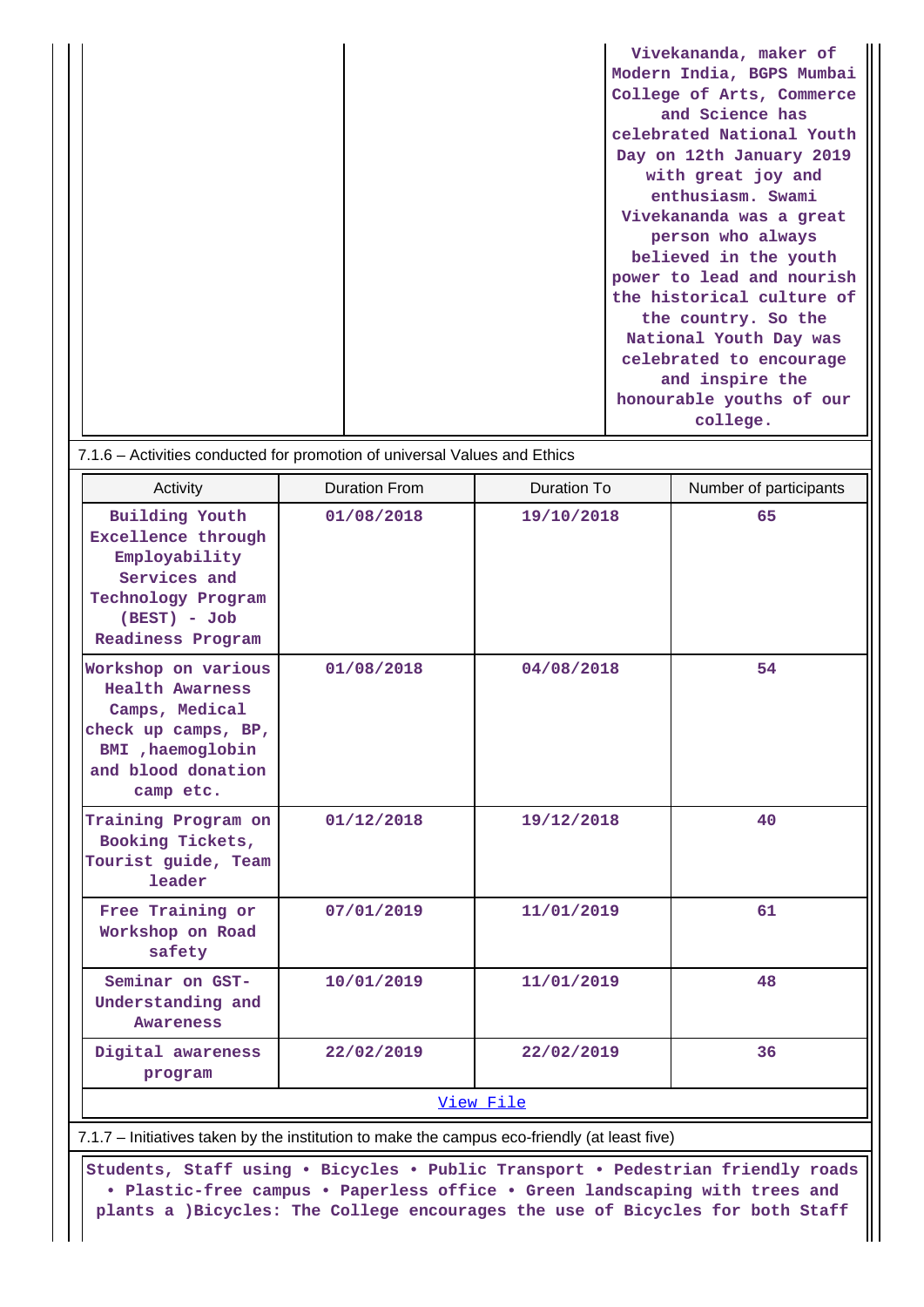**and Students, thus reducing the number of private vehicles to commute to college.**

**b) Public Transport: Students prefer Central railway BEST Road transport facility (Nearest Railway station – Wadala Road) for travelling.**

**c) Pedestrian Friendly Roads: Institution has a pleasant walking environment with sidewalks with attractive landscaping. Students and staff use pedestrian friendly streets to walk.**

**d) Plastic-free campus : The Staff and Students of the college puts up awareness posters on notice board on issues relating to conservation and protection of environment. Posters regarding the dangers of plastic on the environment, newspaper clippings on environmental issues like pollution are regularly displayed in the notice board by the Staff and students. Posters on "Effects of pollution" were displayed by the students on June 5th every year to create awareness on pollution, being the world environment day.**

**e) Paperless Office: The college plans to make the campus plastic free in the near future. Staff members are advised to reduce taking printouts, use both sides of the paper, etc. The office too is making an effort to minimize the use of papers. As per the guidelines of the university, everything including administration and exam application are made online.**

**f) Green Landscaping with Trees And Plants: Approximately one acre area of the campus is utilized for garden and trees. Total 24 trees are planted in and around the campus. The planted trees are of indigenous species. The advantage of planting local variety of trees is that their survival rate is high and most of them including trees like Neem, Peepal and Banyan have good air purifying abilities. Green landscaping helps to reduce nitrates leaching from the soil into water supply and also reduces surface water runoff.**

### **7.2 – Best Practices**

#### 7.2.1 – Describe at least two institutional best practices

 **1) Motivate and encourage for project based learning and project exhibition. 2) Stress on formative academic assessment. 3) Industrial Visits for enhancing students knowledge and skills. 4) Adequately good interaction through MOUs of corporates. 5) Revision of exercises being done by the concerned teachers to facilitate the slow learners.(MM Program) 6) To ensure academic excellence of both teachers and students through relevant text books, standard journals, Ejournal etc 7) Choice based credit and grading system of examinations offered by University of Mumbai. 8) Communication skills and personality development programmes are imparted to students from time to time. 9) Upto 5 marks are awarded to those students who put up attendance ranging above 75 . 10) Inculcate sensitivity and responsibility towards environment in our students.**

 Upload details of two best practices successfully implemented by the institution as per NAAC format in your institution website, provide the link

<https://www.mumbaicollege.in/>

### **7.3 – Institutional Distinctiveness**

 7.3.1 – Provide the details of the performance of the institution in one area distinctive to its vision, priority and thrust in not more than 500 words

 **Vision: To provide excellent educational opportunities that are responsive to the needs of the community and help students meet economic, social, and environmental challenges to become active participants in shaping the world of the future. Mission: To provide a safe, friendly, accessible environment where all students and community members may optimize their academic, career, and cultural development. To Educate students for career success. To empower**